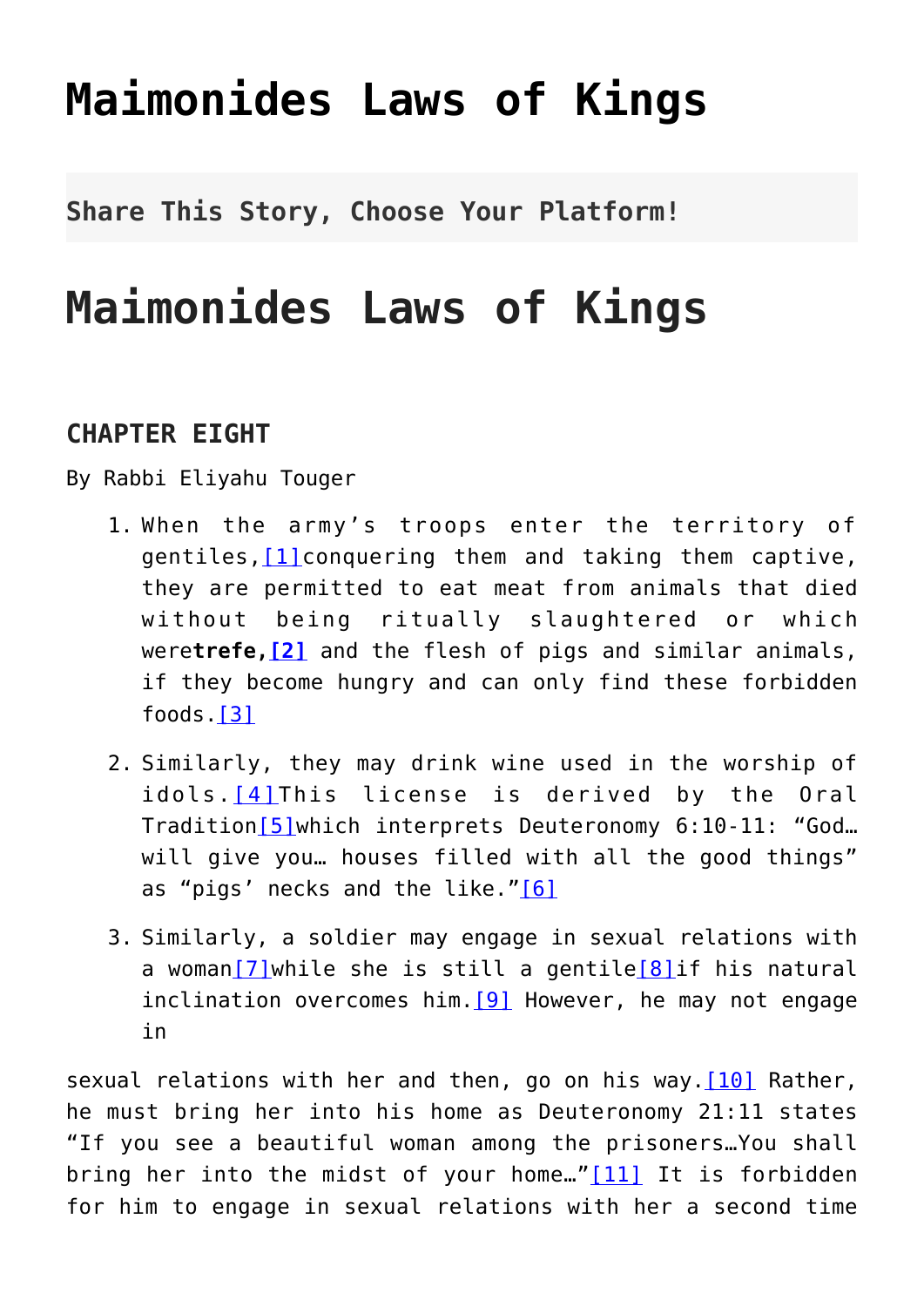until he marries her[.\[12\]](#page-47-1)

4. Relations with a**yefat toar**are only permitted while she is in captivity as the verse states " If you see… among the prisoners.["\[13\]](#page-47-2)

This license is permitted whether the woman is a virgin or not, even if she is married,  $[14]$  for the gentiles' marriages are not recognized. [\[15\]](#page-48-1)

A number of laws are derived from the exegesis of the verse from Deuteronomy quoted above: "And you desire" – even though she is not beautiful[.\[16\]](#page-48-2)

"Her" – and not another. He may not engage in sexual relations with two women.

"You may take her as a wife" – He may not take two women as captives with the intention of engaging in relations with one and saving the other for his father or brother.  $[17]$ 

What is the source which teaches that he may not pressure her in the midst of the war? Deuteronomy 21:12 states: "You shall bring her into the midst of your home…" Thus, he must bring her into an (vacant) $[18]$  place and then, engage in relations with her. [\[19\]](#page-49-0)

- 5. A priest is also allowed relations with a**yefat toar**initially. For the Torah only permitted relations as a concession to man's natural inclination.[\[20\]](#page-49-1) However, he is not permitted to marry her afterwards, for she is a convert.[\[21\]](#page-49-2)
- 6. What is the procedure which a Jew must follow regarding a**yefat toar**after he had relations with her once while she is still a gentile? If she desires to enter under the wings of the **Shechinah**,[\[22\]](#page-49-3) he may have her immersed in a mikveh<sup>[\[23\]](#page-49-4)</sup> for the purpose of conversion immediately.[\[24\]](#page-49-5)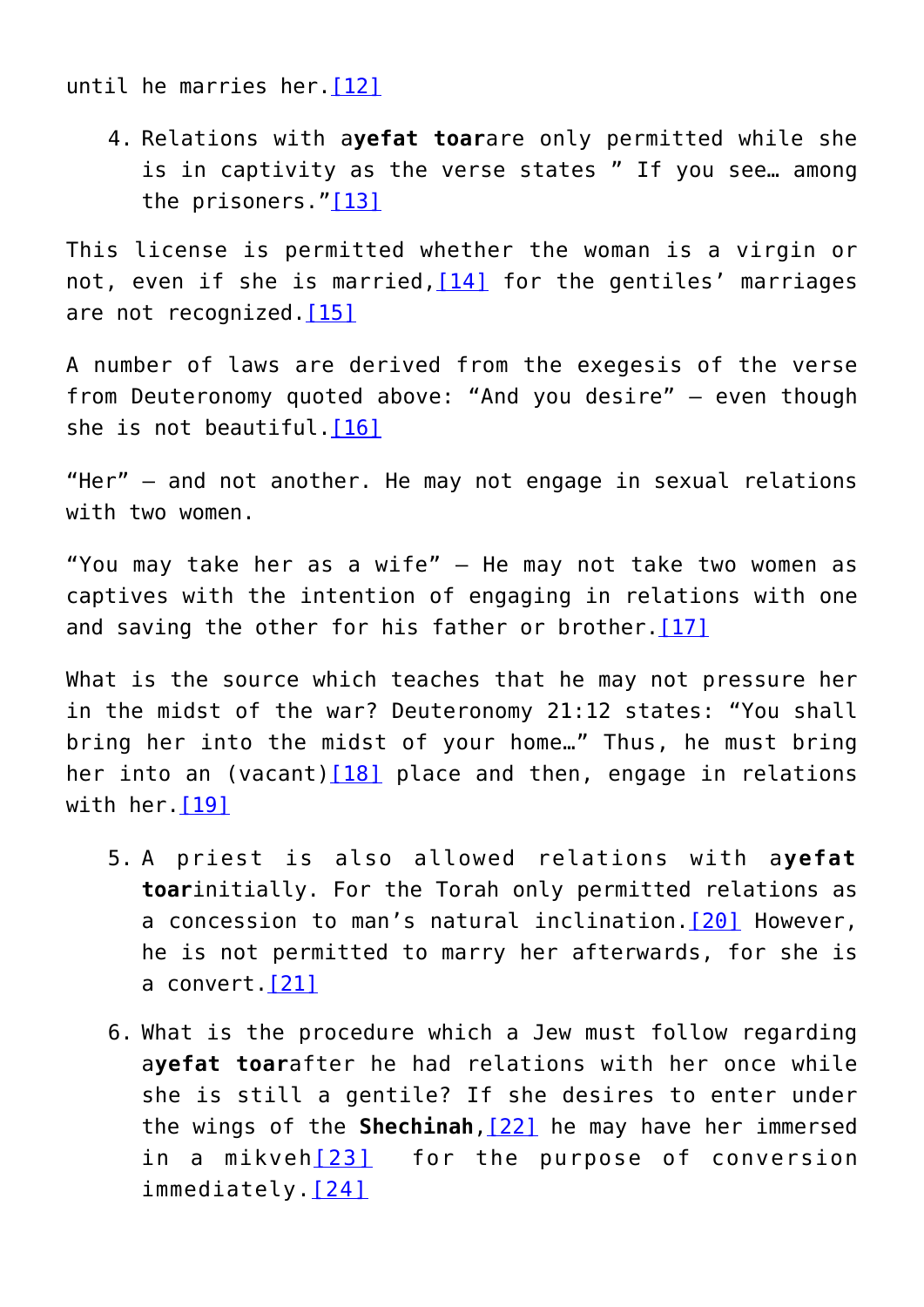If she does not accept the Jewish faith, she should dwell in his house for thirty days, as ibid. 21:13 states: "She shall mourn her father and mother for thirty days." [\[25\]](#page-49-6)Similarly, she should mourn the abandonment of her faith.[\[26\]](#page-49-7) Her captor should not prevent her from crying.[\[27\]](#page-50-0)

She must let her nails grow and shave her head so that she will not appear attractive to him.  $[28]$  She must be together with him at home. $[29]$ Thus, when he enters, he sees her; when he leaves; he sees her, so that he becomes disgusted with her[.\[30\]](#page-50-3)

He must be patient with her so that she will accept the Jewish faith. If she accepts Judaism and he desires her,  $[31]$  she may convert and immerse herself in the mikveh for that purpose, like other converts[.\[32\]](#page-50-5)

6. A captor must wait three months before marrying his captive: the month of mourning and two months following it [\[33\]](#page-50-6)

When he marries her, he must give her **Kiddushin** and a **Ketubah.[\[34\]](#page-50-7)**If he does not desire her, he must set her free.[\[35\]](#page-51-0) If he sells her, he violates a negative commandment,[\[36\]](#page-51-1) as Deuteronomy 21:14 states: "You may not sell her for money.["\[37\]](#page-51-2) Should a captor sell his captive, the sale is invalidated and he must return the money [\[38\]](#page-51-3) Similarly, if after having relations with her, he forces her to become a servant, he violates a negative commandment[\[39\]](#page-51-4) from the time he makes use of her as states: lo titamar boh. That phrase means "he should not make use of her.["\[40\]](#page-51-5)

7. Her captor must be patient with her for twelve months if she refuses to convert. [41]

If she still refuses after this interval has passed, she must agree to accept the seven universal laws commanded to Noah's descendants $[42]$ and then, she is set free. Her status is the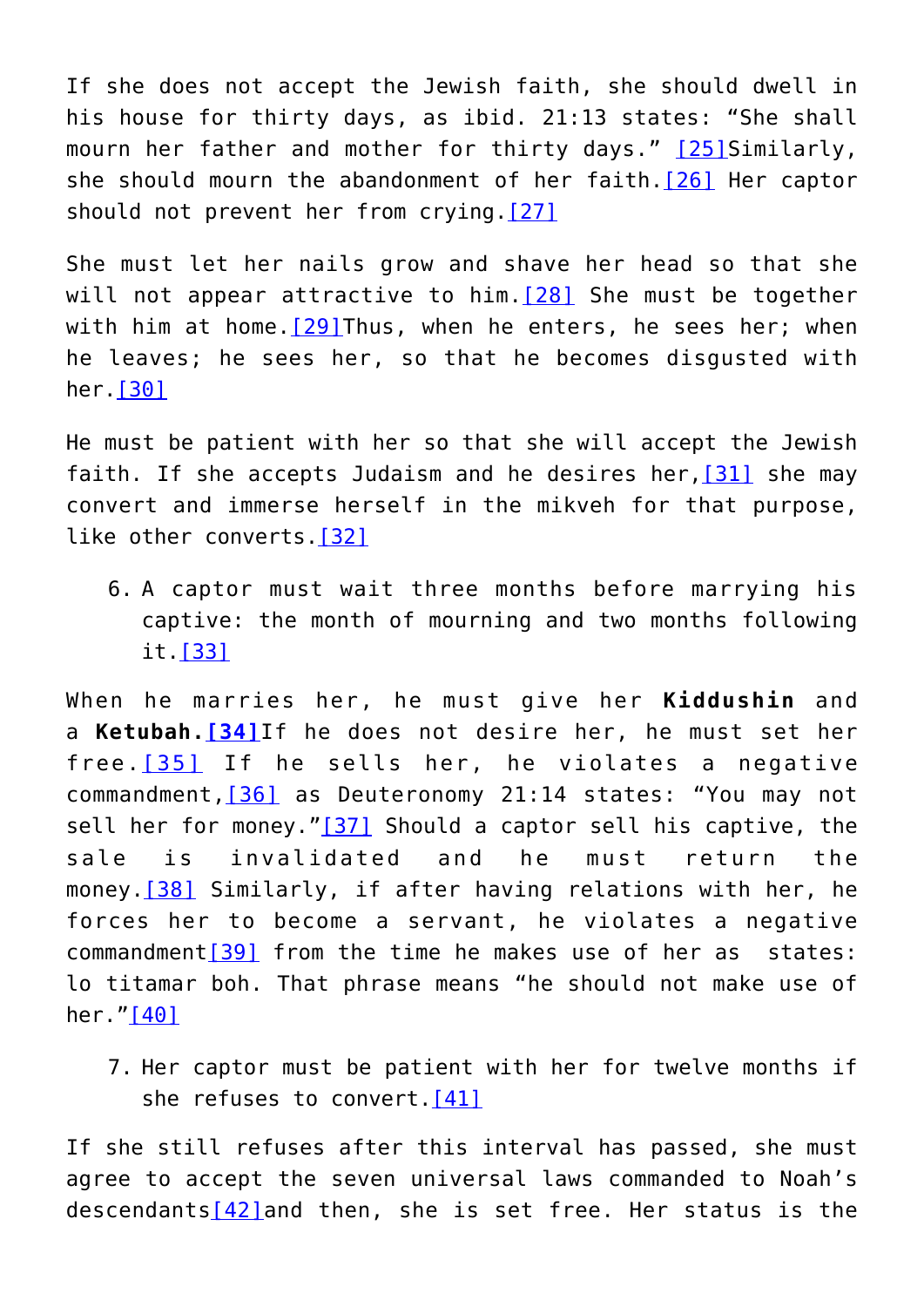same as all other resident aliens. [\[43\]](#page-52-0)

Her captor may not marry her, for it is forbidden to marry a woman who has not converted. [44]

- 8. If she conceives after the initial relations with her captor, the child has the status of a convert.  $[45]$  In no regard is he considered as the captor's son, [\[46\]](#page-52-3) for his mother is a gentile. Rather, the court immerses him in the mikveh and takes responsibility for him.[\[47\]](#page-52-4) Tamar was conceived from King David's initial relations with a **yefat toar**, [\[48\]](#page-52-5) but Avshalom was conceived after marriage.<sup>[\[49\]](#page-52-6)</sup> Thus, Tamar was only Avshalom's maternal sister[\[50\]](#page-52-7) and thus, would have been permitted to Amnon. [\[51\]](#page-52-8) This can be inferred from the statement II Samuel 13:13: "Speak to the king, for he will not withhold me from you."
- 9. **A yefat toar** who does not desire to abandon idol worship after twelve months[\[52\]](#page-53-0)should be executed. [\[53\]](#page-53-1) Similarly, a treaty cannot be made with a city which desires to accept a peaceful settlement until they deny idol worship, destroy their places of worship, and accept the seven universal laws commanded Noah's descendants[.\[54\]](#page-32-0) For every gentile who does not accept these commandments must be executed $[55]$  if he is under our undisputed authority[.\[56\]](#page-32-2)
- 10. Moses only gave the Torah and mitzvot as an inheritance toIsrael[,\[57\]a](#page-33-0)s [Deuteronomy 33:4] states: "[The Torah…] is the inheritance of the congregation of Jacob,"[\[58\]](#page-33-1) and to all those who desire to convert from among the other nations, as [Numbers 15:15] states "the convert shall be the same as you."[\[59\]](#page-33-2) However, someone who does not desire to accept Torah and mitzvot, should not be forced to[.\[60\]](#page-33-3)

By the same regard, Moses was commanded by the Almighty to compel all the inhabitants of the world to accept the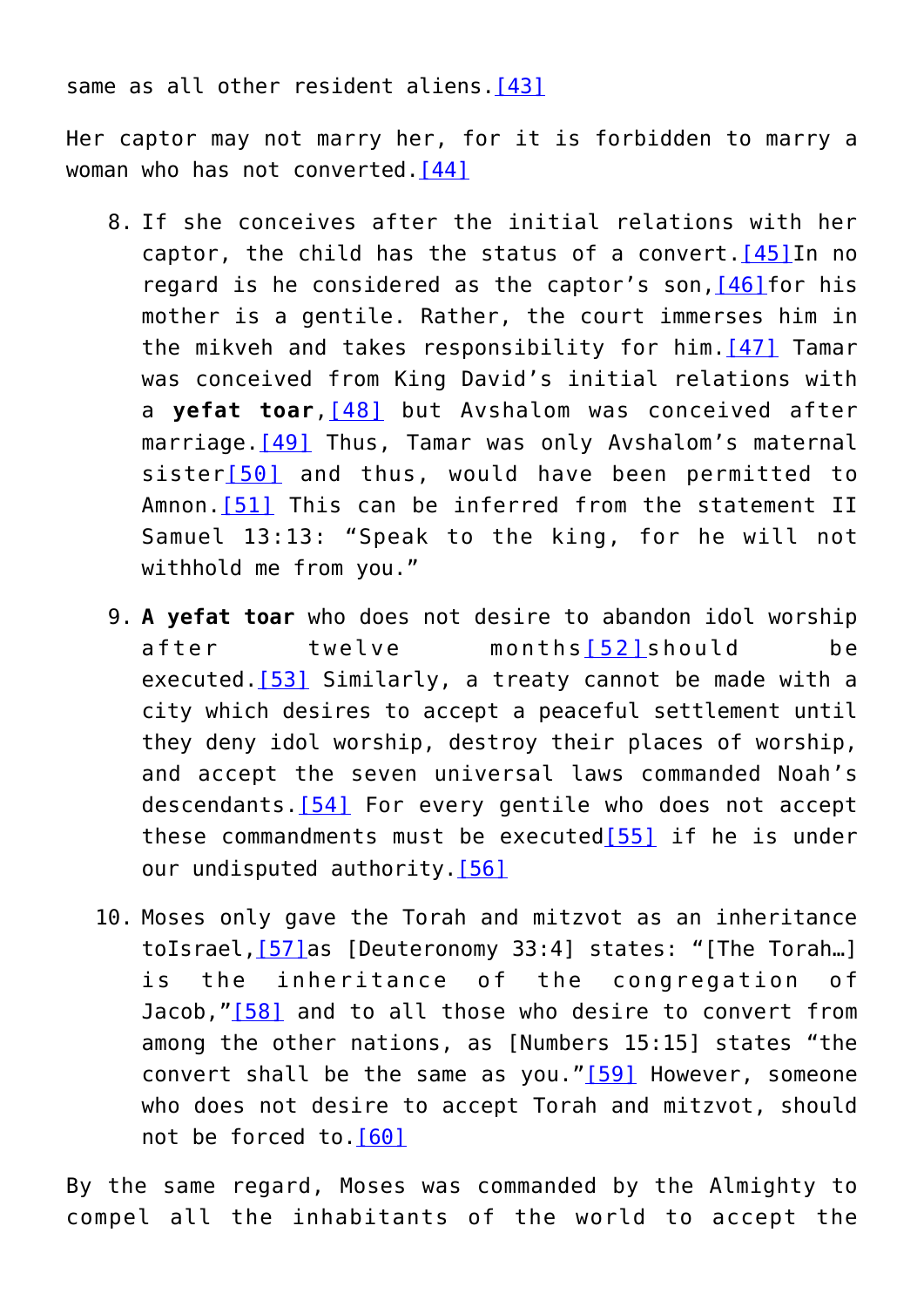commandments given to Noah's descendants.[\[61\]](#page-33-4)

If one does not accept these commands, he should be executed.<sup>[62]</sup> A person who [formally] accepts these [commands] is called a resident alien. [This applies] in any place.[\[63\]](#page-34-1) This acceptance must be made in the presence of three Torah scholars[.\[64\]](#page-34-2)

Anyone who agrees to circumcise himself<sup>[\[65\]](#page-34-3)</sup> and [allows] twelve months to pass without circumcising himself is considered as one of the nations.[\[66\]](#page-34-4)

11. Anyone who accepts upon himself the fulfillment of these seven mitzvot and is precise in their observance is considered one of "the pious among the gentiles" and will merit a share in the world to come.<sup>[67]</sup>

This applies only when he accepts them and fulfills them because the Holy One, blessed be He, commanded them in the Torah[\[68\]](#page-34-6) and informed us through Moses, our teacher, that Noah's descendants had been commanded to fulfill them previously.[\[69\]](#page-35-0)

However, if he fulfills them out of intellectual conviction,[\[70\]](#page-35-1) he is not a resident alien, nor of "the pious among the gentiles, " $[71]$  nor of their wise men.  $[72]$ 

[\[1\].](#page-41-0) Some texts substitute idolaters for the latter term.

These leniencies are only permitted when the army enters enemy territory. Though certain Rabbinic obligations are relaxed within **Eretz Yisrael** (See Chapter 6, Halachah 13), all Scriptural prohibitions must be observed.

[\[2\]](#page-41-1). Implied by that term is an animal which possesses a blemish, wound, or ailment that will cause it to die within twelve months (**Chullin** 3:1).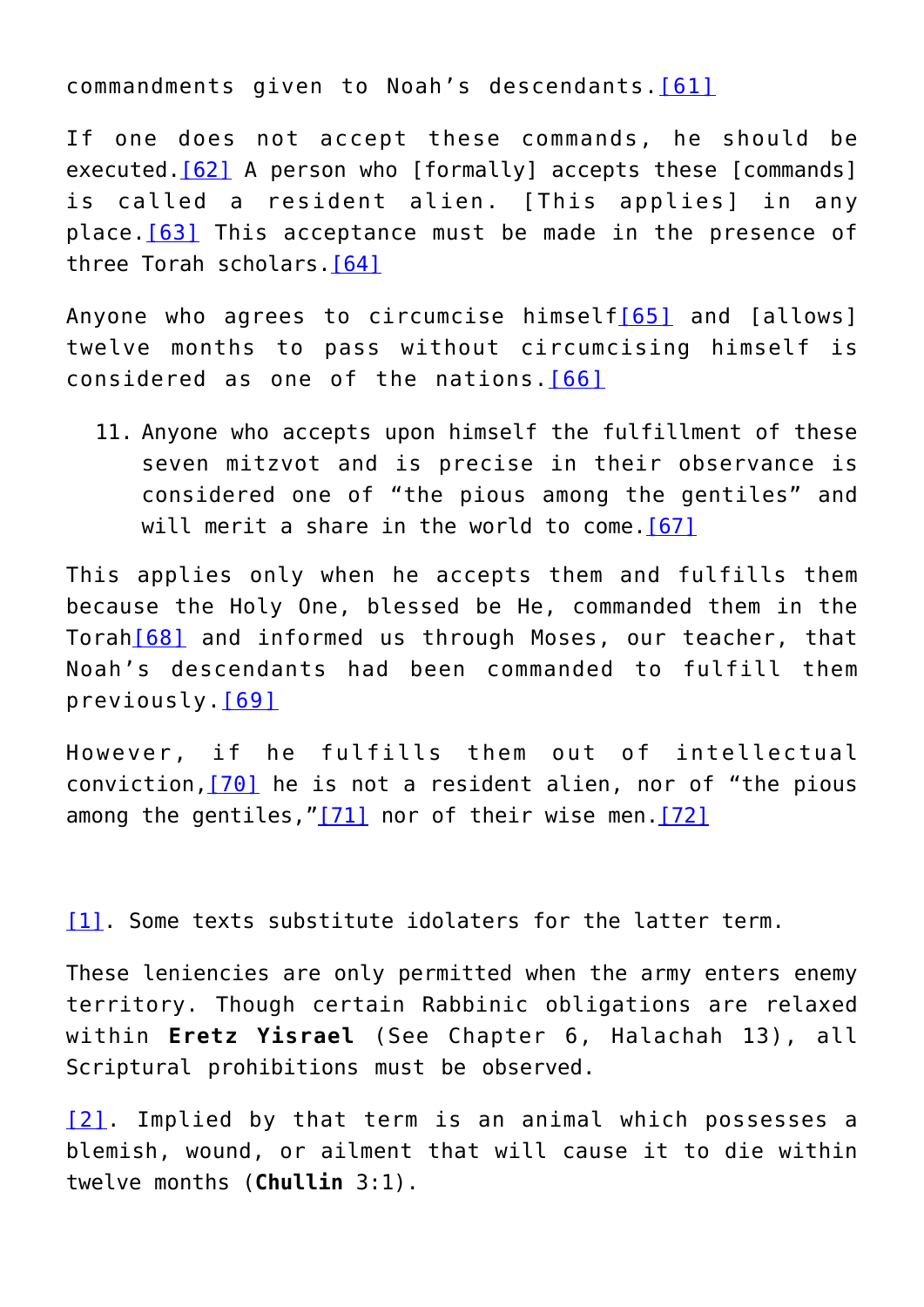[\[3\]](#page-41-2). The soldiers are only allowed forbidden foods if they have no alternative. However, they need not be on the point of starvation. This leniency was granted for were they required to forage for kosher food, they would place themselves in danger of enemy attack (Radbaz).

[\[4\]](#page-41-3). **Yayin Nesech** in Hebrew. The prohibition against drinking **Yayin Nesech** is included as one of the Torah's 613 mitzvot. In addition, the Sages forbade drinking all wine touched by a gentile. See Hilchot Ma'achalot Assurot, Chapter 11.

The Ramban (Deuteronomy 6:10) objects to this ruling, maintaining that license was only granted in regard to the Rabbinic prohibition. However, **Yayin Nesech** itself is forbidden even during wartime. Other commentaries support his argument noting that idol worship and anything associated with it is included among the three sins for which a person should sacrifice his life rather than transgress.

However, other authorities defend the Rambam's decision, noting that licentious sexual behavior is also one of these three sins for which for which a person should sacrifice his life and, as stated in the following halachah, soldiers are allowed relations with gentile women in wartime (Or Sameach).

[\[5\].](#page-41-4) See **Chullin** 17a.

[\[6\]](#page-41-5). The Ramban (ibid.) questions the Rambam's statements, noting that this verse refers to the occupation of **Eretz Yisrael** during the time of Joshua. During the entire fourteen years when **Eretz Yisrael** was settled, there was no obligation to keep any of the dietary laws even outside of a battle situation. If so, how can this license be extended to the circumstances at hand?

However, the Rambam's logic can be explained as follows: Since we see that the Torah relaxed the dietary laws entirely during the conquest of **Eretz Yisrael**, we can assume that temporary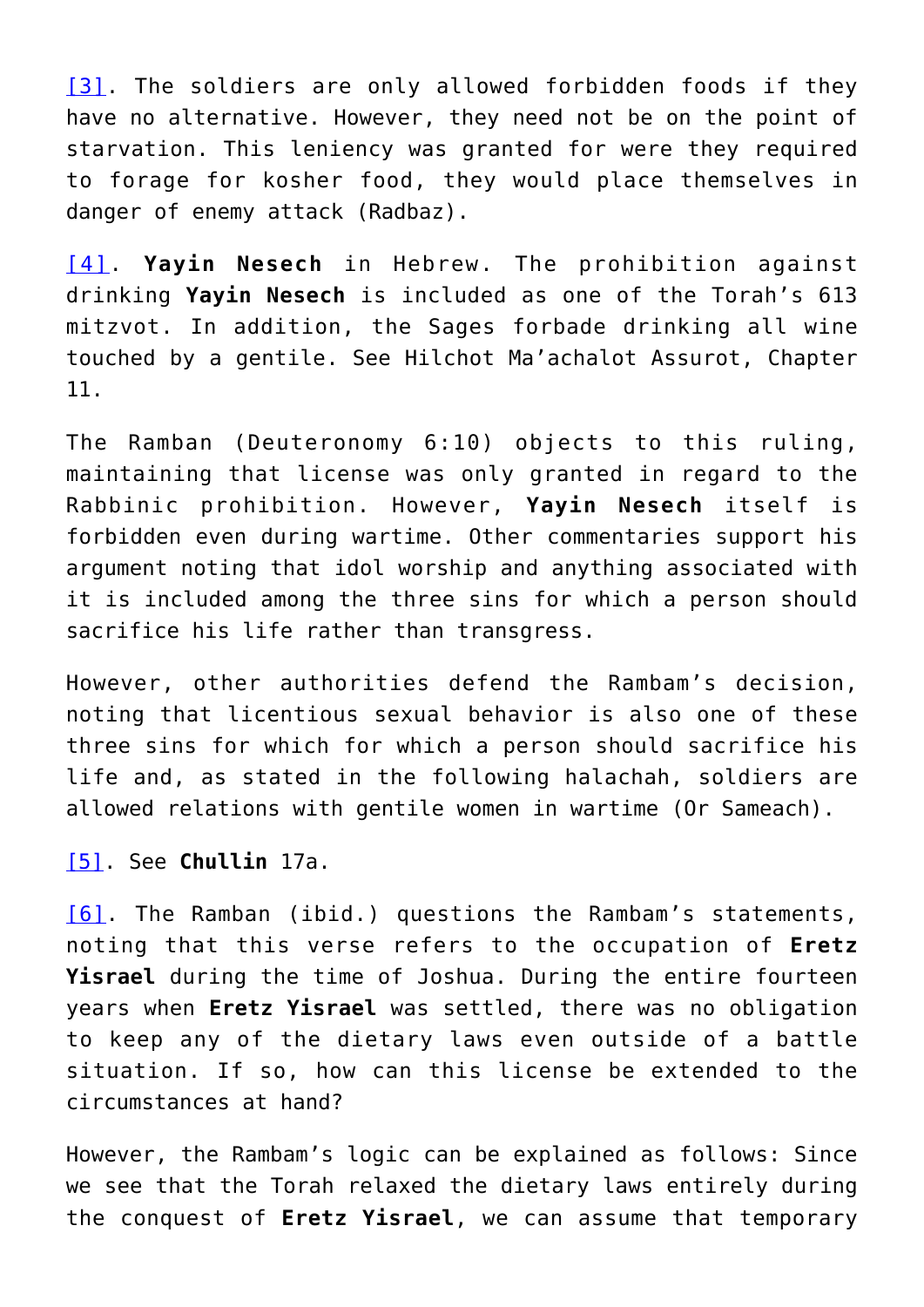license would be granted in other conquests (Radbaz)

[\[7\].](#page-41-6) Deuteronomy 21:10-11 states:

When you go out to war against your enemies, God will give them over to your hand, and you may take captives. If you see a beautiful woman among the prisoners and desire her, you may take her as a wife.

The Torah permits this relationship only as a concession to man's natural desires. Were the Torah to unequivocally forbid intimacy with captive women, the prohibition would probably be ignored. Hence, certain strictures are instituted so that soldiers could release their natural desires without leading to total licentiousness and a breakdown of Jewish morality and family life (@82Kiddushin@81 21b

[\[8\]](#page-41-7). There are other authorities who forbid all intimacy during wartime. Relations are not permitted until the woman is brought home and undergoes the mourning procedures mentioned below. This is still a "concession" to man's natural tendencies for the soldier realizes that ultimately, he will be able to consummate his desires (Ramban, Deuteronomy, @14ibid.@13; Rashi commenting on **Kiddushin** 21a; Jerusalem Talmud, **Makkot** 2:6).

[\[9\].](#page-41-8) **Sefer HaMitzvot** (positive commandment 221) and **Sefer HaChinuch** (mitzvah 532) include the laws associated with relations with a captive woman, **yefat toar** in Hebrew, as one of the 613 mitzvot of the Torah

However, though taking a **yefat toar** was permitted, the Sages looked askance at this practice. They cite the example of King David who took Ma'akah, the daughter of Talmai, King of Geshur as a captive wife. Concerning their marriage, **Midrash Tanchuma** comments: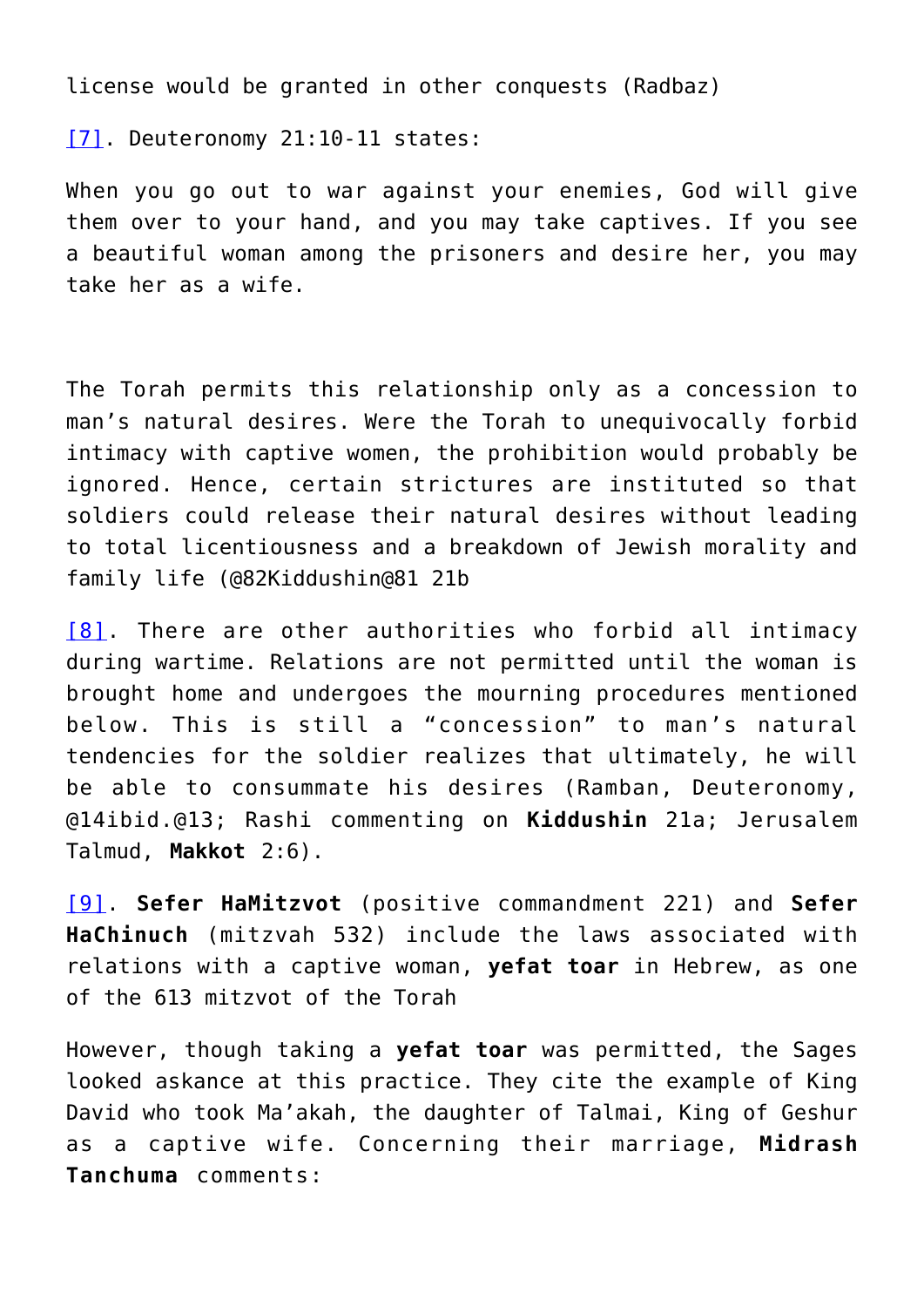See what came out of their union! Avshalom, who desired to kill his father…, was born. A controversy broke out in Israeland myriads were killed, including the wisest men of the land….

[\[10\]](#page-41-9). Judaism views sexuality and responsibility as fundamentally interrelated. Were a soldier permitted to engage in sexual relations with a woman and then, abandon her without any further ties, he would begin to view sexuality as cheap and commonplace. Hence, the Torah instituted the practices described in the following halachot (Guide to the Perplexed, Vol. III, Chapter 41).

[\[11\].](#page-41-10) The **Minchat Chinuch** asks why the Rambam makes a blanket statement that the soldier is required to bring a **yefat toar** into his home. As mentioned in Halachah 5, the Sages did not approve of marriage to a **yefat toar** and were pleased when her captor did not desire her and set her free. Hence, ideally, it would seem preferable for the soldier to lose his desire for the woman immediately, free her at that time, and never bring her home.

Possibly, the Rambam's statements can be understood on the basis of the **Meiri's** commentary, **Kiddushin** 21a. The **Meiri** writes that relations with a **yefat toar** are only permitted when the soldier intends to marry her. If he does not have that intention, all relations, even a single experience, are forbidden. (Note, however, Halachah 4 which states that a priest is permitted to engage in relations with a yefat toar even though he is not permitted to marry her.)

[\[12\]](#page-41-11). See Halachah 6.

[\[13\]](#page-41-11). Once a captive woman has been enslaved as a servant, intimacy with her is forbidden (**Kiddushin** 21a).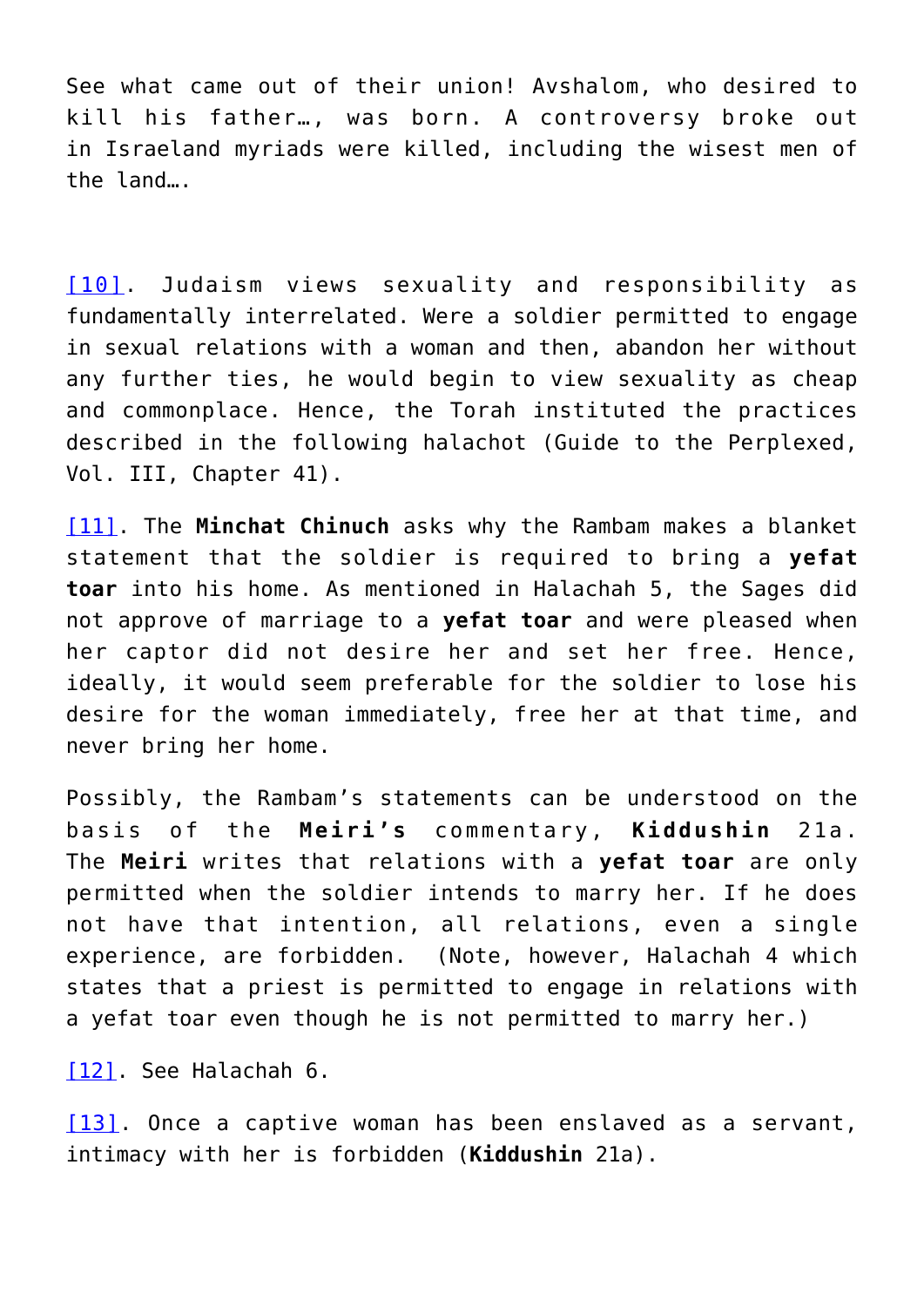[\[14\].](#page-41-12) The word eishet used in the above verse can be rendered both as "woman" or "wife of." On that basis, **Kiddushin** (ibid.) derives this law.

[\[15\].](#page-41-13) **Sanhderin** 52b teaches that a Jew is not liable for transgression of the prohibition against adultery if he has relations with a gentile's wife. However, though a Jew is absolved for punishment for such an act, a gentile is liable. One of the seven mitzvot which the gentiles are obligated to fulfill is the prohibition against adultery. See Halachot 1 and 5 of the following chapter.

[\[16\].](#page-41-14) Though the verse mentions "a beautiful women," by using the word "desire," it implies that the attractiveness of the woman is not the determinant factor. As long as the man desires her, these laws apply (**Kiddushin,** ibid.

[\[17\]](#page-41-15). He may not take even one woman for the sake of another person and not for himself (**Tosafot**, **Kiddushin** 22a).

[\[18\].](#page-41-16) This word is lacking in the printed texts of the Rambam and was added on the basis of manuscripts brought from Yemen.

[\[19\]](#page-41-17). The **Kessef Mishneh** writes that the soldier must take his captive to a city to have relations with her. Other commentaries offer different interpretations. However, all share the same basic theme. Sexual relations must be carried out in a private place without the knowledge of the other soldiers.

[\[20\].](#page-42-0) A priest also has natural desires. Were a captive woman forbidden him, he might be overcome by his instincts and violate the prohibition (**Kiddushin** 21b).

[\[21\]](#page-42-1). As mentioned in **Hilchot Issurei Bi'ah** (18:3), a priest may not marry a convert.

[\[22\]](#page-42-2). The latter phrase is a euphemism for conversion based on Boaz's blessing to Ruth (1:12): "May a full reward be granted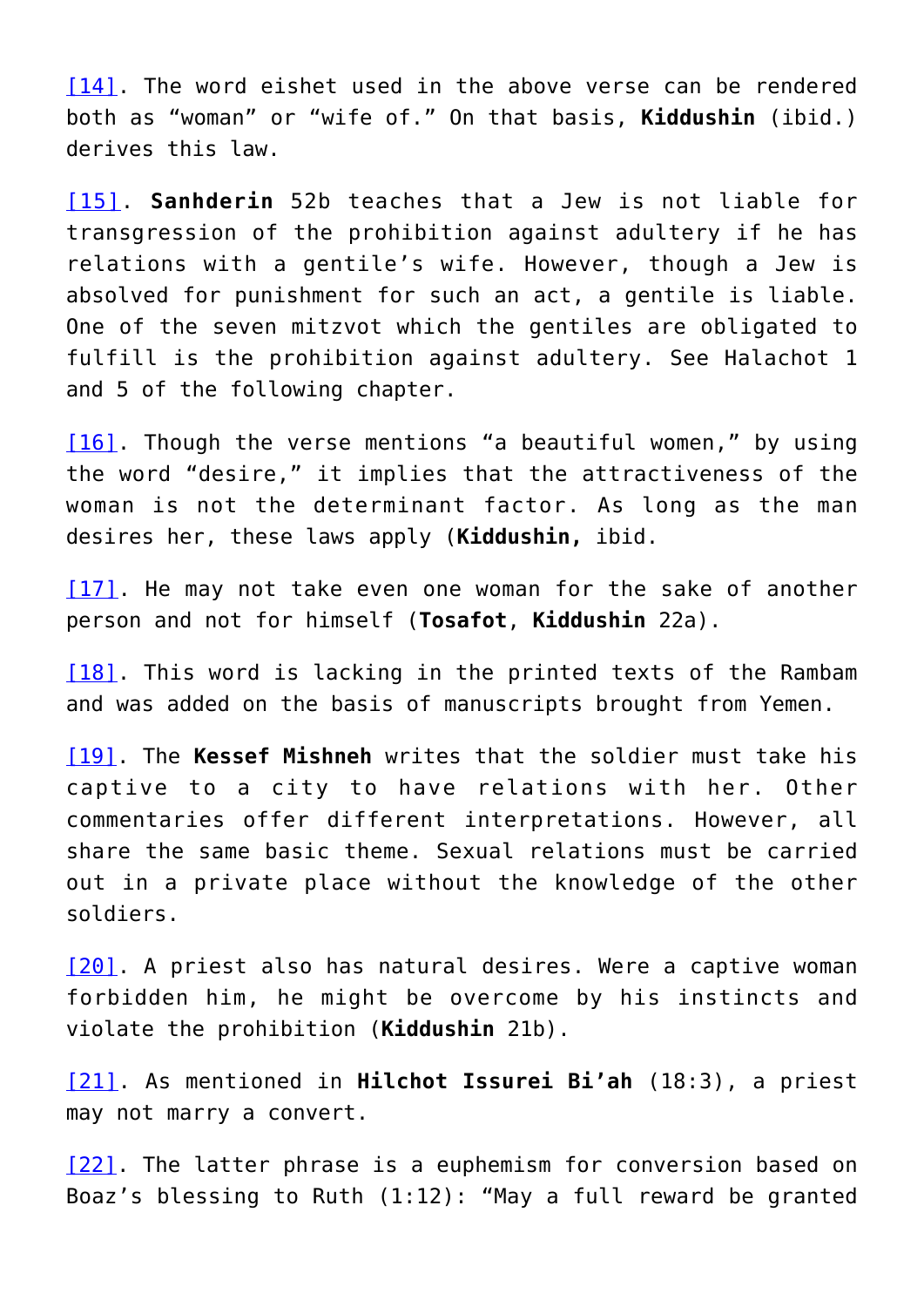you by God, Lord of Israel, under whose wings you have taken shelter."

@99Like other converts, before conversion, she must accept all the obligations of Torah and mitzvot.

[\[23\].](#page-42-3) For a woman, the conversion process involves, immersion in a mikveh and acceptance of the mitzvot (**@82Hilchot Issurei Bi'ah@81** 14:5-6).

[\[24\]](#page-42-3). The mourning practices described below are only necessary if the woman hesitates to adopt Torah and mitzvot. If she willingly desires to convert, none of these rites are required (@82Yevamot@81 47b).

[\[25\].](#page-42-4) On a number of occasions, e.g., Numbers 20:29, Deuteronomy 34:8, the Torah mentions one month as a complete period of mourning. A similar concept is expressed in Jewish law, see **Hilchot Evel** 6:1-2.

This mourning period was instituted to affect both the man and the woman: The man was intended to continually confront this woman while she was mourning. Seeing her in this state, he would lose his original desire (**Sifri**, Rashi).

From the woman's perspective, this period was an act of mercy, granting her an opportunity to release the grief and sorrow she felt about her forced abduction from her native country and her ruptured family ties. It also represented a purification process, during which the woman was cleansed of the idolatrous practices of her native land (Guide to the Perplexed, Vol. III, Chapter 41).

[\[26\]](#page-42-5). **Yevamot** 48b relates that Rabbi Akiva interprets the terms "father" and "mother" as euphemisms for idol worship. Similarly, Jeremiah 2:27 chides the people for "saying to a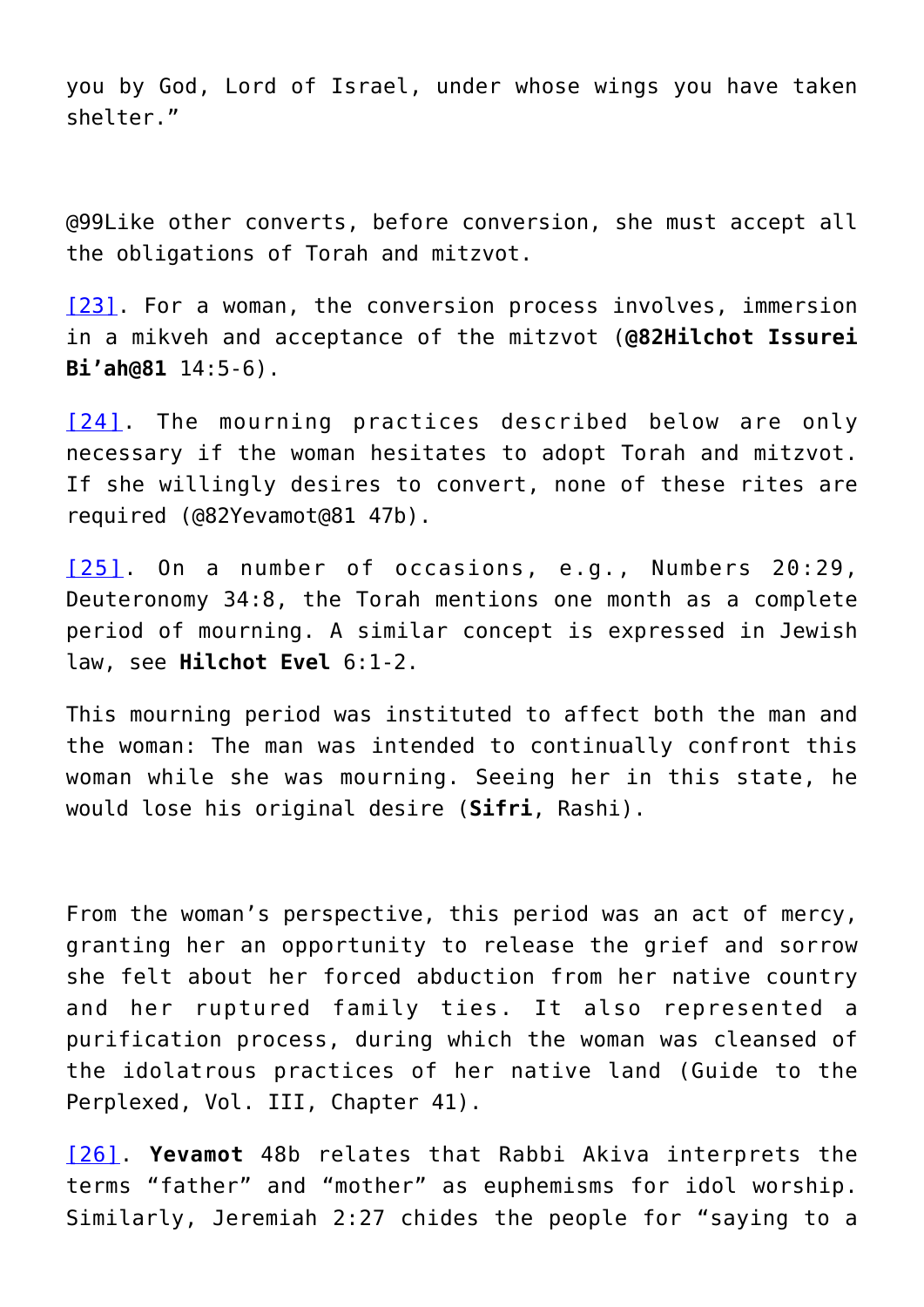stock of wood: You are my father;' and to a stone: You brought me forth.

[\[27\]](#page-42-6). Rather, he should treat her with mercy and kindness.

[\[28\].](#page-42-7) She was required to shave her head to diminish her beauty. This practice also served as a sign of purification and acceptance of a new status (Chizzkuni). Compare to Leviticus 14:8 which describes the initiation of the Levites, and to Numbers 8:7, which describes the purification of a Nazirite.

[\[29\].](#page-42-8) The soldier is required to bring his captive to his own home. He is not permitted to find her another dwelling in which to undergo these procedures.

[\[30\]](#page-42-9). And set her free, rather than marry her.

[\[31\].](#page-42-10) Yemenite manuscripts of the **Mishneh Torah** substitute "and she desires him" for the latter phrase. The change answers a significant question: Can the woman's captor marry her against her will or must she desire him?

The Ramban and other commentaries accept the principle that the woman's consent is not required for the marriage. Certain opinions maintain that though the Rambam differs regarding forced conversion (see below), he accepts this opinion regarding marriage. However, based on those manuscripts, it appears that after conversion, the **yefat toar** is considered as any other Jewess and cannot be married against her will.

[\[32\].](#page-42-11) The Rambam requires the captive woman to willingly accept Judaism. In contrast, the Ramban maintains that she may be converted and married against her will.

[\[33\]](#page-42-12). This three month waiting period is not instituted because of the particular circumstances associated with a **yefat toar**, but rather, is a condition imposed on every woman who converts to Judaism.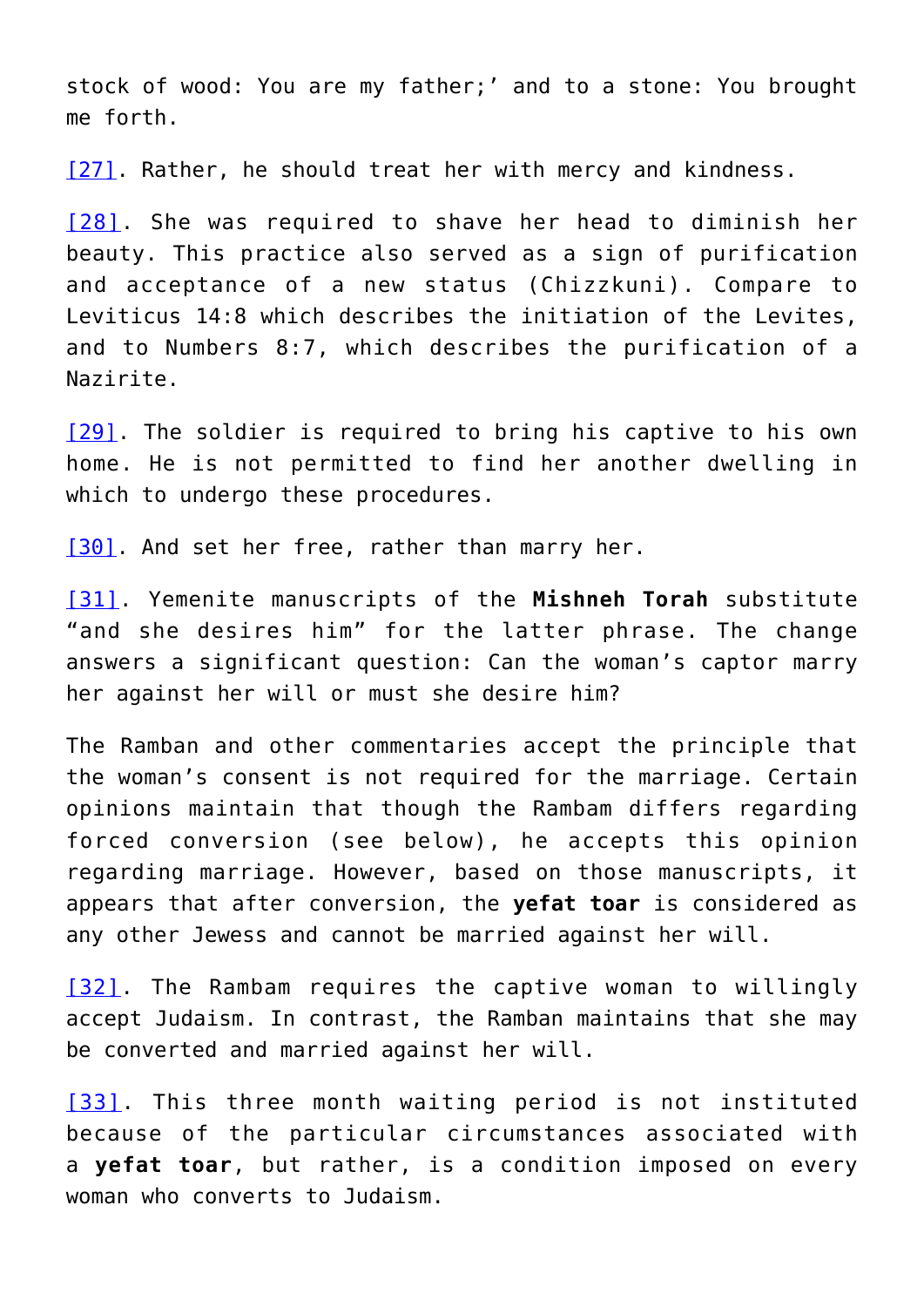It would take three months for a woman to realize whether she was pregnant. Thus, the Sages instituted this waiting period in order to determine the pedigree of lineage of any children born to female converts. **Hilchot Gerushin** 11:21 relates that even if a gentile couple convert together, they are forced to separate for three months to differentiate between children conceived before their entry into Judaism and those conceived afterwards.

Similarly, in this instance, the captive woman must wait three months to determine when a child born to her was conceived. As mentioned in Halachah 8, even if she conceived from the original relations permitted her and her captor, that child is not considered his and hence, also has the status of a convert.

[\[34\]](#page-42-13). See Chapter 4, Halachah 4, for a definition of these terms. After her conversion, the **toar** is granted all the rights possessed by any other Jewish woman.

[\[35\].](#page-42-14) In this instance as well, she is granted all the rights of any other female convert.

[\[36\].](#page-42-15) The **Sefer HaMitzvot** (negative commandment 263) and the **Sefer HaChinuch** (mitzvah 533) include this prohibition as one of the Torah's 613 mitzvot. In the Guide to the Perplexed (ibid.), the Rambam writes that this prohibition applies from the time the captor engages in relations with his captive (see below).

[\[37\]](#page-42-16). The **Sifri** explains that in addition to the explicit prohibitions against sale of the captive woman, she may also not be bartered, exchanged, or given to another Jew as a servant.

[\[38\].](#page-42-17) **Tamurah** 4b relates that any business transaction that violates a Torah prohibition is automatically nullified.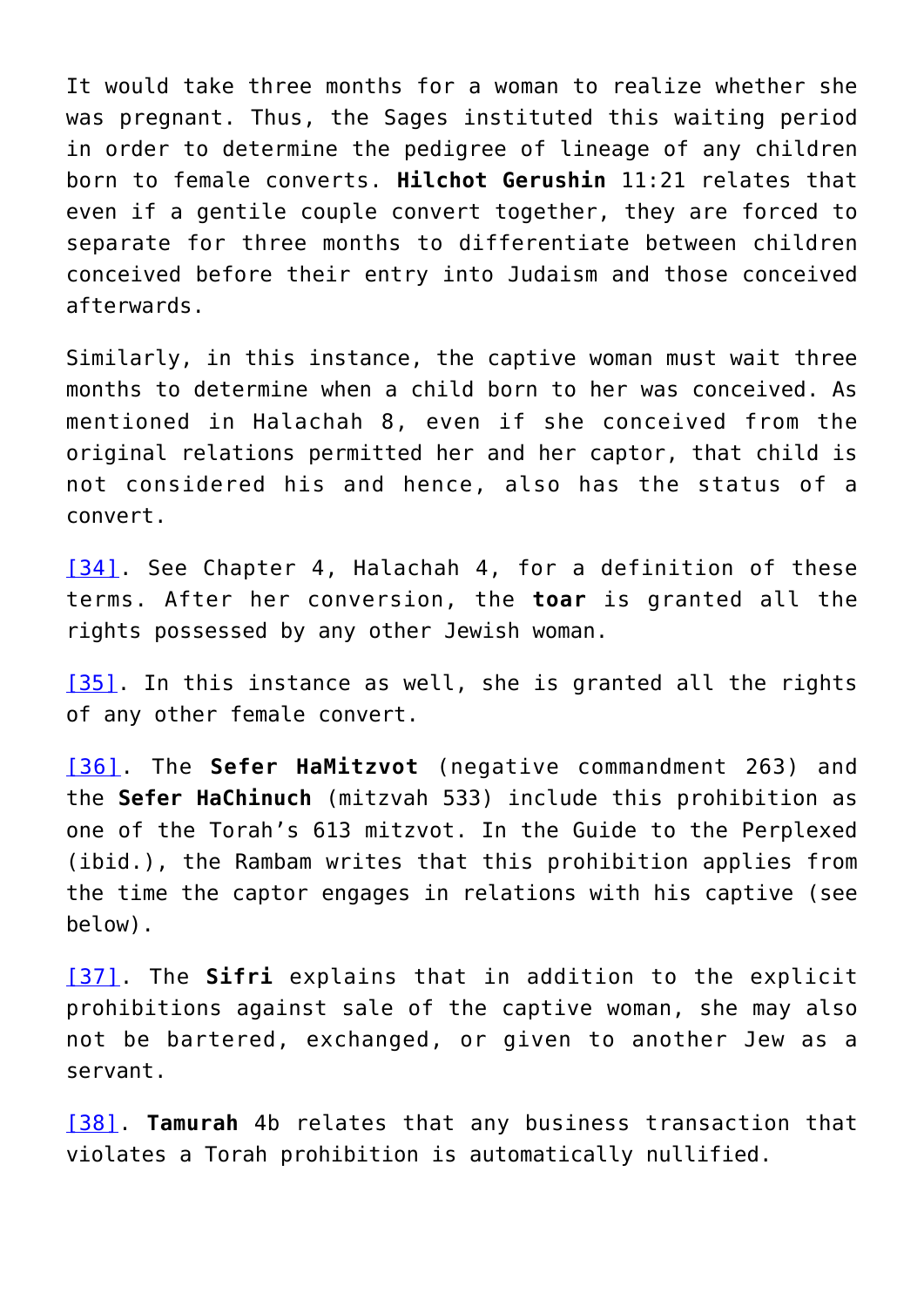[\[39\].](#page-42-18) The **Sefer HaMitzvot** (negative commandment 264) and the **Sefer HaChinuch** (mitzvah 534) also include this prohibition as one of the Torah's 613 mitzvot.

In this instance as well, the prohibition begins from the time of relations, as implied by the verse (ibid.): "You may not sell her for money or keep her as a servant after taking advantage of her."

[\[40\]](#page-42-19). The **Sifri** notes that the root amar is Persian for servant and is rarely used in Hebrew.

[\[41\].](#page-42-20) A similar interval is granted to a Canaanite servant to decide whether he is willing to become circumcised and accept the mitzvot in which he is obligated (**Hilchot Milah** 1:6).

During this entire period, the captor may neither engage in sexual relations with her or use her as a servant.

[\[42\]](#page-43-0). See Halachot 10 and 11 of this chapter and Chapters 10 and 11 for an explanation of those laws.

[\[43\]](#page-43-1). The latter term is a translation of the Hebrew, ger toshav. As explained in Halachah 10, it refers to a gentile who accepts upon himself the observance of the seven mitzvot. The term is appropriate for such a gentile is entitled to settle in **Eretz Yisrael. For w**hen the Jews have undisputed rule over the land, they are forbidden to allow a gentile who has not accepted the seven mitzvot to dwell there for one moment. See **Hilchot Avodat Kochavim** 10:6, **Hilchot Issurei Bi'ah** 14:7.

[\[44\].](#page-43-2) Deuteronomy 7:3 mentions the prohibition against marrying a gentile. It also applies to a resident alien.

[\[45\]](#page-43-3). The child only receives the status of a convert after he undergoes the conversion process. Before then, he is a gentile as any child born from relations between a Jew and a gentile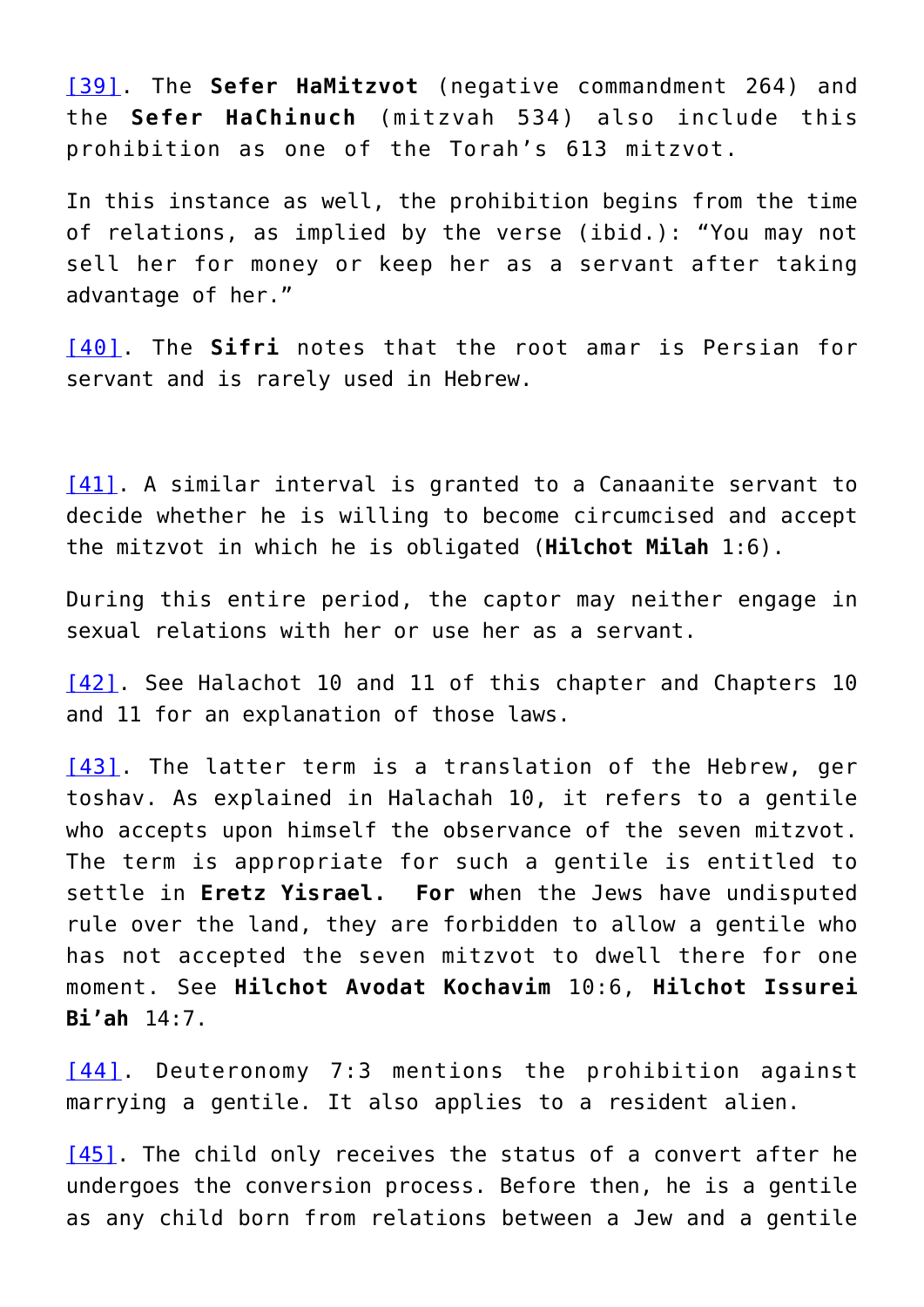woman.

[\[46\].](#page-43-4) **Yevamot** 23a comments: "A son born to you from a gentile woman is called her son and not yours." Thus, this child has no relation to his natural father in regard to inheritance or Jewish lineage.

[\[47\].](#page-43-5) **Ketubot** 12a relates that a Jewish court may convert a minor. When he comes of age, he has the right renounce the Jewish faith and return to gentile practices.

The **r Sameach** notes that it is only necessary for the child to be immersed in the mikveh if the mother delays her conversion until after his birth. If she converts while pregnant, her immersion is sufficient for her child as well. Needless to say, if the child is male, he must be circumcised as a convert as well.

[\[48\]](#page-43-5). While David ruled as King of Judah in Hebron, he conquered Talmai, king of Geshur and took his daughter, Ma'aka, as a **yefat toar** (See commentaries, II Samuel 3:3).

conceived from those relations and bore a daughter, Tamar. Tamar was extremely beautiful and Amnon, David's oldest son fell in love with her. He literally fell sick with love. His friends noticed him wasting away and helped him contrive a scheme to rape her.

Amnon feigned to be seriously ill and when David came to visit him, he requested that his father have Tamar prepare food for him. Unaware of Amnon's intent, David consented and sent his daughter to him. When she came, Amnon ordered all his servants to leave and took hold of the girl. She protested, begging him to marry her: "Speak to the king, for he will not withhold me from you." Amnon refused, wanting to only to fulfill his desires.

After consummating his passion, Amnon became obsessed with hate for Tamar. His despise for her exceeded his previous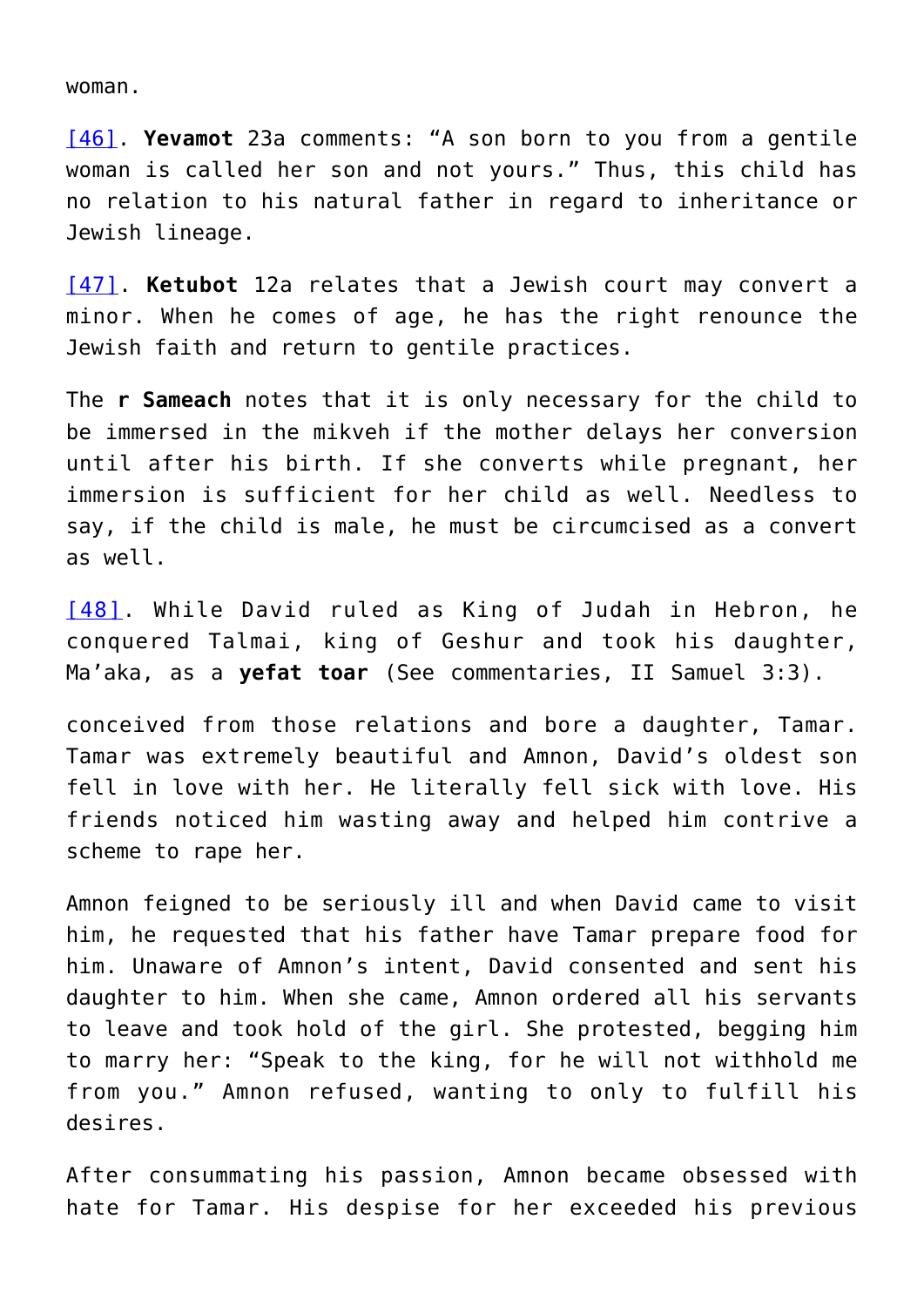attraction. He sent her away rudely and paid no further attention to her. Avshalom, Tamar's brother, was enraged at the episode. He bided his time and when he had an opportunity, slew Amnon in revenge (II Samuel, Chapter 13).

[\[49\]](#page-43-6). Hence, he could have been considered David's heir.

[\[50\]](#page-43-6). The **r Sameach** notes that Ma'aka must have converted before Tamar's birth. Thus, she was considered the child's halachic as well as natural mother. Otherwise, halachically, Tamar would not have been considered her daughter and hence, would have had no relation to Avshalom.

[\[51\]](#page-43-7). For there was no relation between them.

[\[52\].](#page-43-8) The **Kessef Mishneh** questions why the captive woman is allowed to worship idols for such a long time. In no other instance is such tolerance shown. The commentaries suggest that this leniency was granted because she was forcefully possessed.

[\[53\]](#page-43-9). Regarding the captive woman's release, Deuteronomy 21:14 states: ,vishilachta which literally meaning: "You shall send her to herself." On this phrase, the **Midrash HaGadol** comments: Send her to herself,' but not to her gods."

[\[54\]](#page-43-9). See Chapter 6, Halachah 1.

[\[55\]](#page-43-10). See Chapter 9, Halachah 14.

[\[56\]](#page-43-10). In **HilchotAvodah Zarah** 10:6, the Rambam writes that no idol worshippers should be allowed to live among us "when the hand of Israel is powerful over them." The extent of the authority the Jews must yield is a matter of question among the commentaries.

It appears that throughout the second Temple period, though Judeah existed as an independent country, the Sages did not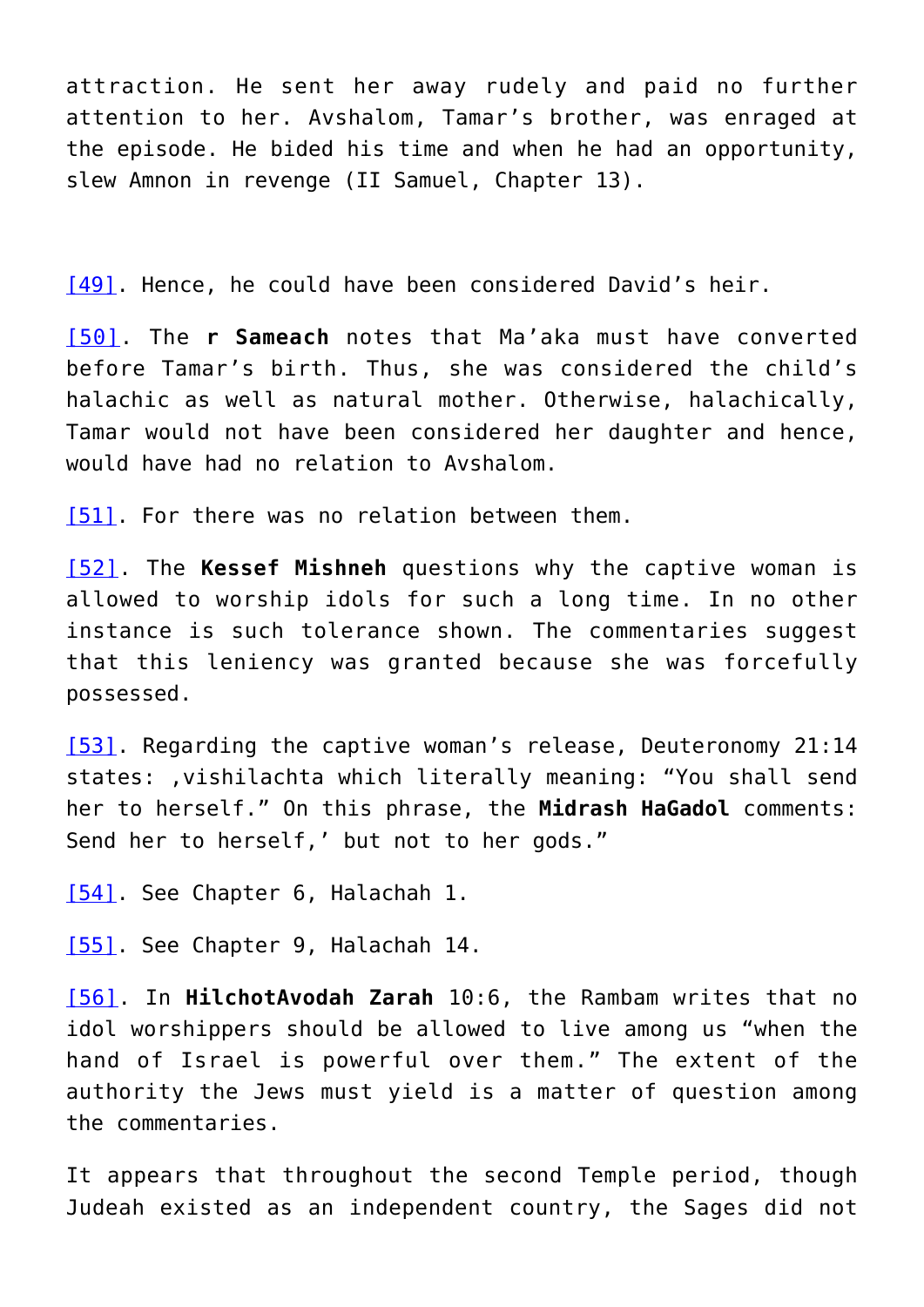exercise this authority. Similarly, in **Eretz Yisrael** today, there are few, if any, Torah leaders who feel justified to assume such powers.

[\[57\]](#page-43-11). Chapter 10, Halachah 9, states that a gentile who studies Torah is worthy of death at the hand of God.

[\[58\]](#page-43-12). Just as an heir becomes the legal owner of all possessions left to him, the Torah, our national heritage, belongs to each Jew, regardless of background or upbringing.

[\[59\]](#page-43-13). With the exception of certain restrictions based on yi**chus,** pedigree of lineage, converts are granted the same privileges and responsibilities as native-born Jews. They have a full share in the Torah.

[\[60\]](#page-43-14). In the Talmudic era, the later Hasmonean kings conquered the Idumeans and forcibly converted them to Judaism. What were the results of this act? Herod, an Idumean, became King of Judah and ruled the land as a cruel tyrant.

[\[61\].](#page-43-14) This obligation is dependent upon every individual in every era. The **Tosafot Yom Yov** (**Avot** 3:14) relates:

As the Rambam writes, we were commanded by Moses [to compel the gentiles to accept the seven commands]. If this applies to compulsion at the point of the sword, with threats of execution,… it surely applies regarding compulsion through persuasion, to lead their hearts to the will of their Creator."

The Jews must serve as "a light unto the nations" (Isaiah 42:6) teaching them the seven mitzvot and instructing them in proper behavior (See the commentary of the Radak on the above verse). Similarly, the **Chatam Sofer** (**Choshen Mishpat, Responsum** 85) writes that it is a mitzvah to guide the gentiles in the service of God.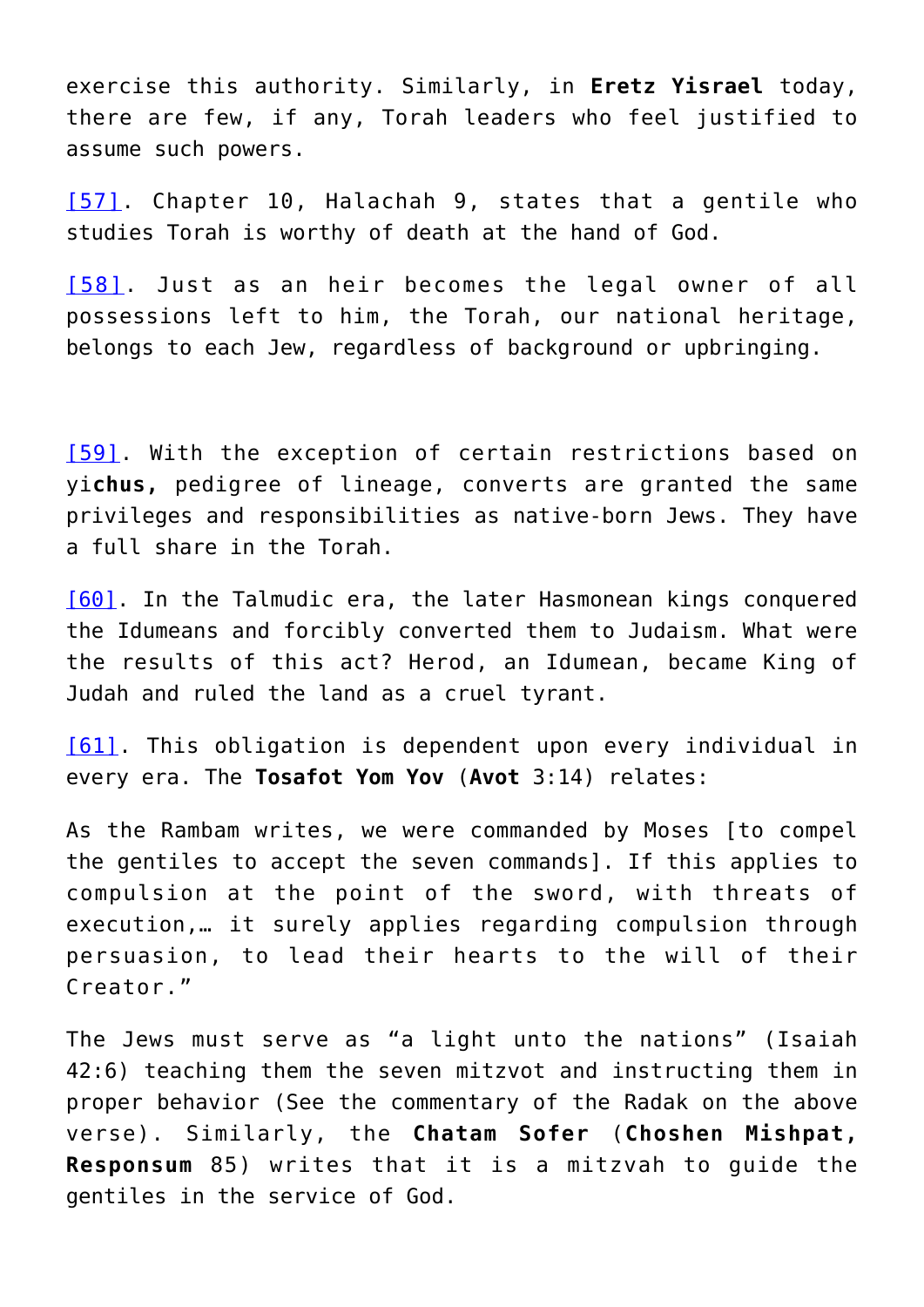This particularly applies in the present age, when there is far greater communication between Jews and gentiles than ever before. The Jews should take advantage of this phenomenon. Rather than be influenced by the gentiles, they should utilize this freedom of communication to convince the gentiles to accept their seven mitzvot.

With this halachah, the Rambam begins a different section of **Hilchot Melachim**. These two halachot, and, similarly, the following two chapters, deal with the seven mitzvot the gentiles are obligated to perform. Afterwards, the final two chapters deal with the coming of Mashiach.

An important principle is implied by this sequence. Jewish thought relates that God rewards our behavior "measure for measure." One of the fundamental achievements of Mashiach will be the refinement of the gentile nations. As the prophet Tzephaniah 3:9 declares: "I will transform the peoples to a purer language that they all will call upon the name of God and serve Him with one purpose" (see Halachah 11:4). As a preparatory step to merit these rewards, we must involve ourselves in the refinement of the gentiles by motivating their acceptance of the seven mitzvot.

[\[62\].](#page-43-15) In contrast to the previous principles, this law only applies when the Jews have undisputed authority over **Eretz Yisrael**. See Chapter 9, Halachah 14.

[\[63\].](#page-43-16) The laws regarding resident aliens only applied while the entire Jewish people lived in **Eretz Yisrael** (**Hilchot Avodat Kochavim** 10:6). Nevertheless, in that era, a gentile could accept the obligations of a resident alien in any land.

[\[64\].](#page-44-0) Thus, comprising a court of law. The resident alien's acceptance of the seven mitzvot requires the presence of a court as does a gentile's conversion to Judaism.

[\[65\]](#page-44-1). I.e. to convert.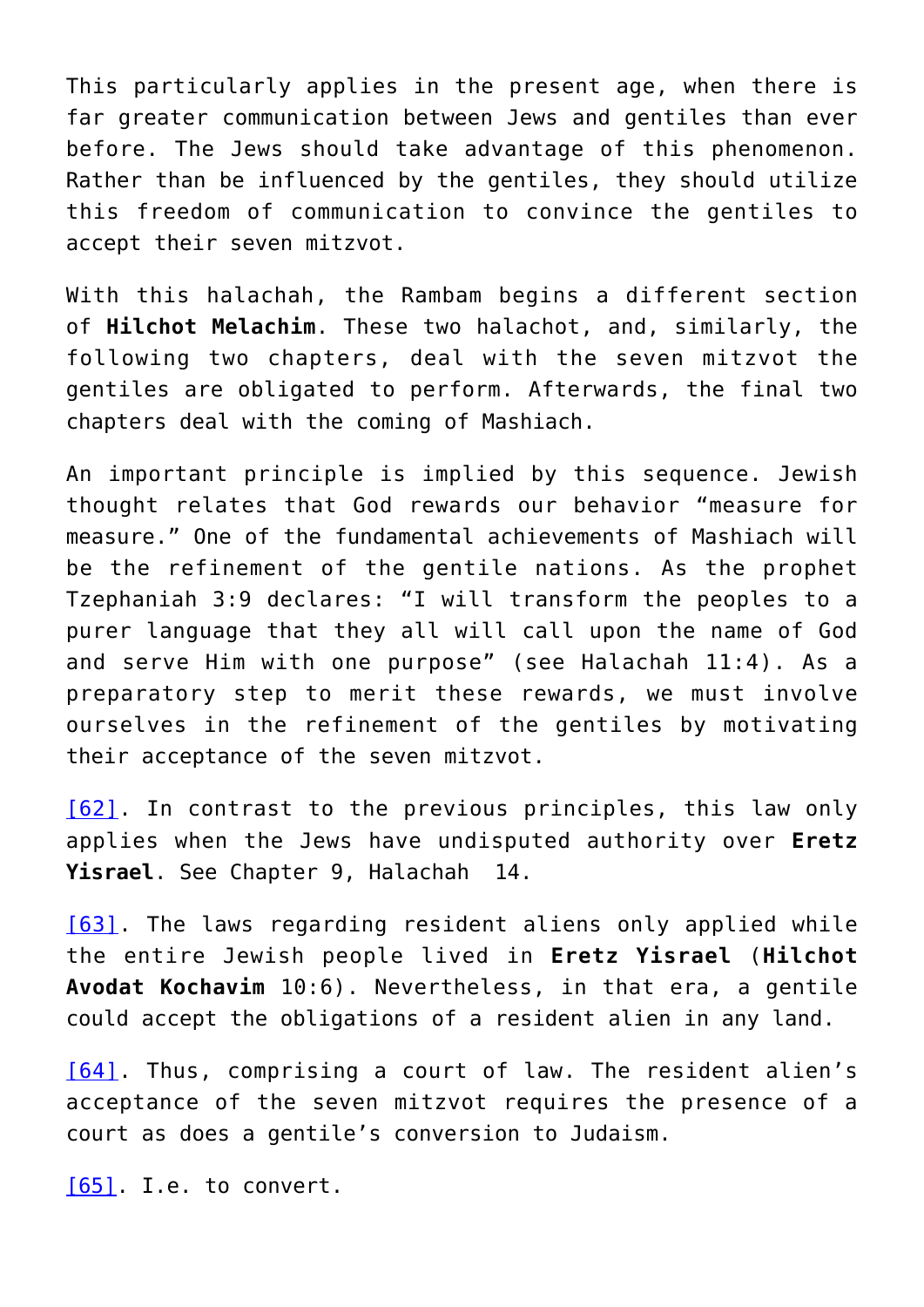[\[66\].](#page-44-2) In **Hilchot Avodat Kochavim**, Chapter 10, the Rambam outlines the rules governing our relations with our fellow Jews and those governing our relations with gentiles. After a gentile has waited twelve months, his original commitment to convert is no longer taken seriously and his status reverts from that of a potential proselyte to an ordinary gentile.

The above is based on the standard published text of the **Mishneh Torah** which reads k'min haumot. The Yemenite manuscripts of the **Mishneh Torah** read: kmin min haumot, meaning "as a non-believer from the gentiles." Such an individual is subjected to harsher treatment than most gentiles.

[\[67\].](#page-44-3) This principle can be derived from the Mishnah's statement (**Sanhderin** 90a) that Bilaam will not receive a share in the world to come. It can obviously be inferred that the righteous of the gentiles will be granted a portion in that eternal good.

The **Zohar Chadash** (Ruth 78:4) relates that though the pious gentiles will merit a portion in the world to come, their portion will be separate from that of the Jewish people.

[\[68\].](#page-44-4) In the Introduction to his Commentary on the Mishnah (conclusion of section 8), the Rambam writes:

The masses of people were created to be "company" for the wise that they not be alone… Everything in this world is only intended for the sake of a man who is complete in wisdom and deed… as implied by our Sages' statement: "All that God possesses in this world are four square cubits of Halachah."

Similarly, our Sages comment that bereishit, the first word of the Torah, can be broken up into two words: beit reishit, "two firsts"; implying that the world was created for the sake of two things that were called "first": Israel and the Torah.

Accordingly, on one level, the purpose of the fulfillment of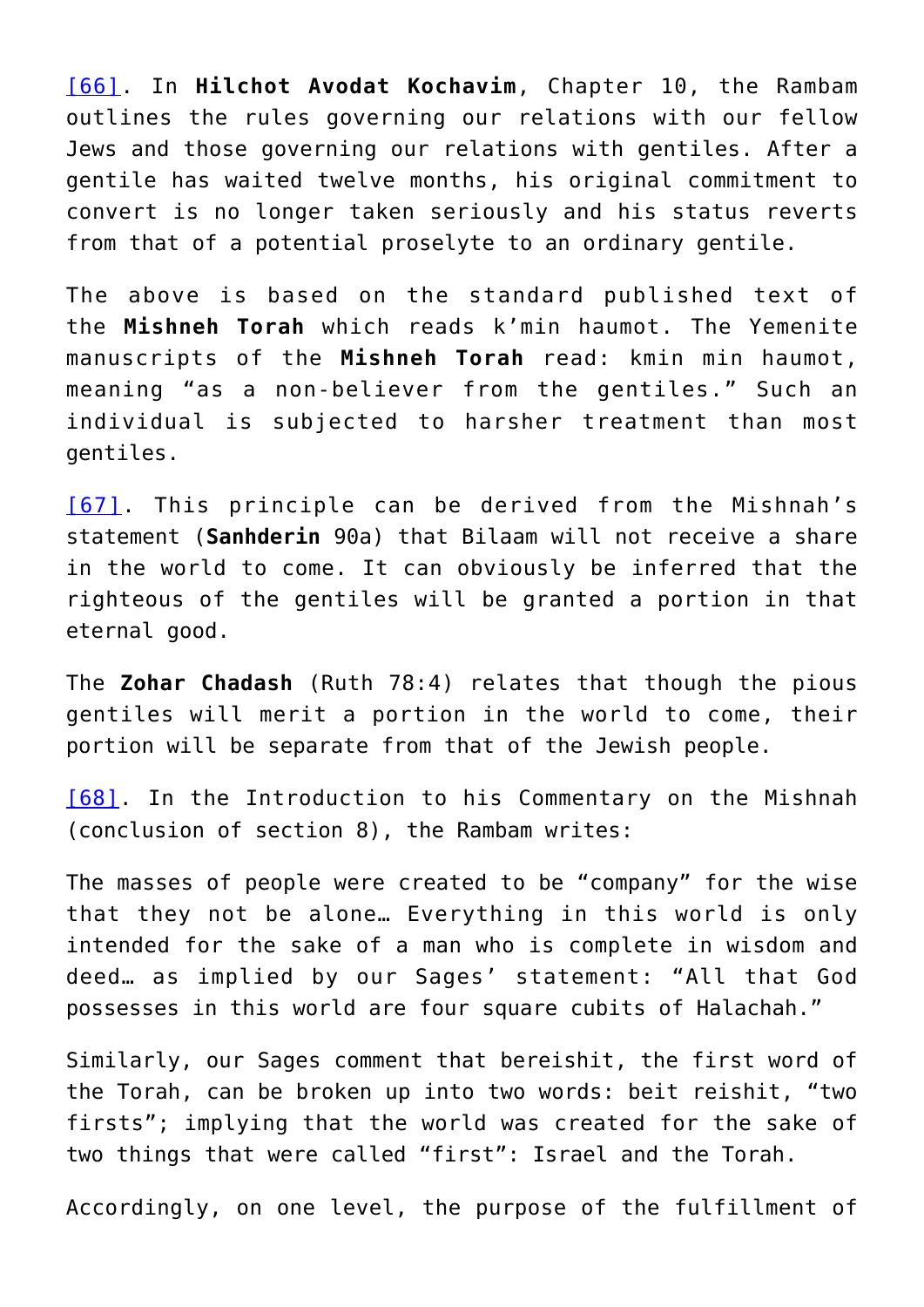the seven mitzvot is to establish a stable world and a moral and hence, thriving society. However, this purpose is not an end in itself, but rather a means to allow the Jews to fulfill the Torah. Therefore, the gentiles' acceptance of the seven mitzvot must also contain an awareness of the fundamental importance of Torah.

[\[69\]](#page-44-4). Though these mitzvot were commanded well before the giving of the Torah, when the Moses received the Torah, these commandments were renewed. We see a similar example in regard to other mitzvot. In his commentary on the Mishnah (**Chullin** 7:6), the Rambam writes:

All the [mitzvot] we fulfill should be carried out because of God's command transmitted by Moses… We do not circumcise ourselves because Abraham circumcised himself, but because God commanded us, through Moses, to circumcise ourselves.

[\[70\]](#page-44-5). Without acknowledging them as Divine commands.

[\[71\]](#page-44-6). Thus, there are three levels in the gentiles' acceptance of their seven mitzvot: a resident alien who makes a formal commitment in the presence of a Torah court; "the pious among the gentiles," individuals who accept the seven mitzvot with the proper intent, but do not formalize their acceptance; and a gentile who fulfills the seven mitzvot out of intellectual conviction.

[\[72\]](#page-44-7). The Yemenite manuscripts of the **Mishneh Torah** substitute "but rather, of their wise men" for this phrase.

The difference between these two texts revolves around the extent in which a gentile is required to perceive his role in creation. According to the Yemenite texts, a wise man can perceive how the fulfillment of the seven mitzvot can lead to a stable society. Hence, he will commit himself to their fulfillment. However, it is piety, not wisdom, which will motivate an individual to carry them out for the sake of God and Torah.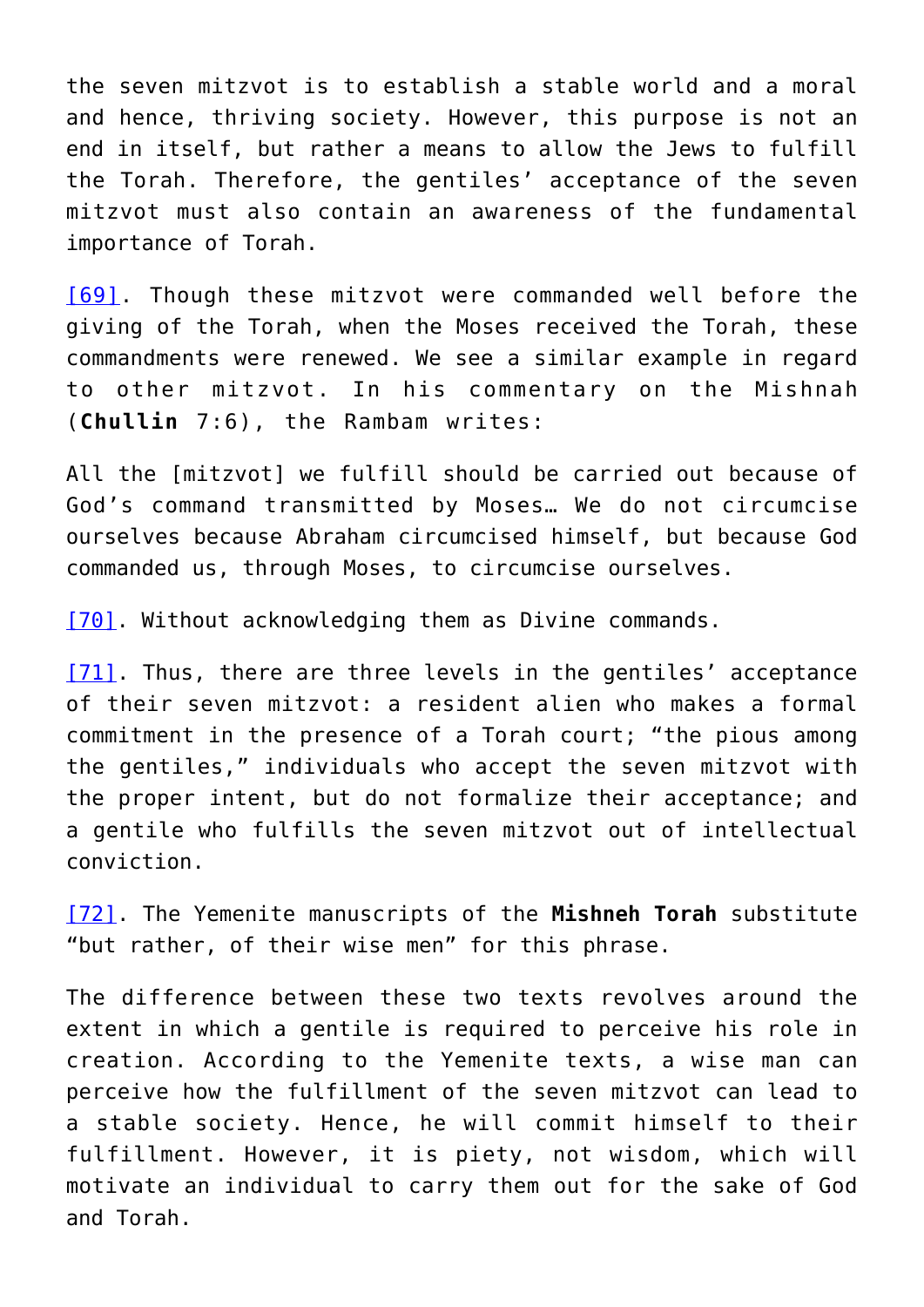According to the standard published text, the gentiles themselves must realize that their existence is only "for the sake of Israel and for the sake of Torah." Anyone who does not understand that concept has not reached complete wisdom.

## **CHAPTER NINE**

- 1.  $Six[1]$  $Six[1]$  precepts were commanded to Adam:
	- a. [the prohibition against] worship of false gods;[\[2\]](#page-45-1)
	- b. [the prohibition against] cursing God; [\[3\]](#page-45-2)
	- c. [the prohibition against] murder;  $[4]$
	- d. [the prohibition against] incest and adultery;  $[5]$
	- e. [the prohibition against] theft; [\[6\]\[](#page-46-0)the command to establish] laws and courts of justice.<sup>[\[7\]](#page-46-1)</sup>

Even though we have received all of these commands from Moses and, [furthermore, they are concepts] which intellect itself tends [to accept], it appears from the Torah's words that [Adam] was commanded concerning them.

[The prohibition against eating] flesh from a living animal was added for Noah, as [Genesis 9:4] states: "Nevertheless, you may not eat flesh with its life, which is its blood." $[8]$  Thus there are seven mitzvot. $[9]$ 

These matters remained the same throughout the world until Abraham. When Abraham arose, in addition to these, he was commanded regarding circumcision.<sup>[\[10\]](#page-46-4)</sup> He also [ordained] the morning prayers. [11]

Isaac separated tithes<sup>[\[12\]](#page-47-1)</sup> and ordained an additional prayer service before sunset. [\[13\]](#page-47-2) Jacob added [the prohibition against eating] the sciatic nerve.  $[14]$  He also ordained the evening prayers. [\[15\]](#page-48-1) In Egypt, Amram was commanded regarding other mitzvot. [\[16\]](#page-48-2) Ultimately,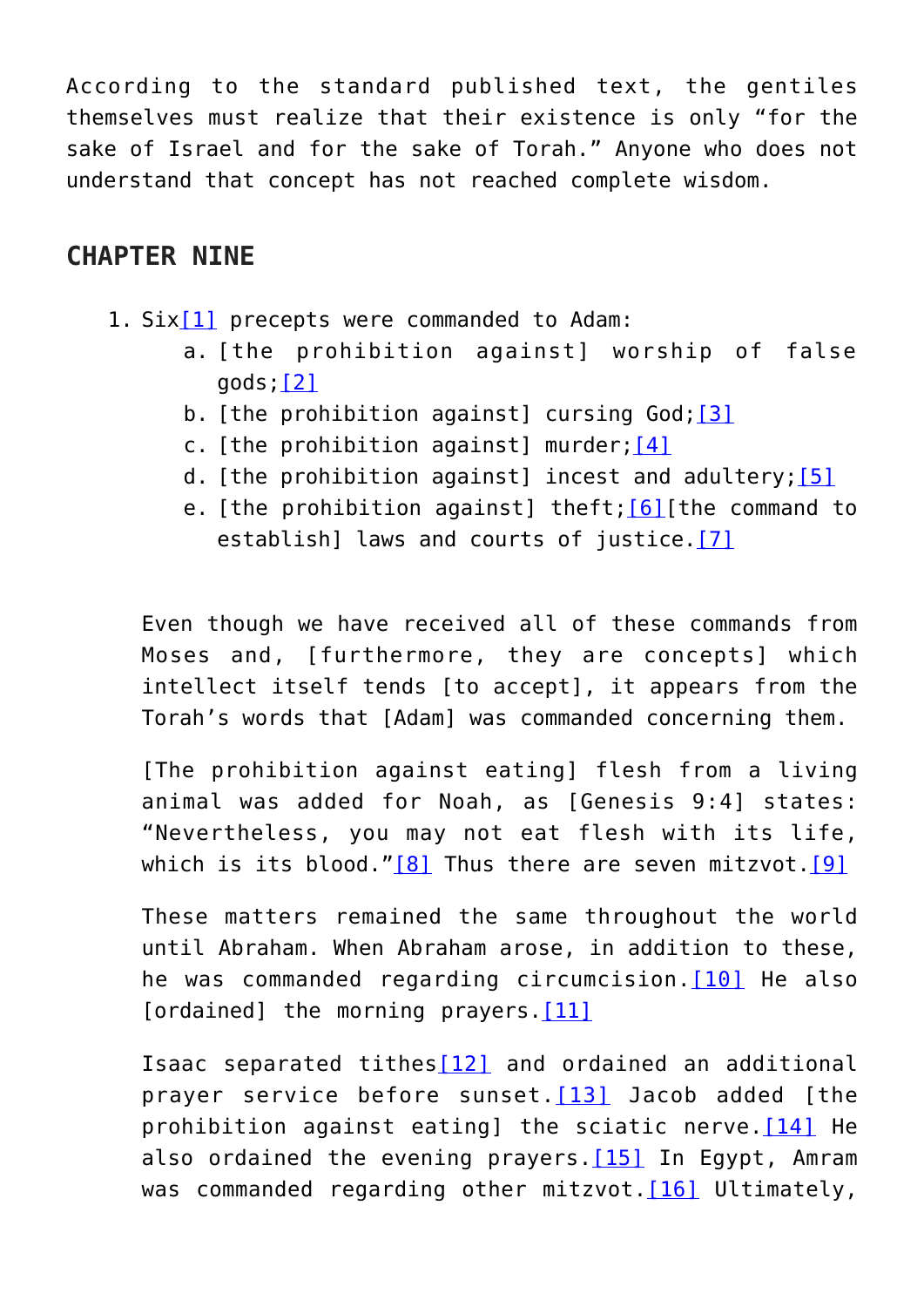Moses came and the Torah was completed by him. [17]

- 2. A gentile who worships false gods is liable provided he worships them in an accepted manner.  $[18]A$  $[18]A$  gentile is executed for every type of foreign worship which a Jewish court would consider worthy of capital punishment.[\[19\]](#page-49-0) However, a gentile is not executed for a type of foreign worship which a Jewish court would not deem worthy of capital punishment. Nevertheless, even though [a gentile] will not be executed [for these forms of worship], he is forbidden [to engage] in all of them.[\[20\]W](#page-49-1)e should not allow them to erect a monument,[\[21\]](#page-49-2) or to plant an **Asherah**,[\[22\]](#page-49-3) or to make images and the like even though they are [only] for the sake of beauty[.\[23\]](#page-49-4)
- 3. A gentile who curses God's Name,[\[24\]](#page-49-5) whether he uses God's unique name[\[25\]](#page-49-6) or one of His other names[,\[26\]](#page-49-7) in any language, is liable. This law does not apply with regard to Jews[.\[27\]](#page-50-0)
- 4. A gentile who slavs any soul, [\[28\]](#page-50-1) even a fetus in its mother's womb, [29] should be executed [in retribution] for its [death]. [\[30\]S](#page-50-3)imilarly, if he slew a person who would have otherwise died in the near future[,\[31\]](#page-50-4) placed a person before a lion,[\[32\]](#page-50-5) or starved a person to death, he should be executed for through one manner or other, he killed. [\[33\]](#page-50-6) Similarly, one should be executed if he killed a pursuer when he could have saved [the latter's potential victim] $[34]$  by maiming one of [the pursuer's] limbs. [\[35\]](#page-51-0) These laws do not apply with regard to Jews.
- 5. There are six illicit sexual relations forbidden to a gentile[:\[36\]](#page-51-1)
	- a. his mother[;\[37\]](#page-51-2)
	- b. his father's wife[;\[38\]](#page-51-3)
	- c. a married woman[;\[39\]](#page-51-4)
	- d. his maternal sister; [\[40\]](#page-51-5)
	- e. a male; $[41]$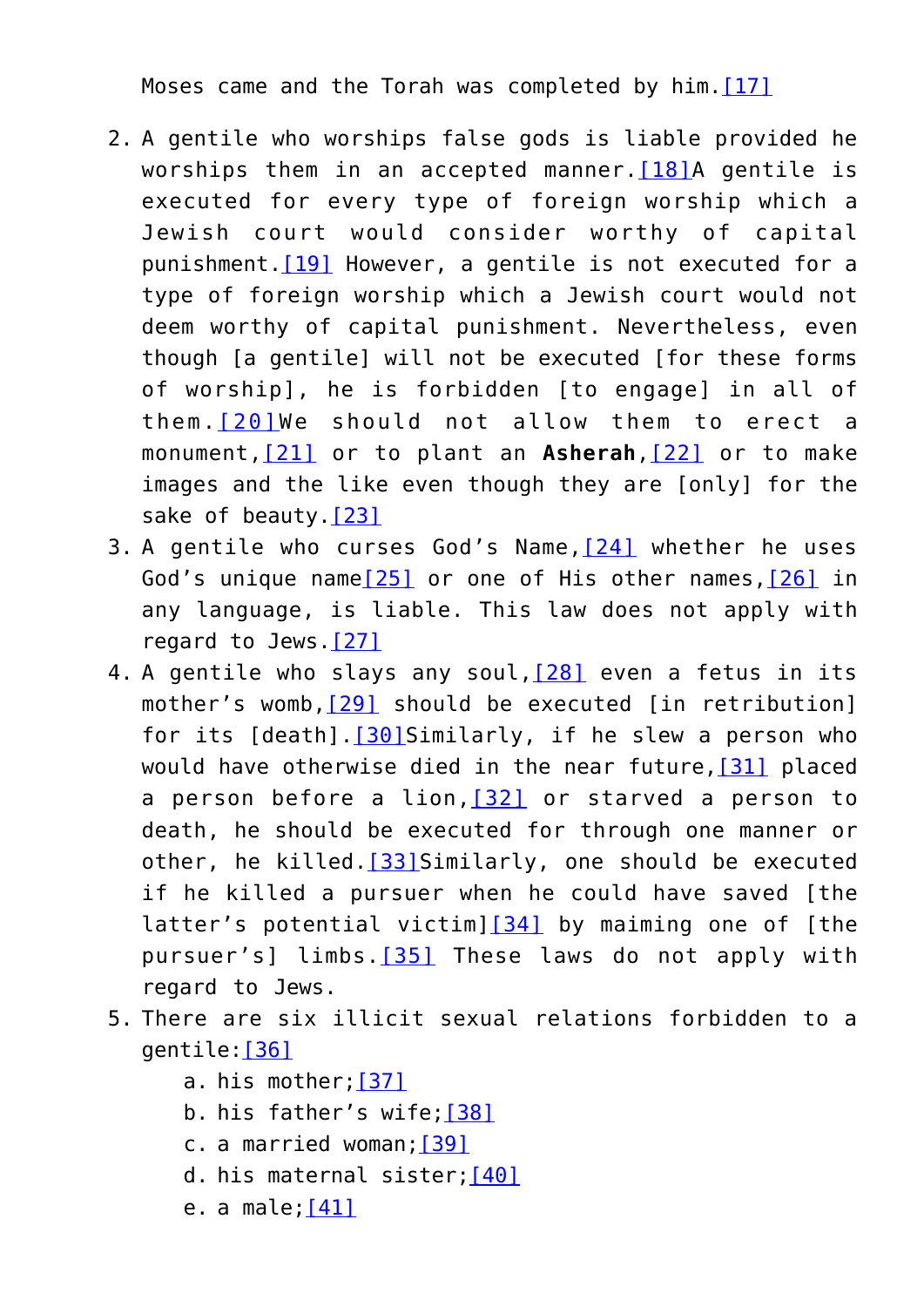f. an animal.

[These prohibitions are derived from] the verse [Genesis 2:24]: "Therefore, a man shall leave [his father and his mother and cling to his wife and they shall become one flesh."[\]\[42\]](#page-51-7)

"His father"  $-$  alludes to his father's wife; [\[43\]](#page-52-0)

"his mother"  $-$  is to be understood simply; [\[44\]](#page-52-1)

"cling to his wife"  $-$  and not his colleague's wife;  $[45]$ 

"his wife" – and not a male;

"They shall become one flesh"[\[46\]](#page-52-3) – this excludes a domesticated animal, beast, or fowl for [man] can never become "one flesh" with them.[\[47\]](#page-52-4)

[The prohibition against relations with a maternal sister is derived from] the verse [Genesis 20:13]: "She is my sister, my father's daughter, but not my mother's. [Thus,] she became my wife." $[48]$ 

- 6. A gentile is liable [for relations] with [his mother even though] she was seduced or raped by his father [and never married to him]. She is, nevertheless, his mother.[\[49\]](#page-52-6)He is liable [for relations] with his father's wife even after his father's death.[\[50\]](#page-52-7)He is liable [for relations] with a male whether a minor or an adult[\[51\]](#page-52-8) and with an animal whether young or old. [\[52\]](#page-53-0) [In the latter instance,] the gentile alone is executed and not the animal. $[53]$  We are only commanded to kill an animal with which a Jew [engaged in relations].[\[54\]](#page-32-0)
- 7. A gentile is not executed for [adultery] with his colleague's wife unless they engage in relations in the normal manner[\[55\]](#page-32-1) after she had engaged in relations with her husband at least once. However, if she was merely consecrated or had undergone a wedding ceremony,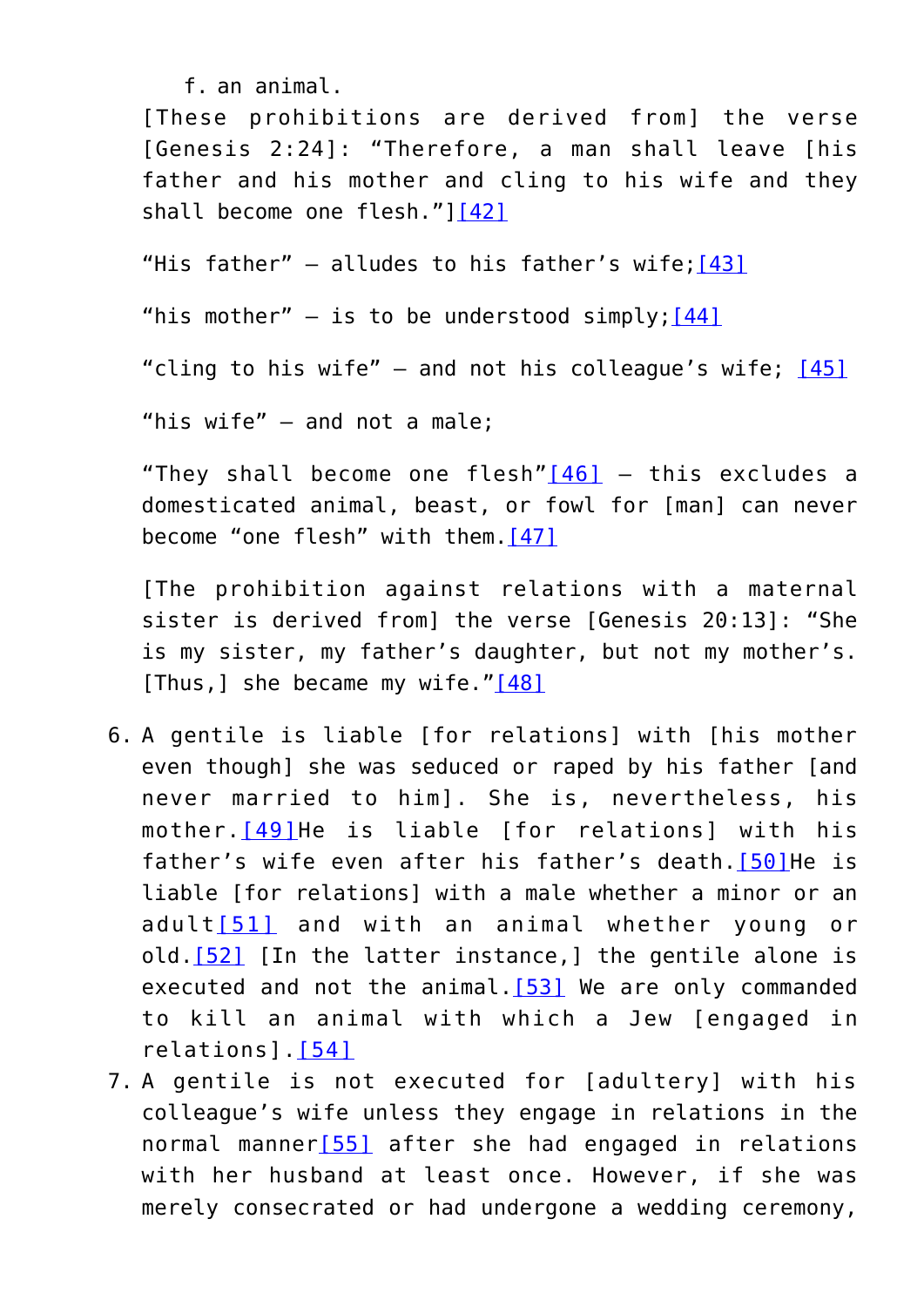but had never engaged in relations [with her husband], one is not liable for engaging in relations with her, [\[56\]](#page-32-2) as [Genesis 20:3] states: "For she has been possessed by [her] husband."[\[57\]](#page-33-0)When does the above apply? When a gentile engages in relations with a gentile woman.[\[58\]](#page-33-1) However, a gentile who engages in relations with a [married] Jewess is liable whether their relations were carried out in a normal or abnormal manner. [\[59\]\[](#page-33-2)Similarly, ] a gentile who engages in relations with a Jewish maiden[\[60\]](#page-33-3) who has been consecrated is stoned to death because of her as is the law regarding Jews. [61] If he engages in relations with her after she has undergone the wedding ceremony, but has not engaged in relations [with her husband], he is strangled to death as is the Jewish law.[\[62\]](#page-34-0) However, if he engages in relations with a Jewish woman after she engaged in relations [with her husband] once, he is sentenced to be executed by decapitation [\[63\]](#page-34-1) as if he had engaged in relations with a gentile woman.  $[64]$ 

8. A gentile who singles out one of his maid-servants for one of his slaves[\[65\]](#page-34-3) and, afterwards, engages in relations with her is executed because of her for [violation of the prohibition against] adultery.[\[66\]](#page-34-4) However, he is not liable [for relations] with her until the matter has become public knowledge and everyone refers to her as "the wife of X, the slave."<sup>[67]</sup>When do [relations with] her become permitted again? When he separates her from his slave<sup>[\[68\]](#page-34-6)</sup> and uncovers her hair in the market-place. [\[69\]](#page-35-0) When is a gentile woman considered divorced? When [her husband] removes her from his home and sends her on her own or when she leaves his domain and goes her own way. They have no written divorce proceedings. [\[70\]T](#page-35-1)he matter is not dependant on the man's [volition] alone.  $[71]$  Whenever he or she decide to separate, they may [and then, are no longer considered as married.] $[72]$ 9. A gentile is liable for [violating the prohibition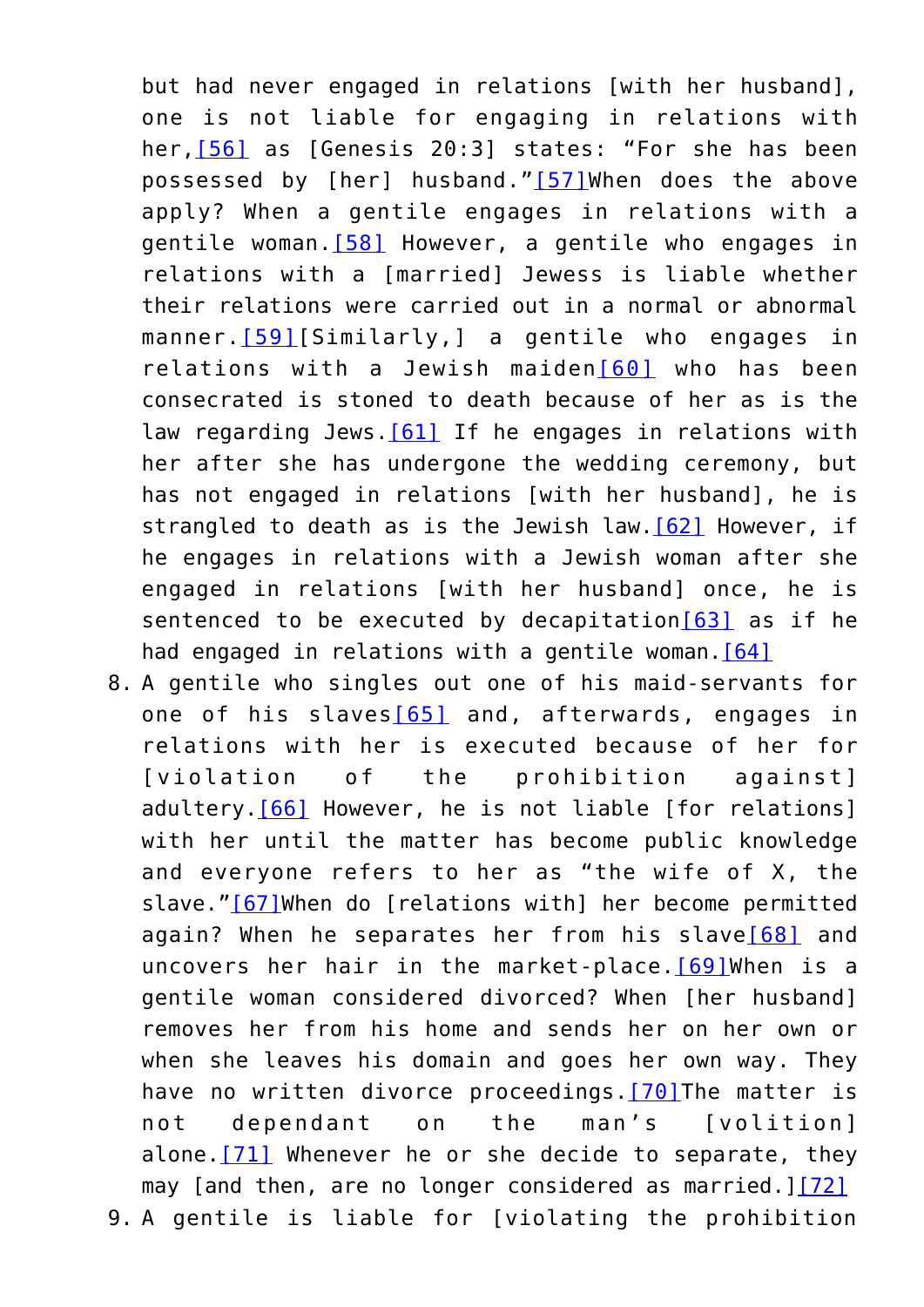against] theft whether he stole from another gentile or from a Jew. [\[73\]\[](#page-35-4)This applies to] one who forcefully robs [an individual] or steals money, [\[74\]](#page-35-5) a kidnapper, [75] an [employer who] withholds his worker's wages and the like,[\[76\]](#page-36-1) even a worker who eats [from his employer's produce] when he is not working.[\[77\]](#page-36-2) In all [such cases], he is liable and is considered as a robber. With regard to Jews, the law is different.  $[78]$ Similarly, [a gentile] is liable [for stealing an object] worth less than a **p'rutah**.[\[79\]](#page-36-4) Thus, if one gentile stole [an object] worth less than a **p'rutah** and another [gentile] stole it from him, they are both executed because of it.[\[80\]](#page-36-5)

- 10. Similarly, [a gentile] is liable [for violating the prohibition against] eating a limb[\[81\]](#page-36-6) or flesh from a living creature.[\[82\]](#page-36-7) [This applies] regardless of the amount involved, for [the specification of] minimum amounts only applies to Jews.[\[83\]](#page-36-8)[A gentile] is permitted blood from a living creature. [\[84\]](#page-37-0)
- <span id="page-23-2"></span><span id="page-23-1"></span><span id="page-23-0"></span>11. [The prohibition applies] to a limb[\[85\]](#page-37-1) or fles[h\[86\]](#page-37-2) that is separated from either a domesticated animal or a beast. $[87]$  However, it appears to me[\[88\]](#page-38-1) that a gentile is not executed for eating a limb [taken] from a living bird.<sup>[\[89\]](#page-38-2)</sup>
- <span id="page-23-5"></span><span id="page-23-4"></span><span id="page-23-3"></span>12. Though one slaughters an animal, even if one severs the two signs [that distinguish it as having been slaughtered in a kosher manner], [\[90\]](#page-38-3) as long as the animal moves convulsively,  $[91]$  the limbs and meat which are separated from it are forbidden to a gentile because of the prohibition against a limb from a living creature.[\[92\]](#page-38-5)
- <span id="page-23-7"></span><span id="page-23-6"></span>13. All prohibitions that apply to a Jew regarding a limb from a living creature also apply to gentiles. Furthermore, there are instances where a gentile would be held liable and a Jew will not for a gentile is liable for a limb or flesh from a living creature whether from a domesticated animal or a beast, whether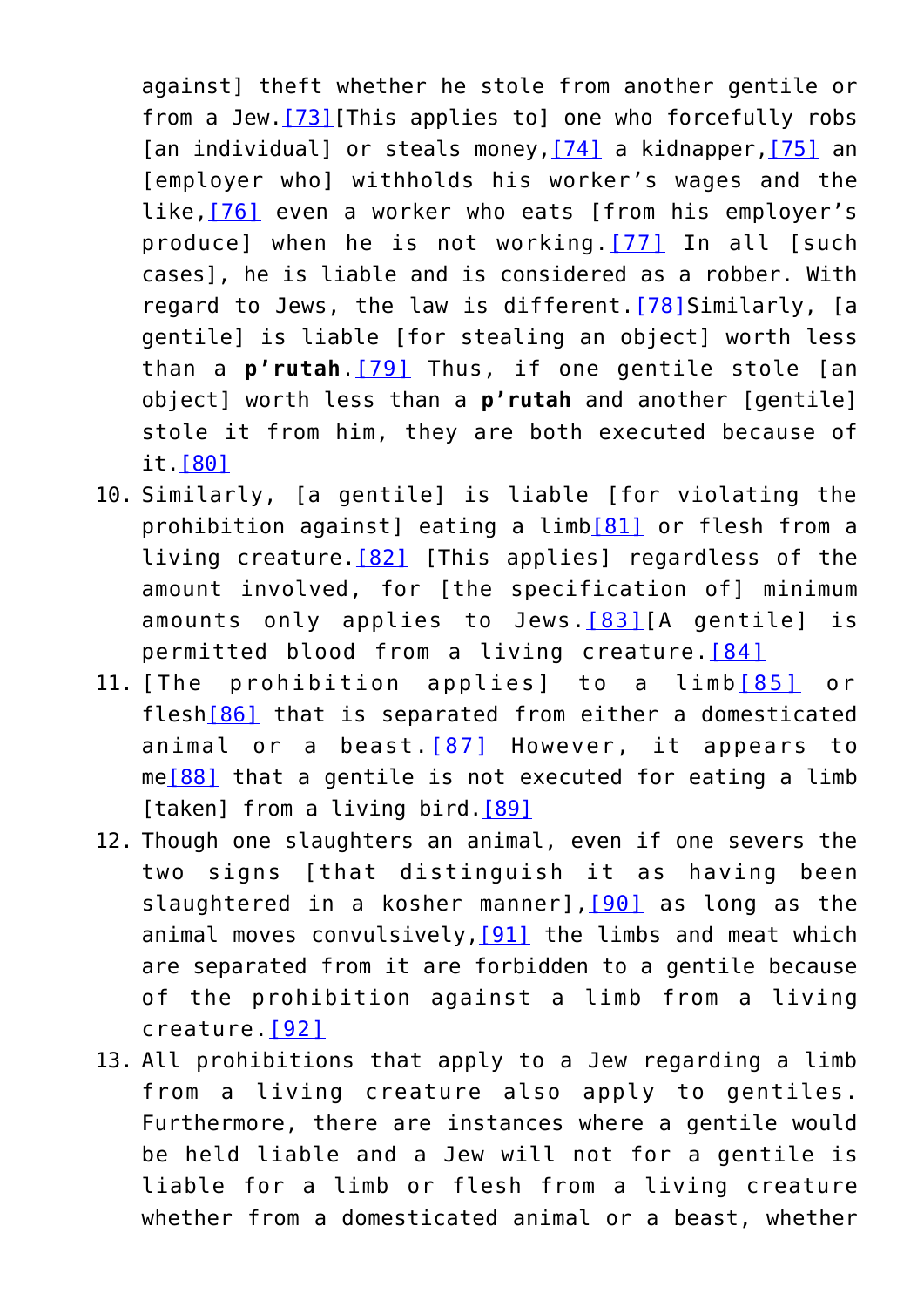from a kosher or non-kosher species.<sup>[\[93\]](#page-38-6)</sup>Similarly, a gentile is forbidden [to partake of] a limb from a living creature for a limb or flesh which is separated from an animal that is moving convulsively even though a Jew has already severed the two signs. [94]

<span id="page-24-7"></span><span id="page-24-6"></span><span id="page-24-5"></span><span id="page-24-4"></span><span id="page-24-3"></span><span id="page-24-2"></span><span id="page-24-1"></span><span id="page-24-0"></span>14. How must [the gentiles] fulfill the commandment to establish laws and courts? They are obligated to set up judges and magistrates in every major city<sup>[95]</sup> to render judgement concerning these six mitzvot<sup>[\[96\]](#page-39-2)</sup> and to admonish the people [regarding their observance].[\[97\]A](#page-39-3) gentile who transgresses these seven commands shall be executed<sup>[\[98\]](#page-39-4)</sup> by decapitation.<sup>[\[99\]](#page-39-5)</sup> For this reason, all the inhabitants of Shechem were obligated to die. Shechem kidnapped. [\[100\]](#page-40-0) They observed and were aware of [his deeds], but did not judge him. [\[101\]](#page-40-1)A gentile is executed [on the basis of the testimony of] one witness[\[102\]](#page-40-2) and [the verdict of] a single judge[.\[103\]](#page-40-3) No warning [is required][.\[104\]](#page-40-4) Relatives may serve as witnesses. $[105]$  However, a woman may not serve as a witness or a judge for them.  $[106]$ 

<span id="page-24-11"></span><span id="page-24-10"></span><span id="page-24-9"></span><span id="page-24-8"></span>[\[1\].](#page-41-0) **Sanhderin** 56a relates that Adam was commanded regarding all seven commands. Nevertheless, the Rambam choose to quote from **Bereishit Rabbah** 16:6 which mentions the seventh command, the prohibition against eating flesh taken from a living animal, as being given to Noah. It appears that the Rambam chose the latter source because man was not permitted to consume flesh at all until after the flood. Together with the license to eat meat, God explicitly forbade Noah from eating flesh from a live animal.

[\[2\].](#page-41-1) The Midrash derives all these six prohibitions from the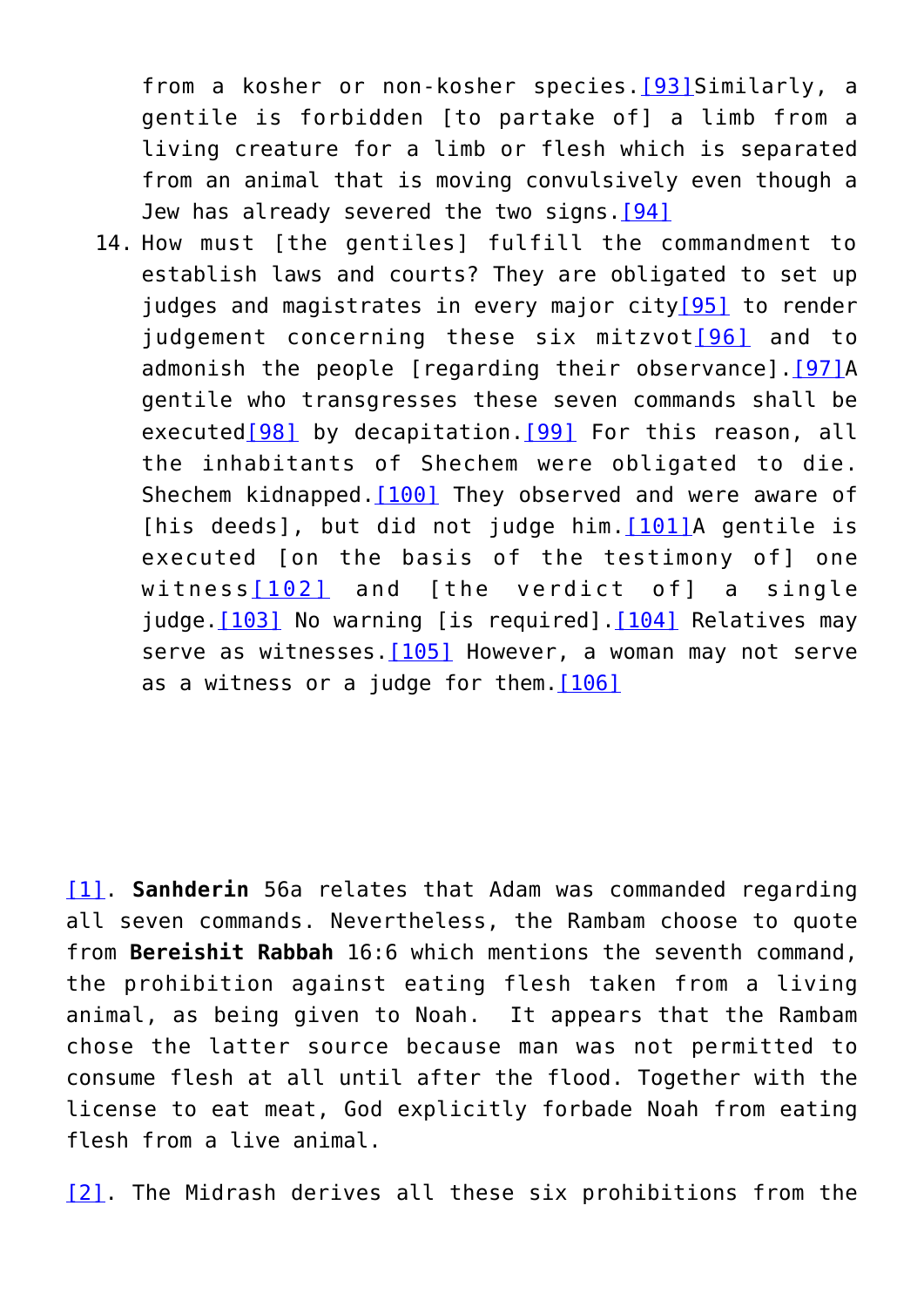exegesis of Genesis 2:16: "And God the Lord commanded to man, saying: @53You may eat of all the trees of the garden….@54 As evident from Hoshea 5:11, tzav, "command," serves as an allusion to the worship of false gods. This prohibition is discussed in Halachah 2.

[\[3\]](#page-41-2). The mention of God's name develops an association between this verse and the prohibition against cursing God mentioned in Leviticus 24:16. This prohibition is discussed in Halachah 3.

[\[4\].](#page-41-3) The Hebrew terms translated as "to man" refer to the command against murder, as mentioned in Genesis 9:6. This prohibition is discussed in Halachah 4.

[\[5\].](#page-41-4) The word, "saying," establishes an analogy between this verse and Jeremiah 3:1 which mentions this prohibition. It is discussed in Halachot 5-8.

[\[6\]](#page-41-5). This is derived from the license granted by the verse to eat from the trees of the garden, implying that otherwise, Adam would have been forbidden to do so because the property did not belong to him. This prohibition is discussed in Halachah 9.

[\[7\]](#page-41-6). This command is inferred from the word Elohim. For although that term also means "Lord," Exodus 22:27 uses that term in reference to a judge. This command is discussed in Halachah 14.

[\[8\].](#page-41-7) This prohibition is discussed in Halachot 10-13.

[\[9\]](#page-41-8). Other commentaries explain that gentiles are obligated to perform other mitzvot, for example, honoring one's parents (See Rashi, Genesis 11:32) and charity (See Eichah 4:6). The Ran (**Sanhderin** 56b) relates that the number seven only applies to prohibitions. However, there are other positive commands that gentiles are obligated to fulfill.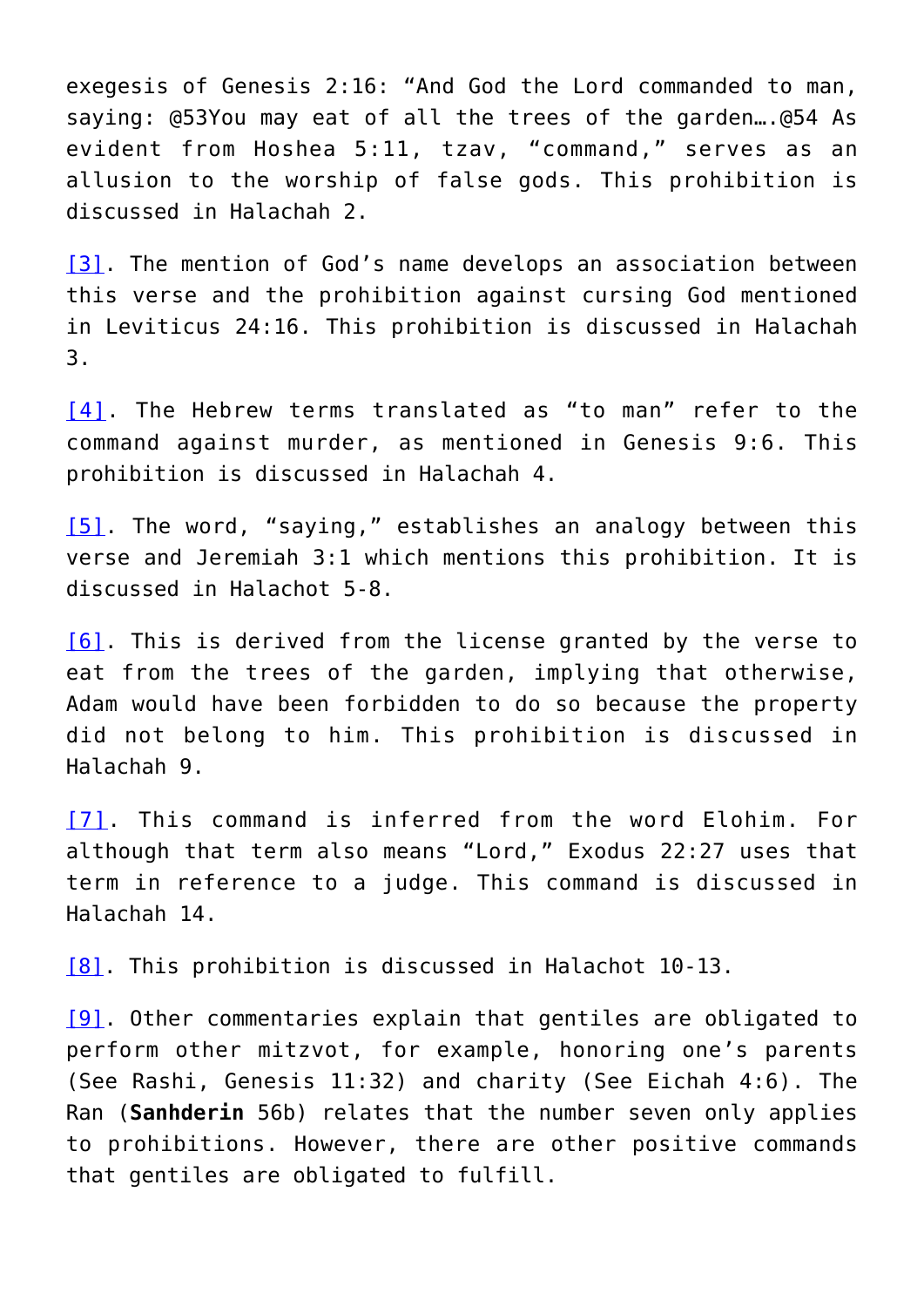[\[10\]](#page-41-9). Genesis 17:10 related God's command to Abraham: "This is My covenant between Me and you and your offspring… Circumcise every male."

As the Rambam writes in Chapter 10, Halachah 7, from that time onwards, the Jews were obligated to observe the mitzvah of circumcision. However, Leviticus 12:3 repeats the command to circumcise. In his Commentary on the Mishnah (**Chullin** 7:6), the Rambam explains the need for this repetition:

All the [mitzvot] we fulfill should be carried out because of God's command transmitted by Moses… We do not circumcise ourselves because Abraham circumcised himself, but because God commanded us, through Moses, to circumcise ourselves.

At Mount Sinai, the Jews were singled out by God to be "a kingdom of priests and a holy nation." Thus, the mitzvot given then differ, in purpose as well as in number, from the mitzvot given the gentiles. The gentiles' seven mitzvot are intended to establish a stable and moral society. The purpose of the 613 mitzvot is to establish a complete bond between God and every aspect of man's personality.

Similarly, the mystical nature of the commands differ. **Kiddushin** 31a relates that one who carries out a mitzvah in fulfillment of God's command is greater than one who does so out of his own volition. Why? Because by fulfilling a mitzvah commanded by God, man steps beyond his humanity and performs deeds that are Godly in nature. This quality was granted to the mitzvot at Sinai and not beforehand. Consequently, all the mitzvot previously commanded to the forefathers had to be repeated.

[\[11\].](#page-41-10) Genesis 19:27 relates how "Abraham rose early in the morning, [hurrying] to the place where he stood before God." **Berachot** 26b infers that this applies to his morning prayers.

**Kiddushin** 82a states that Abraham fulfilled the entire Torah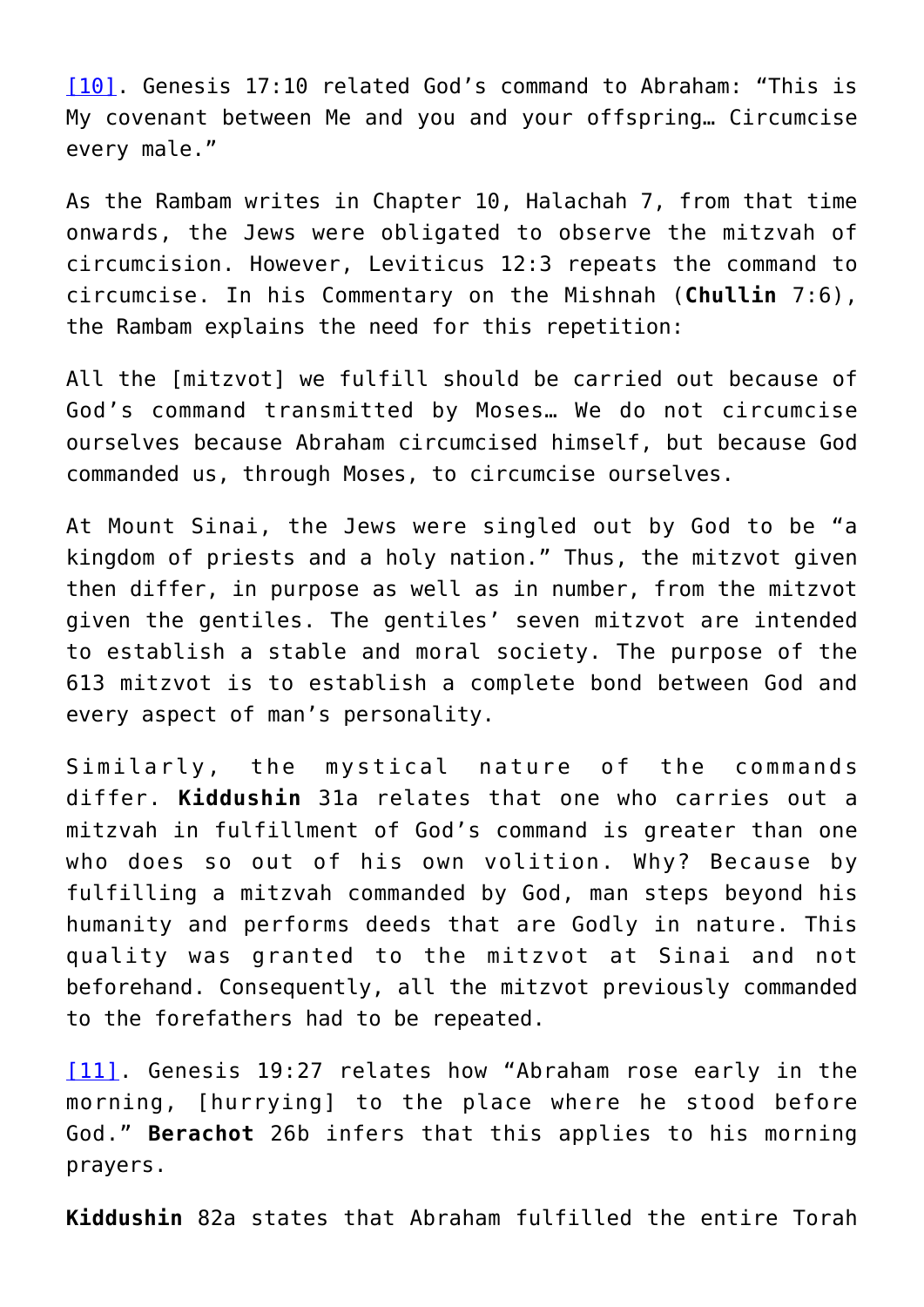before it was given. This statement raises a question: Why does the Rambam only mention circumcision and the morning service as mitzvot which Abraham performed?

The commentaries explain that the Rambam only mentions those commands explicitly mentioned or clearly alluded to in the Torah. Furthermore, it is possible that the manner in which the Abraham and his descendants fulfilled the other commands differ from the manner in which we fulfill them today. For example, the **Zohar** writes that Ya'akov's placing the rods before Laban's sheep drew down the same spiritual energies as our donning of Tefillin.

[\[12\].](#page-41-11) Genesis 26:12 mentions how "Isaac reaped one hundred measures." **Bereishit Rabbah** 64:6 explains that he measured his crop in order to give tithes.

The Ra'avad questions why the Rambam does not count tithes as one of the mitzvot instituted by Abraham for Genesis 14:20 explicitly mentions Abraham's separation of tithes. The commentaries explain that Isaac and not Abraham, originated the mitzvah of tithing produce as mandated by the Torah. Abraham tithed the booty he conquered in war. In contrast, according to Scriptural Law, the mitzvah to tithe applies only to certain agriculture products.

[\[13\].](#page-41-11) Genesis 24:63 relates how "Isaac went out in the fields to pray toward evening."

[\[14\]](#page-41-12). Genesis 32:26 relates that when Jacob was wrestling with Esau's archangel, the latter was able to dislocate Jacob's hip joint. Verse 33 continues: "Therefore, the children of Israel do not eat the displaced nerve on the hip joint." The nerve in question is the major nerve of the lower extremity, running down the back of the leg.

[\[15\].](#page-41-13) Genesis 28:11 relates that "Jacob encountered the place and spent the night there, because the sun had set." **Berachot** (ibid.) explains that implied by the Hebrew is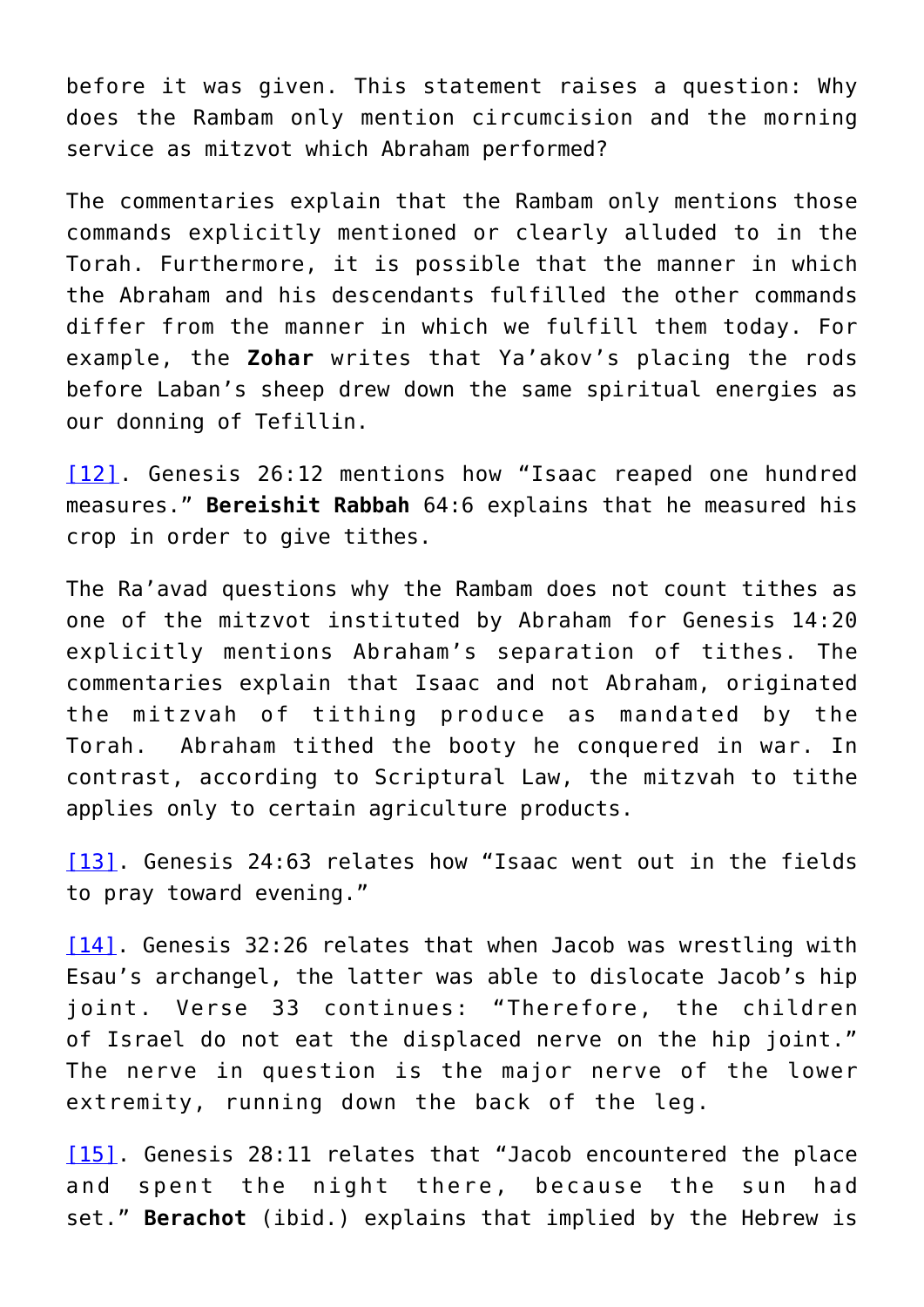the recitation of the evening prayers.

[\[16\]](#page-41-14). The **Kessef Mishneh** questions the source for the Rambam's statements, asking which mitzvot were commanded to Amram. Some commentaries point to the statements of the **Mechiltah** (Exodus 19:10) that before the giving of the Torah, Moses reviewed the mitzvot which the Jews had been given in Egypt. Since Amram served as the leader of the people, these mitzvot were probably given to him.

Others explain that the **Mechilta** could be referring to the mitzvot of matzah, marror, and the other elements of the Passover sacrifice given to Moses and not mitzvot given to Amram. They suggest that the Rambam is referring to the mitzvot of divorce and marriage. When Pharaoh commanded the Egyptians to drown the Jewish babies, Amram divorced his wife. Later, at the suggestion of his daughter, Miriam, he remarried her.

[\[17\].](#page-41-15) As explained above, there is a difference between the mitzvot given to the gentiles and those commanded the Jews.

[\[18\]](#page-41-16). Every false god has an accepted manner in which its adherents serve it. The idol worshippers established many [different] services for each particular idol and image. The service of one does not resemble the service of another (**Hilchot Avodat Kochavim** 3:2). A person does not incur the death penalty unless he worships a false god in its appropriate manner.

[\[19\]](#page-41-17). In addition to the sin of serving an idol in its appropriate manner, the death penalty is also given for bowing to one, sacrificing to it, offering incense to it, or pouring libations to it, even if the idol is generally not served in that manner (ibid. 3:3).

[\[20\]](#page-42-0). For example, kissing the idol, embracing it, washing it, sweeping before it, and similar acts of affection and reverence (ibid. 3:6).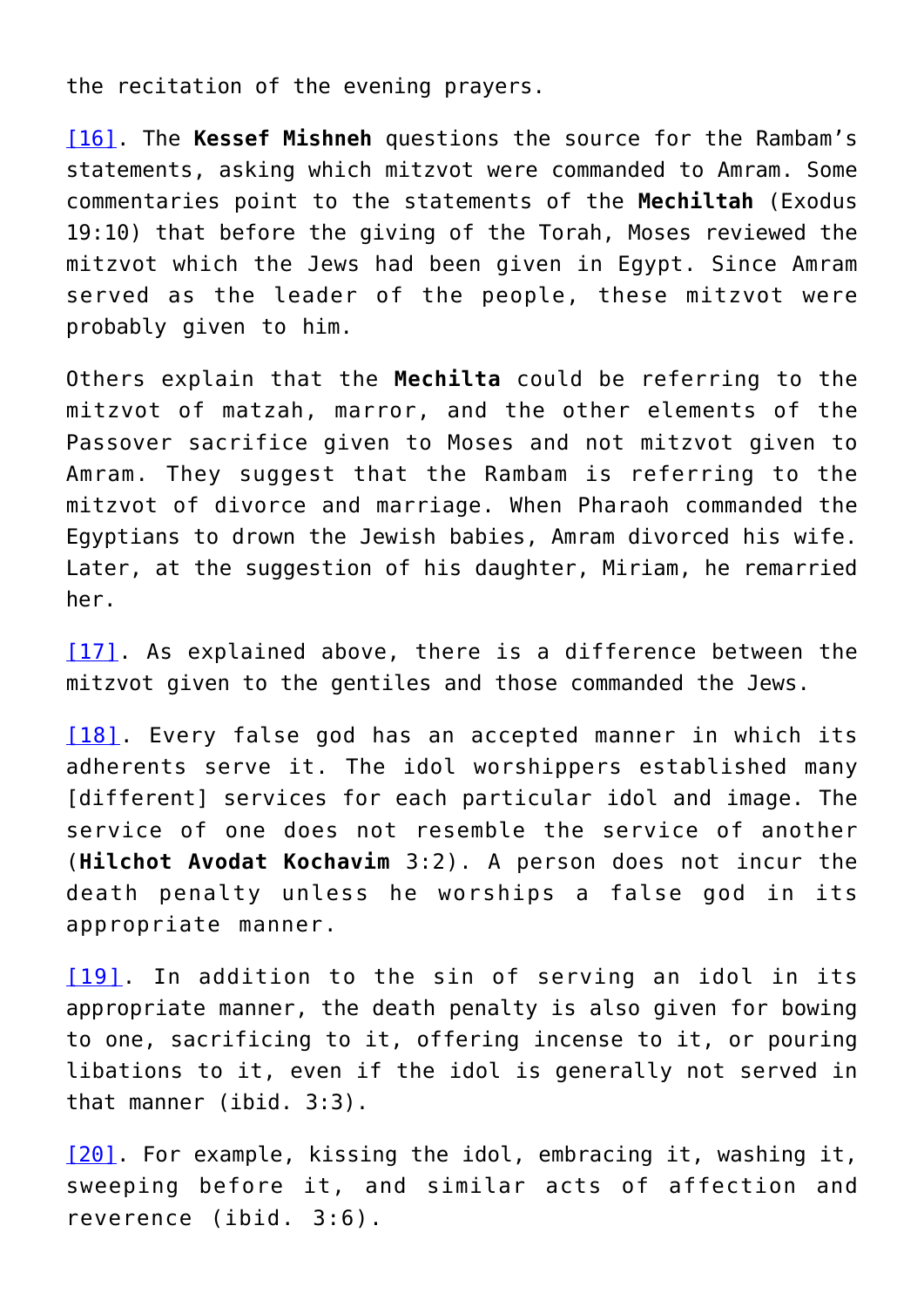[\[21\].](#page-42-1) A structure which attracts people and motivates them to gather around it. Construction of such a structure is forbidden even as an act of reverence to God (ibid. 6:6).

[\[22\].](#page-42-2) A tree which is worshipped (ibid. 8:3). The **Zohar** (Vol. I 49b) relates that worshippers of the moon would employ such trees in their services.

[\[23\]](#page-42-3). This is not a general prohibition against all artwork. In **Hilchot Avodat Kochavim** 3:10, the Rambam explains that it only applies to sculptures of human faces. Other images and paintings, imprints, and tapestries of humans are not forbidden.

[\[24\].](#page-42-3) The Rambam uses the word berach which literally meaning "blesses" as a euphemism.

[\[25\]](#page-42-4). **HilchotAvodah Zarah** 2:7 explains that this refers to the name Adonai and, of course, the name Y-H-V-H which is only to be mentioned in the Temple.

[\[26\]](#page-42-5). The term kinui implies any name used to describe God and not necessarily, one of the seven names, e.g., El or Shaddai which are holy and may not be erased.

[\[27\]](#page-42-6). **Hilchot Avodat Kochavim** (ibid.) explains that a Jew is only liable if he mentions either the name Adonai or the name Y-H-V-H in the curse.

The obligation of gentiles in instances where Jews are exempt is not accepted by all Talmudic authorities (Note **Sanhderin** 56a). The **Kessef Mishneh** questions why the Rambam follows the more severe opinion.

[\[28\]](#page-42-7). Intentionally, see Halachah 10:1.

[\[29\].](#page-42-8) This refers to a person who intentionally delivered a blow to the mother which caused the fetus to die. A Jew would not be held guilty of murder for such an act (See Exodus 21:22, **Hilchot Chovel UMazik** 4:1). However, a gentile is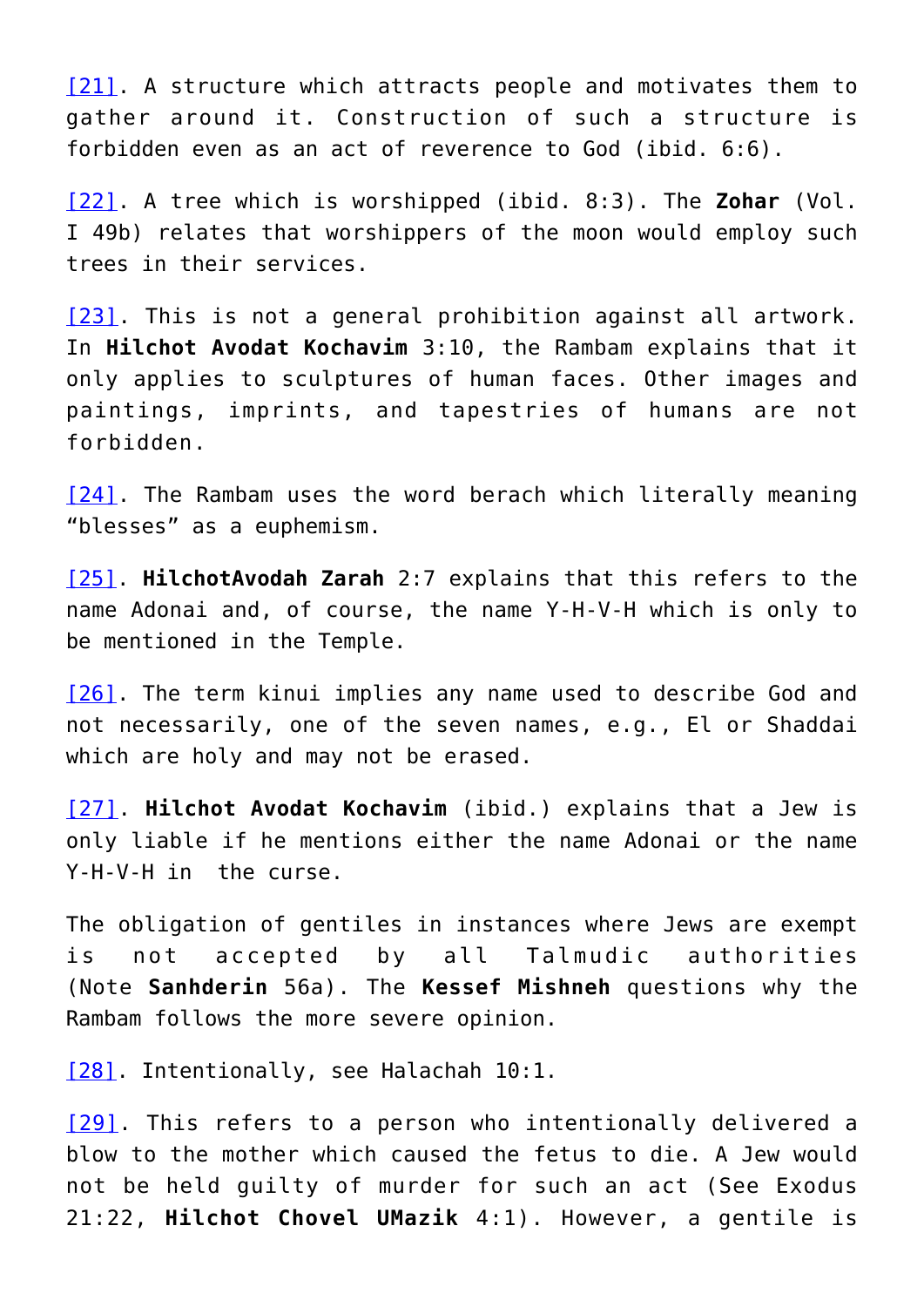considered liable.

It is obvious from this statement that abortion is equated with murder and is only permitted in certain instances where the mother's life is threatened.

[\[30\].](#page-42-9) Genesis 9:6 states: "He who spills human blood shall have his own blood spilled."

[\[31\].](#page-42-10) This refers to a person who is **trefe**, possessing a blemish or illness which would cause his death within twelve months. A Jew who kills such a person is not given the death penalty (**Hilchot Rotzeach** 2:8).

[\[32\].](#page-42-11) Other texts substitute "in a lion's mouth" for the latter phrase.

[\[33\].](#page-42-12) With regard to a Jew who commits such an act, **Hilchot Rotzeach** 3:10 states:

A person who… starves a colleague to death or… sets a dog or snake upon him: in all cases of this nature, the person is not executed. Nevertheless, he is considered a murderer and the One who avenges blood will seek his blood.

[\[34\].](#page-42-13) A person is allowed to kill a person who is trying to kill or rape another individual (**Hilchot Rotzeach** 1:6-12). However, this leniency is only granted when there is no other alternative.

[\[35\]](#page-42-14). For he is not allowed to kill him. In contrast, if a Jewish pursuer kills a Jewish attacker under similar circumstances, "he is considered guilty of murder and obligated to die. However, he is not executed by the court" (ibid. 1:13).

[\[36\].](#page-42-15) There are many more relationships forbidden to a Jew. See Leviticus, Chapter 17, **Hilchot Issurei Bi'ah**, Chapters 1 and 2.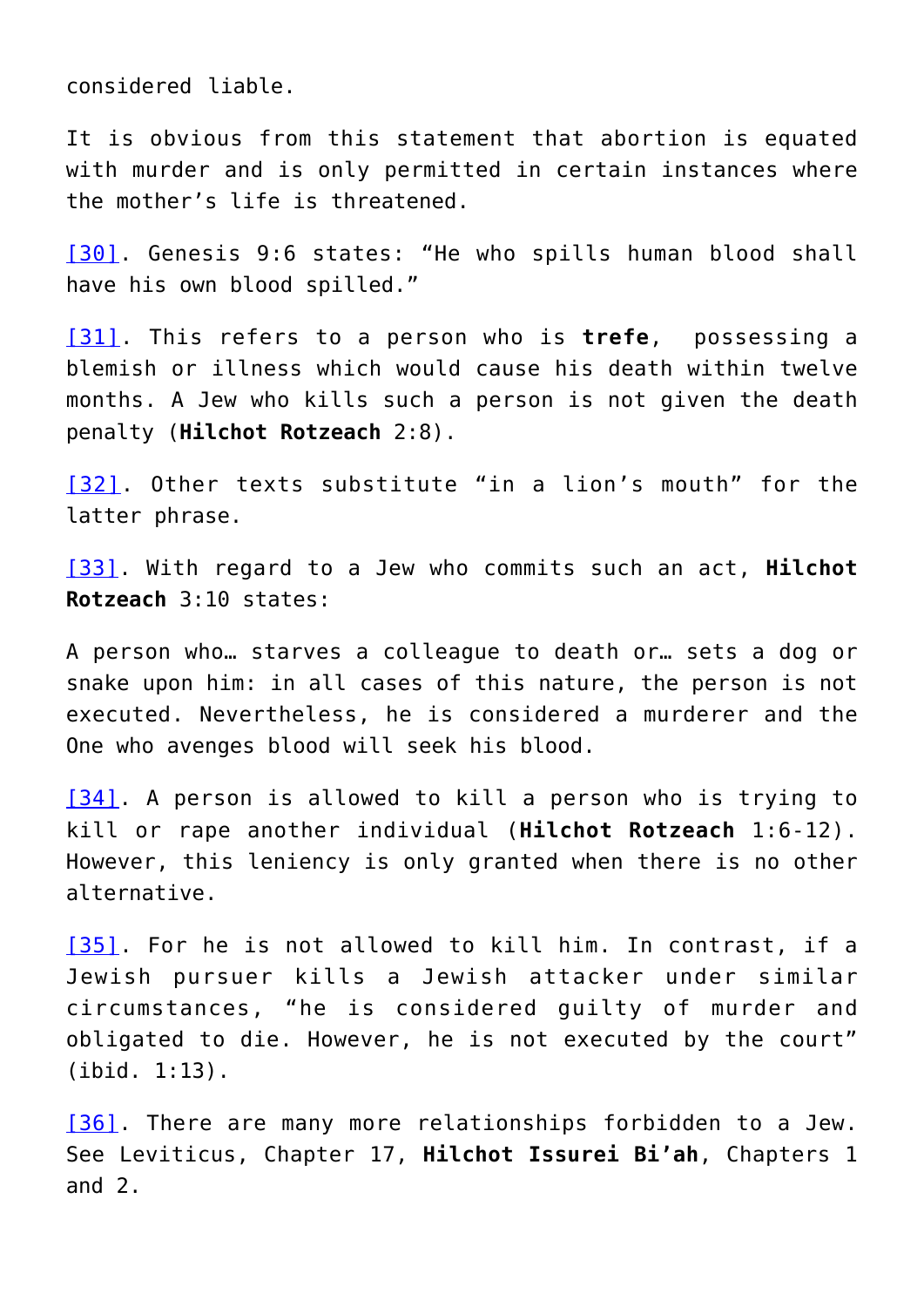[\[37\]](#page-42-16). This applies even if she is not his father's wife. See the following halachah.

[\[38\]](#page-42-17). This applies even if she is not his mother, and even after his father's death.

[\[39\]](#page-42-18). As mentioned in the commentary to Chapter 8, Halachah 3, a Jew is not liable for adultery if he engages in relations with a gentile's wife. Nevertheless, the marriages of gentiles are significant for other gentiles and they are executed for committing adultery.

[\[40\].](#page-42-19) But not his paternal sister as obvious from the verse quoted below.

[\[41\]](#page-42-20). I.e., homosexuality.

[\[42\]](#page-43-0). This verse concludes the Torah's description of the creation of Eve and Adam's union with her. Thus, it serves as a guide for the sexual behavior of all his descendants.

[\[43\]](#page-43-1). For otherwise, there would be no need for such a prohibition for relations with males are explicitly forbidden.

[\[44\]](#page-43-2). It is interesting to note that there is no prohibition against relations with a daughter.

[\[45\].](#page-43-3) Halachah 7 explain that this refers to a woman who is married (**nissuin**) and not merely consecrated (e**rusin**).

[\[46\]](#page-43-4). Give birth to children (Rashi, on Genesis, ibid.).

[\[47\]](#page-43-5) I.e., children can never be born from such a union.

[\[48\]](#page-43-5). Abraham made this statement to Avimelech to excuse his behavior in calling Sarah his sister rather than his wife. Abraham explained that she was like his sister (she was his father's granddaughter). However, he was allowed to marry her because they shared a common paternal ancestor, but not a common maternal ancestor.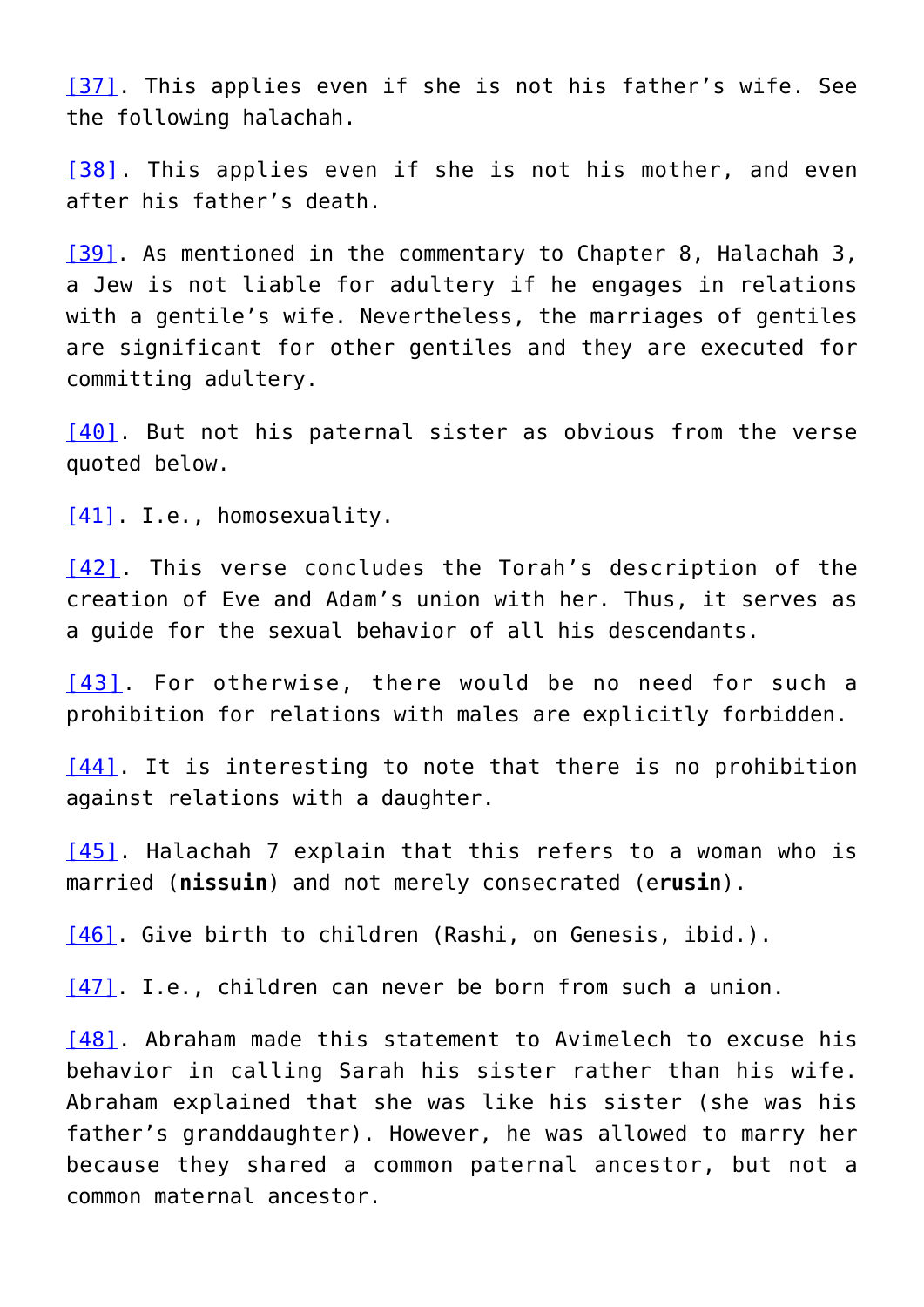[\[49\].](#page-43-6) This law is derived from the inclusion of two prohibitions; one against relations with one's father's wife and one against relations with one's mother. If the prohibition against relations with one's mother only applied to a woman married to one's father, only one prohibition would be necessary (**Sanhderin** 58a).

[\[50\].](#page-43-6) If not, there would be no need for this prohibition for she would be forbidden as any other married woman (ibid.).

[\[51\].](#page-43-7) A Jew is only liable for relations with a male nine years and over. Below that age, the Torah does not consider the child as sexually developed (**Hilchot Issurei Bi'ah** 1:14). The **Kessef Mishneh** favors the view that the same laws apply to a gentile as to a Jew. The Radbaz maintains that a gentile is liable no matter what the age of the child.

[\[52\]](#page-43-8). The age of an animal is of no significance whatsoever. A person is sentenced to death for relations with an animal even on the day of its birth (ibid. 1:16).

[\[53\].](#page-43-9) The question of executing the animal was debated and left undecided by **Sanhderin** 55a. Since no decision was reached, the death penalty is not administered.

<span id="page-32-0"></span>[\[54\]](#page-43-9). The animal is also executed lest it be seen in the street and the passersby comment: "See that animal! So and so was executed for having relations with it."

<span id="page-32-1"></span>[\[55\]](#page-43-10) I.e., vaginal, rather than anal intercourse.

<span id="page-32-2"></span>[\[56\]](#page-43-10). "Before the Torah was given, a man would meet a woman in the market-place, if both he and she desired to marry, he would bring her to his home and possess her privately, thus, making her his wife."

"Once the Torah was given, the Israelites were commanded [as follows]: Should a man desire to marry a woman, he must first acquire her in the presence of witnesses. Afterwards, she will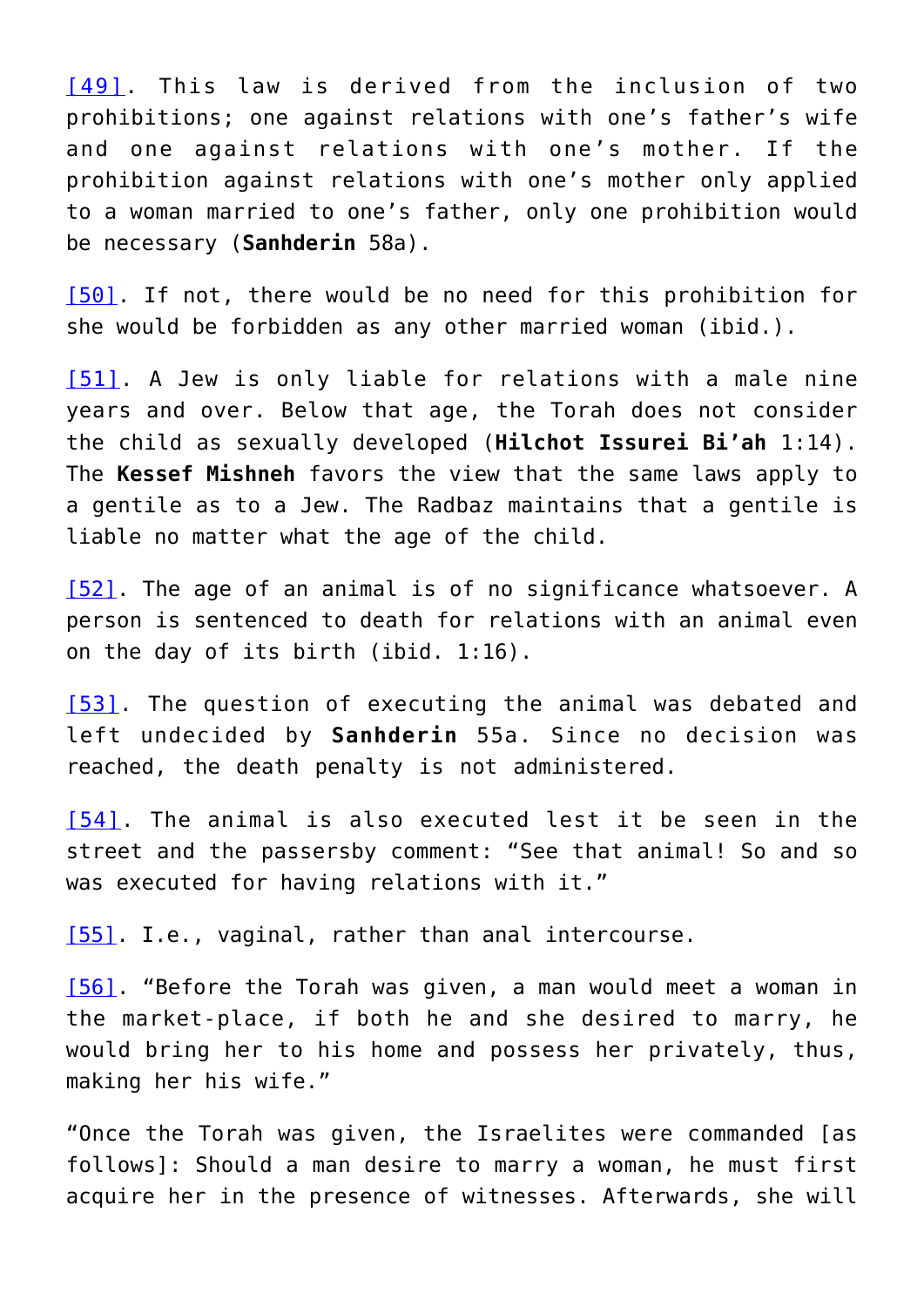become his wife" (**Hilchot Ishut** 1:1).

The latter paragraph describes the two stages in Jewish marriage: **kiddushin** and **nissuin**. Only a Jew is obligated to marry in this fashion. For a gentile, the law remains as it was before the giving of the Torah and the marriage bonds are established through sexual relations alone.

<span id="page-33-0"></span>[\[57\].](#page-43-11) – When Avimelech took Sarah, Abraham's wife, God employed this phrase to warn him that relations with her were forbidden. From the use of the phrase "possessed by her husband" as opposed to "another man's wife" or the like, our Sages derived that the marriage bond was established through sexual relations.

<span id="page-33-1"></span>[\[58\]](#page-43-12). For capital punishment in the same manner as a Jew. With regard to relations with a Jewess, a gentile sexual offender is never granted greater leniency than a Jew.

<span id="page-33-2"></span>[\[59\]](#page-43-13). Leviticus 20:22 uses a plural term, mishkavei ishah to describe sexual relations. This expression was chosen to teach us that one is liable for two forms of intercourse, vaginal and anal (**Sanhderin** 54b).

<span id="page-33-3"></span>[\[60\]](#page-43-14). The latter term refers to a virgin girl between the ages of twelve and twelve and a half.

<span id="page-33-4"></span>[\[61\]](#page-43-14). See Deuteronomy 22:23-24. In this specific instance, a more severe penalty is given than in other cases of adultery.

The Jerusalem Talmud (**Kiddushin** 1:1) mentions that whenever a gentile is given the same punishment as Jews, his trial is also governed by the same laws. Generally, a gentile's trial is decided by a single judge on the basis of the testimony of a single witness. In this instance, there is obligation for twenty-three judges, two witnesses, a warning and all other elements required in capital cases involving Jews.

The Ran (**Sanhderin** 57b) does not accept this opinion. He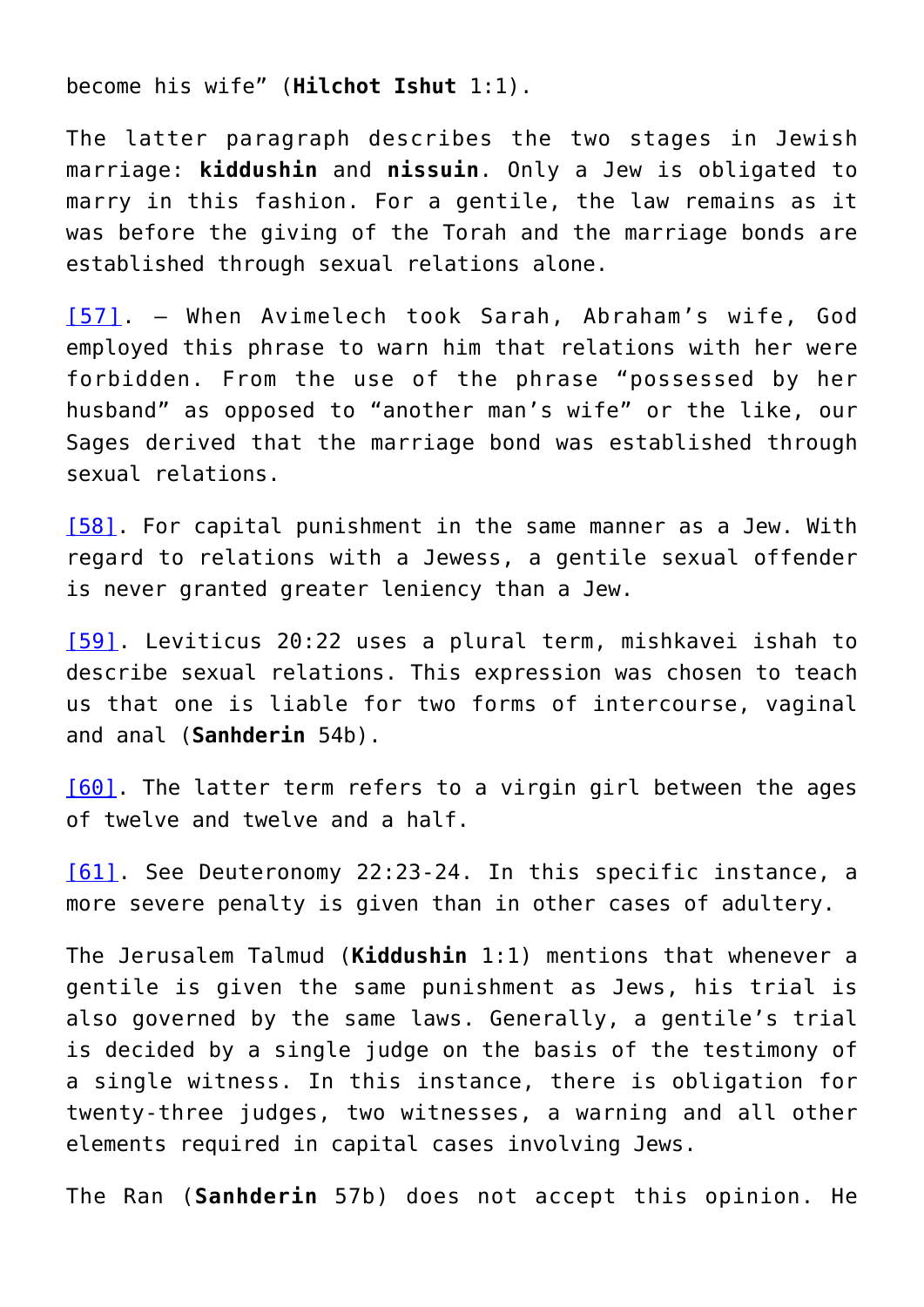brings proofs that the Babylonian Talmud, on which basis halachah is decided, does not differentiate between this case and other trials involving gentiles.

<span id="page-34-0"></span>[\[62\]](#page-43-15). Once a couple have undergone the wedding ceremony, the penalty for adultery changes from being stoned to death to strangulation, a less severe means of execution.

<span id="page-34-1"></span>[\[63\]](#page-43-16). Although a Jew would be sentenced to strangulation for the same sin.

<span id="page-34-2"></span>[\[64\]](#page-44-0). In the former instances, no punishment would have been exacted for relations with a gentile woman. Hence, the offender is punished according to Jewish law. However, when a parallel offence exists among the seven mitzvot, a gentile is punished accordingly. Decapitation is considered a more severe means of execution than strangulation.

<span id="page-34-3"></span>[\[65\]](#page-44-1). The slave must also have engaged in relations with the maidservant for the issue of adultery to be raised (Radbaz).

<span id="page-34-4"></span>[\[66\].](#page-44-2) **Sanhderin** 57a mentions that a master should be executed for such an act. However, the reason for his execution is a matter of debate among the commentaries.

Rashi maintains that there is no concept of marriage with regard to slaves. The master is violating the prohibition against theft, taking the woman he had given to his slave, but not adultery. The Rambam does not accept this view for the slave never really acquired the woman. Nor does he have the potential to do so, for "everything acquired by a servant becomes his master's property" (Radbaz).

<span id="page-34-5"></span>[\[67\].](#page-44-3) The fact that the slave had relations with her is not sufficient to establish a bond between them for slaves were known for their lewdness. Their "marriage" is not recognized until the matter is publicly accepted.

<span id="page-34-6"></span>[\[68\]](#page-44-4). The masculine conjugation of the verb is used implying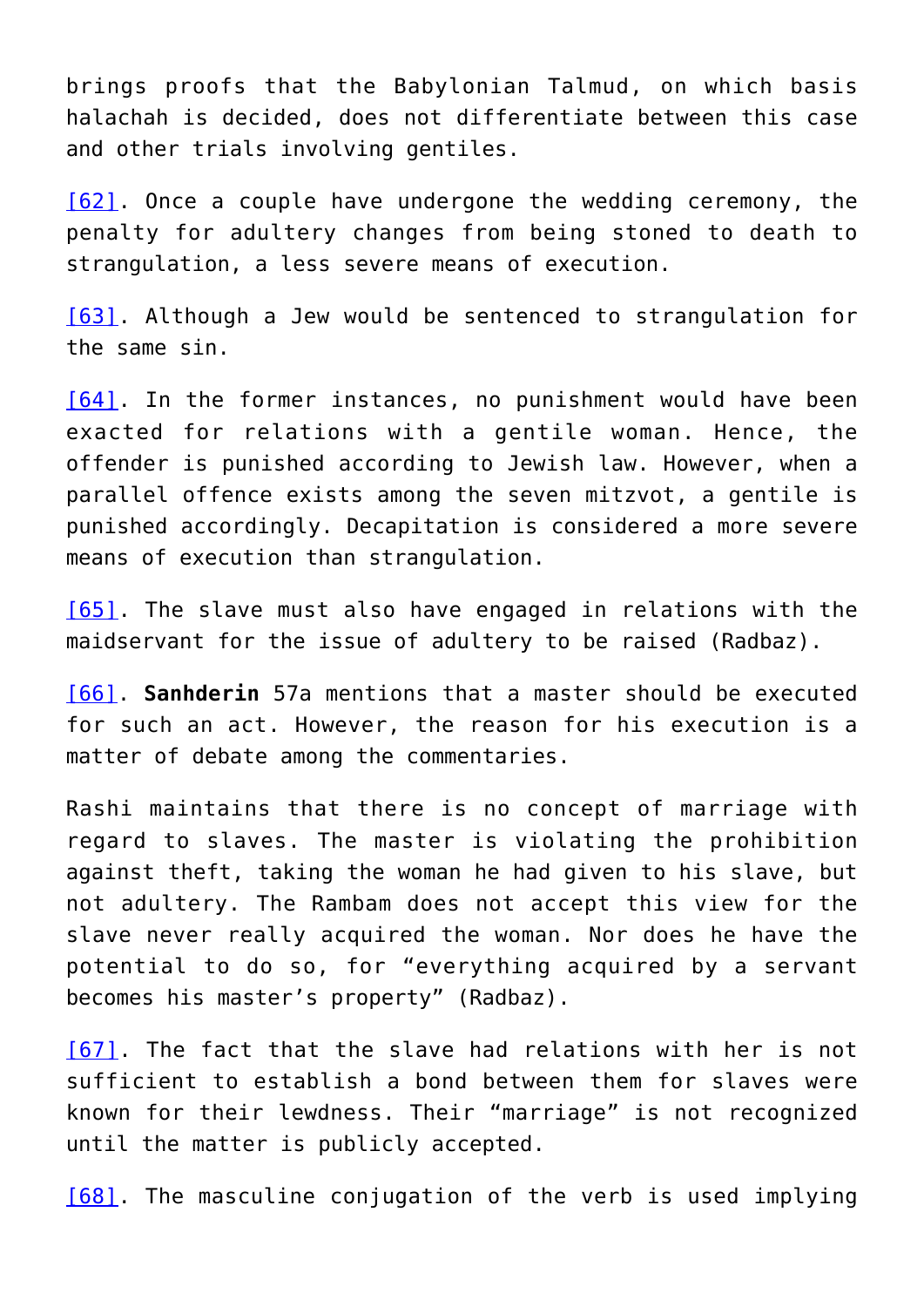that it is the master who performs this act.

<span id="page-35-0"></span>[\[69\]](#page-44-4). Married women are obligated to cover their hair (**Shulchan Aruch, Even HaEzer** 115). Even gentiles would observe this practice.

<span id="page-35-1"></span>[\[70\].](#page-44-5) A Jew who desires to divorce his wife must give her a bill of divorce (**get**). This document must be composed by a scribe with expertise and training regarding all the particular laws involved. In contrast, gentiles do not require such a document. Their separation constitutes divorce.

Modern commentaries question whether these laws still apply to gentiles in the present age when most countries have instituted formal divorce proceedings. Since these proceedings are recognized by their court system and the laws established by a country must be observed by its inhabitants, a woman may be considered married until formally divorced.

<span id="page-35-2"></span>[\[71\].](#page-44-6) This differs from Jewish law. According to Scriptural Law, a husband must initiate divorce and does not need his wife's consent. In the Middle Ages, Rabbenu Gershon decreed that a woman may not be divorced against her will. However, the husband must willingly decide to grant the divorce.

<span id="page-35-3"></span>[\[72\].](#page-44-7) The Rambam's statements are based on the Jerusalem Talmud (ibid.) which states that the gentiles "do not have divorce." The Ran (**Sanhderin** 58b) quotes an opinion which interprets that statement to mean that divorce is absolutely forbidden to a gentile couple.

<span id="page-35-4"></span>[\[73\]](#page-44-8). The converse is also true. A Jew is prohibited against stealing from a gentile (**Hilchot Genevah** 1:2). However, he is not given the death penalty for such an act.

<span id="page-35-5"></span>[\[74\].](#page-44-9) Genevah in Hebrew. In contrast to gezeilah, "robbery," genevah involves taking someone's money secretly without the owner's or the public's knowledge (**Hilchot Genevah** 1:3).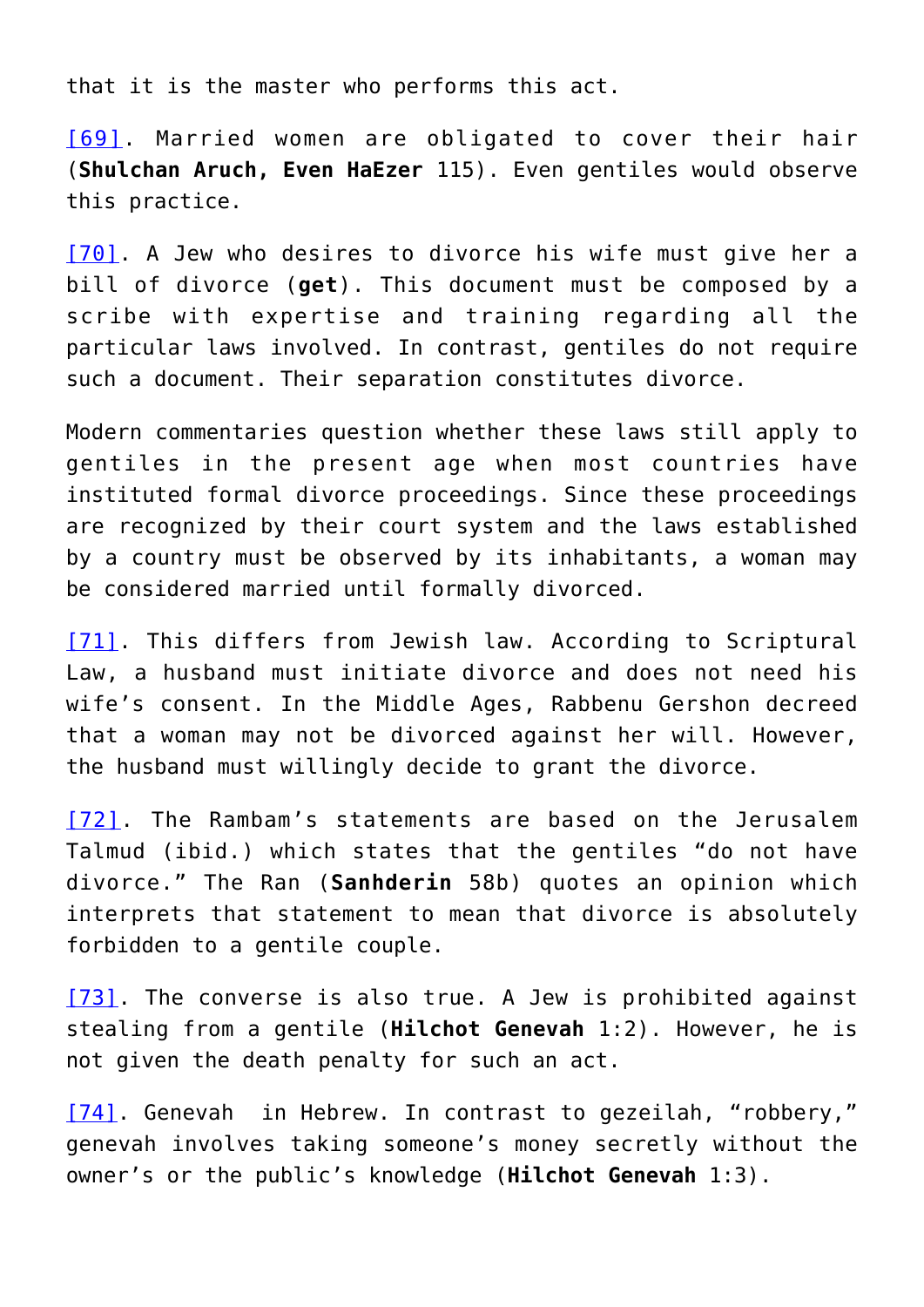<span id="page-36-0"></span>[\[75\].](#page-44-10) The command "Do not steal" in the Ten Commandments refers to kidnapping. **Sanhderin** 57a explains how this prohibition applies to gentiles.

<span id="page-36-1"></span>[\[76\].](#page-44-11) For example, withholding rent due a landlord or the fee charged for the hire of a utensil or other property.

<span id="page-36-2"></span>[\[77\].](#page-44-12) Deuteronomy 23:25 grants a worker the privilege of eating from the produce he is harvesting. However, this right is only given while he is actually working. Afterwards, taking from the produce is forbidden.

<span id="page-36-3"></span>[\[78\]](#page-45-5). Though a Jew is also prohibited against all the above, there are different prohibitions involved. He is only labeled a robber if he forcibly taking money in the open.

<span id="page-36-4"></span>[\[79\].](#page-45-6) A **p'rutah** was the smallest coin of the time. A Jew is also forbidden to steal this minimal amount. However, should he do so, the matter is not taken to court for surely, the owner is not concerned about the loss of such an insignificant amount (**Hilchot Gezeilah** 1:6).

<span id="page-36-5"></span>[\[80\]](#page-45-7). With regard to Jews, though it is forbidden to steal from a thief, the fine the second thief is obligated to pay differs from that required of the first. See **Hilchot Genevah** 1:17.

<span id="page-36-6"></span>[\[81\]](#page-45-7). The term limb implies a bone with sinews and nerves as well as meat.

<span id="page-36-7"></span>[\[82\]](#page-45-8). The **Sha'agat Aryeh** explains that there is a problem implicit in the Rambam's statements: A gentile is liable for eating even the slightest amount of meat. Since it is impossible for him to eat a limb that has no meat on it whatsoever, it appears superfluous to mention two prohibitions: one against eating a limb and the other against eating meat.

<span id="page-36-8"></span>[\[83\]](#page-45-9). A Jew is also bound by these prohibitions. However, he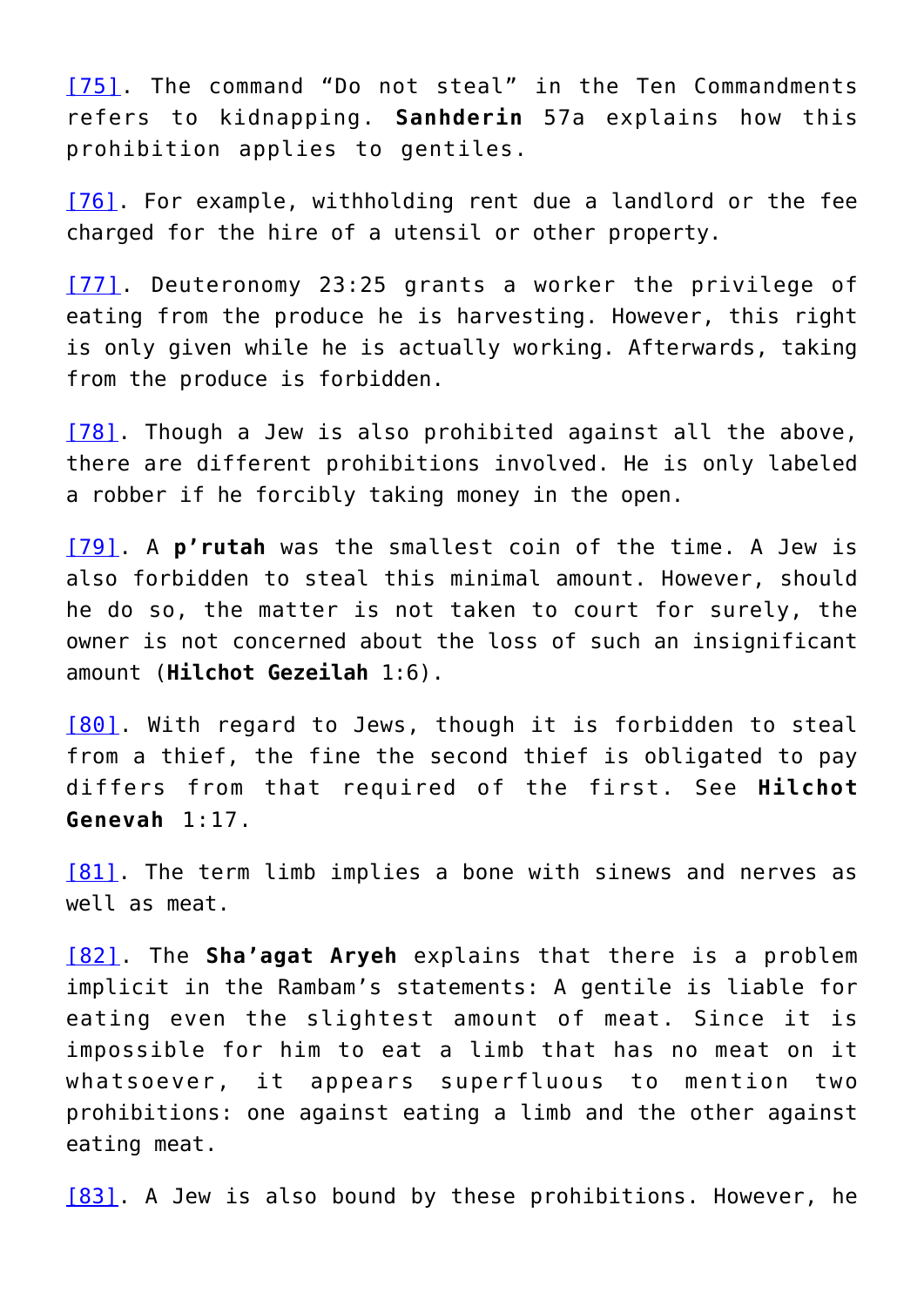is not liable for punishment until he consumes a minimum measure, the size of an olive (approx. one ounce), of these forbidden foods. **Eruvin** 4a explains that the concept of minimum amounts is part of the oral tradition which was given to Israel alone. Hence, the gentiles are liable for eating even the slightest amount of meat.

<span id="page-37-0"></span>[\[84\]](#page-23-0). Genesis 9:4, the source for the prohibition against eating flesh from a living animal, states: "You may not eat flesh with its life, which is its blood." Nevertheless, **Sanhderin** 59a relates that this verse does not prohibit a gentile from drinking blood taken from a living animal. In contrast, a Jew is prohibited against drinking all blood, whether taken from an animal before its slaughter or afterwards.

<span id="page-37-1"></span>[\[85\]](#page-23-1). The term limb implies a bone with sinews and nerves as well as meat.

<span id="page-37-2"></span>[\[86\]](#page-23-1). In **Hilchot Ma'achalot Assurot** (5:2), the Rambam writes:

One is not liable for [the prohibition of] a limb from a living creature unless the limb is separated… with its flesh, sinews, and bones.

However, if only flesh is separated from a living creature, [a person who eats it] is liable for [the prohibition against eating] **trefe** [meat], but is not liable for [the prohibition against] a limb from a living creature.

The **Kessef Mishneh** notes that a gentile is permitted **trefe** meat and questions why he is prohibited against eating flesh from a living animal.

The **Lechem Mishneh** replies that the prohibition for Jews and for gentiles are derived from different verses. The verse that prohibits a gentile from eating a limb from a living creature states; "You may not eat flesh with its life," explicitly mentioning flesh.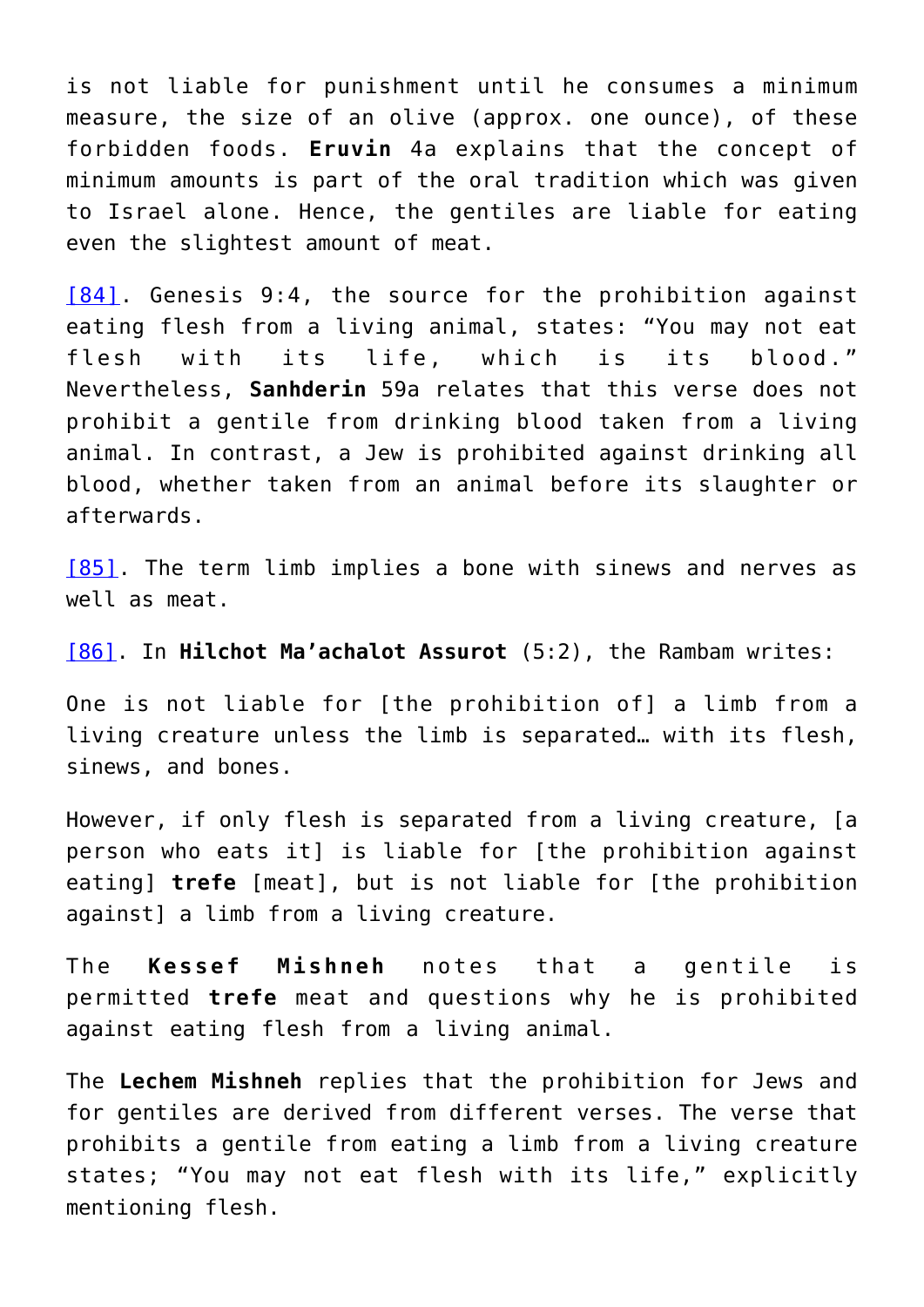<span id="page-38-0"></span>[\[87\].](#page-23-2) Though the Torah occasionally differentiates between these types of animals, in this instance, the same laws apply.

<span id="page-38-1"></span>[\[88\]](#page-23-2). Throughout the **Mishneh Torah**, the use of this expression implies that the Rambam does not have an explicit Talmudic or Midrashic source to substantiate his statements. However, an analysis of the different references to the subject leads to this conclusion.

<span id="page-38-2"></span>[\[89\]](#page-23-3). The Ra'avad does not accept this statement and maintains that a gentile is liable for eating flesh from a living bird. He is only exempt from eating flesh from a living creeping animal, sheretz in Hebrew.

The Radbaz defends the Rambam's statements, noting that though **Chullin** 101b obligates Jews for eating flesh taken from a living bird, gentiles may be exempt from that prohibition. The verse which describes the gentiles' prohibition mentions, basar "meat." **Nedarim** 54b relates an argument among the Sages where meat from a bird is considered "meat" or not. Thus, though a gentile is forbidden from eating such meat, he is not executed as punishment.

<span id="page-38-3"></span>[\[90\].](#page-23-4) Kosher slaughter involves slitting the gullet and the wind-pipe. Once this is done, the animal will surely die within moments.

<span id="page-38-4"></span>[\[91\]](#page-23-5). After slaughter, an animal will frequently move its limbs convulsively for a short time.

<span id="page-38-5"></span>[\[92\]](#page-23-6). The animal is considered alive until it stops moving. The Radbaz states that although a prohibtion exists, since the animal has been ritually slaughtered, a gentile is not executed for violating this prohibition.

<span id="page-38-6"></span>[\[93\]](#page-23-7). In contrast, a Jew is only liable for eating a limb from a kosher species (**Hilchot Ma'acholot Assurot** 5:1). The prohibition against a Jew's eating such meat is derived from the verse (Deuteronomy 12:23): "Do not eat the flesh with its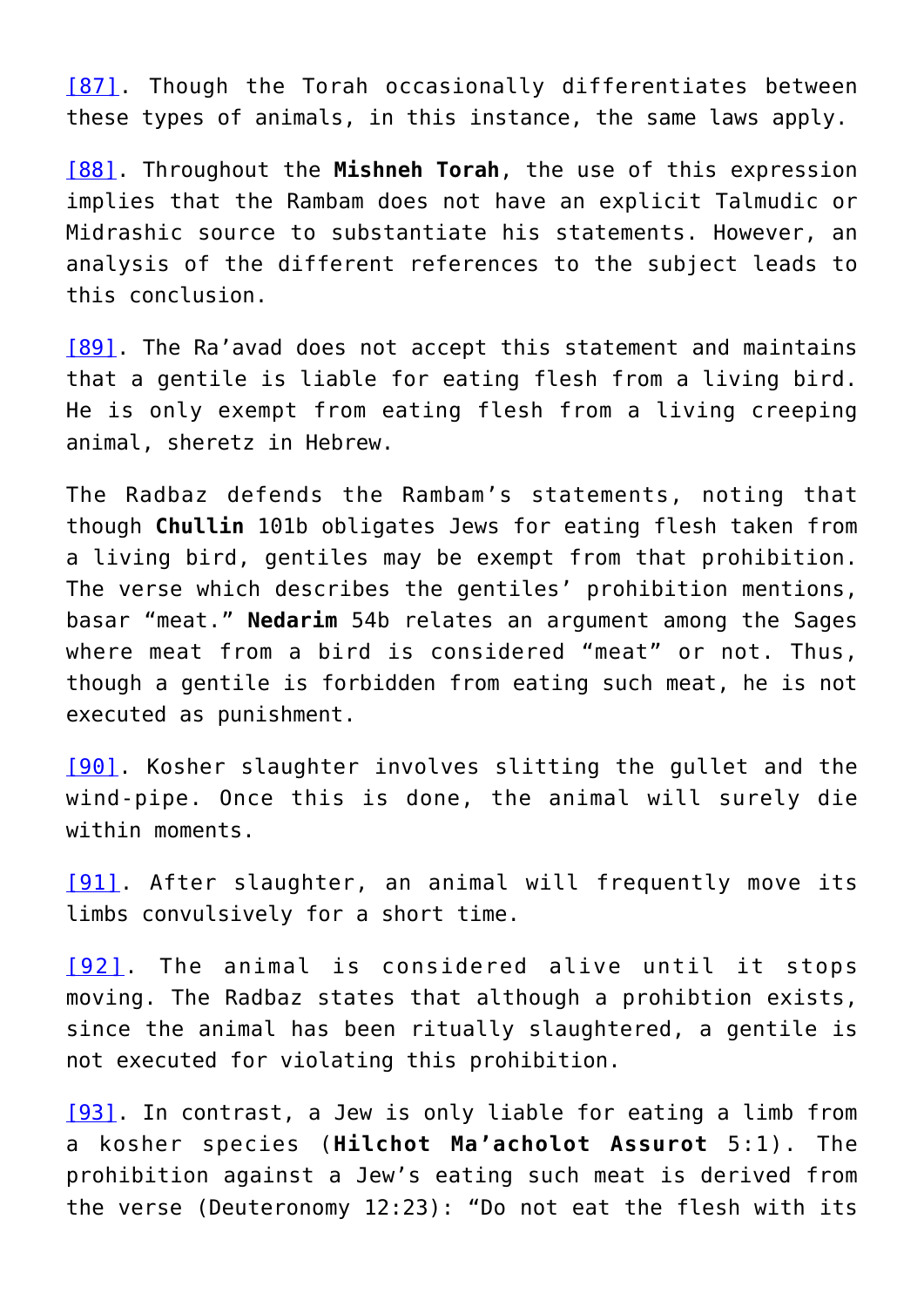life." **Chullin** 102a explains that the prohibition only applies to flesh that we are permitted to eat. Such an exclusion does not apply regarding gentiles.

<span id="page-39-0"></span>[\[94\]](#page-24-0). A Jew is not held liable under such circumstances. **Chullin** 121b permits a gentile to eat flesh from an animal slaughtered in this fashion and the Rashbah and other authorities accept this view. However, the Rambam follows **Chullin** 33a which forbid a gentile from eating this meat.

<span id="page-39-1"></span>[\[95\].](#page-24-1) **Hilchot Sanhderin** 1:1 obligates the Jews to set up courts "in every major city and town." However, that obligation applies only in **Eretz Yisrael. I**n the Diaspora, they are only obligated to establish courts in every major city (ibid. 1:2). Similarly, gentiles need not establish courts in towns.

<span id="page-39-2"></span>[\[96\]](#page-24-2). The Ramban (Genesis 34:13) disagrees and explains that the main function of these courts was not to deal with the ritual elements of these mitzvot, but rather to deal with civil cases, e.g. petty theft, wage disputes, and fraud.

<span id="page-39-3"></span>[\[97\].](#page-24-3) To cite a parallel: **Tanna D'bei Eliyahu** (Chapter 11) also stresses that a court's responsibilities extend beyond the realm of judgement: "The **Sanhderin** is obligated to tie iron garters around their loins, lift their robes above their ankles… and travel throughout the villages of Israel… teaching the nation."

<span id="page-39-4"></span>[\[98\]](#page-24-4). In contrast to a Jew, a gentile offender is executed for the violation of even the slightest command. As mentioned in the commentary to Halachah 1 of this chapter, the gentiles were created in order to allow for the maintenance of a stable and orderly world. All the seven commands have that intent. Hence, by violating one of those seven commands, they contradict their very purpose for existence.

<span id="page-39-5"></span>[\[99\]](#page-24-4). See the commentary to Chapter 3, Hachahah 8.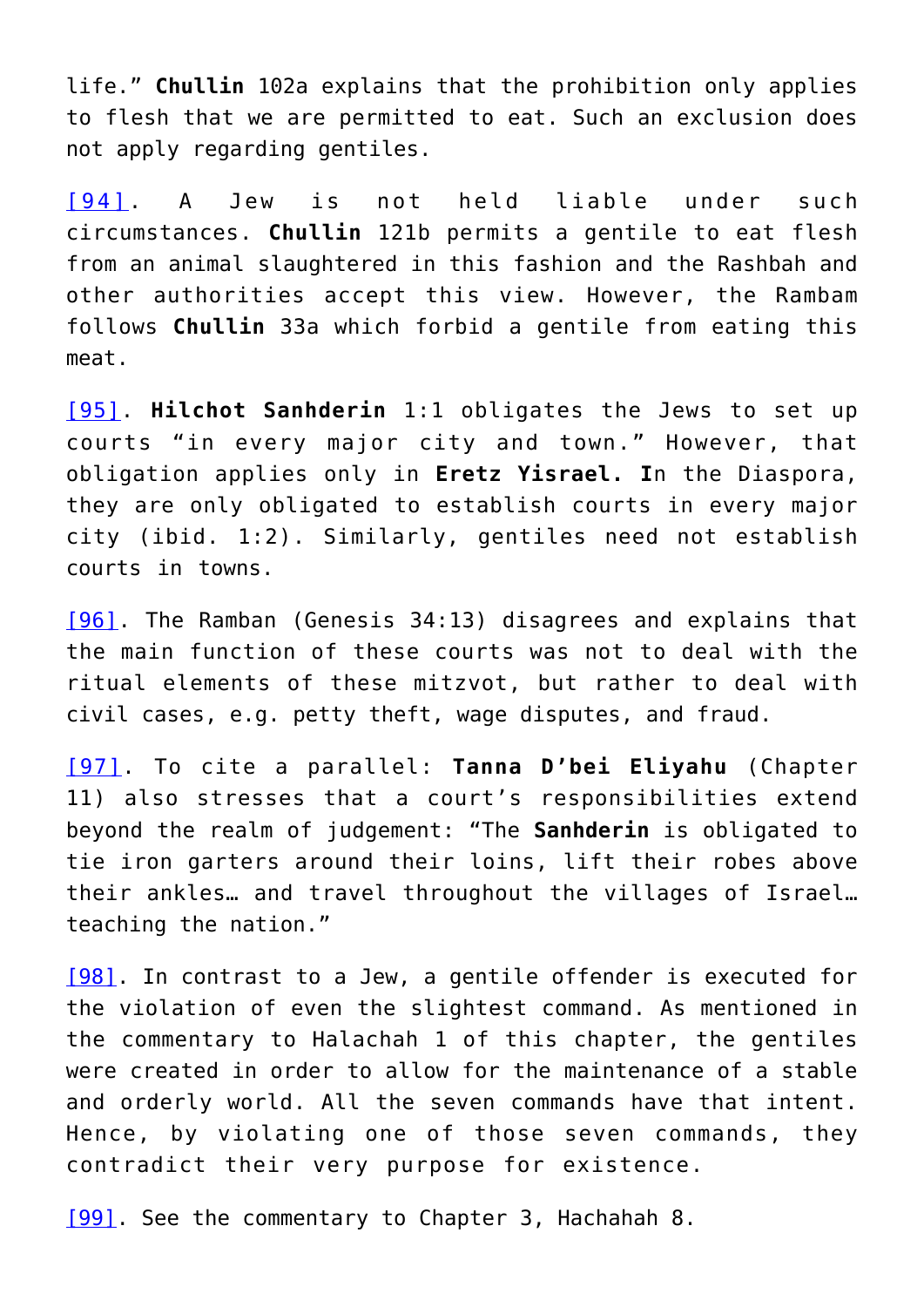<span id="page-40-0"></span>[\[100\]](#page-24-5). Genesis 33:18 relates that during Jacob's return journey from Padan Aram to his father's home, he camped outside the city of Shechem. Shechem, prince of the city, kidnapped Dinah, Jacob's daughter, and raped her.

<span id="page-40-1"></span>[\[101\]](#page-24-6). As retribution, Shimon and Levi, two of Jacob's sons slew every male in the entire city.

The Ramban (ibid.) does not accept the Rambam's interpretation of those events. He notes that Jacob severely reprimanded his sons for their behavior and did not forgive them even on his deathbed. Had Shimon and Levi administered just and due punishment, Jacob surely would not have criticized them in this fashion.

Other commentaries defend the Rambam's opinion, explaining that Jacob did not object to the sentence administered by his sons, but rather to the guile which they employed in order to enable them to execute it (see Genesis 34: 13-25).

<span id="page-40-2"></span>[\[102\]](#page-24-7). Two witnesses are required for even the slightest case in Jewish law (**Hilchot Edut** 5:1).

<span id="page-40-3"></span>[\[103\].](#page-24-8) In Jewish law, capital cases are decided by 23 judges (**Hilchot Sanhderin** 5:2).

<span id="page-40-4"></span>[\[104\].](#page-24-9) In contrast, a Jew is not punished for violation of a sin until he is warned that the act he is about to commit is a sin and that, in retribution, the appropriate punishment is given (**Hilchot Sanhderin** 12:1-2).

<span id="page-40-5"></span>[\[105\].](#page-24-10) **Hilchot Edut**, Chapter 13 describes the relatives whose testimony is not accepted in court in cases involving Jews.

<span id="page-40-6"></span>[\[106\].](#page-24-11) She is also disqualified in Jewish law (**Hilchot Edut** 9:2).

### **CHAPTER TEN**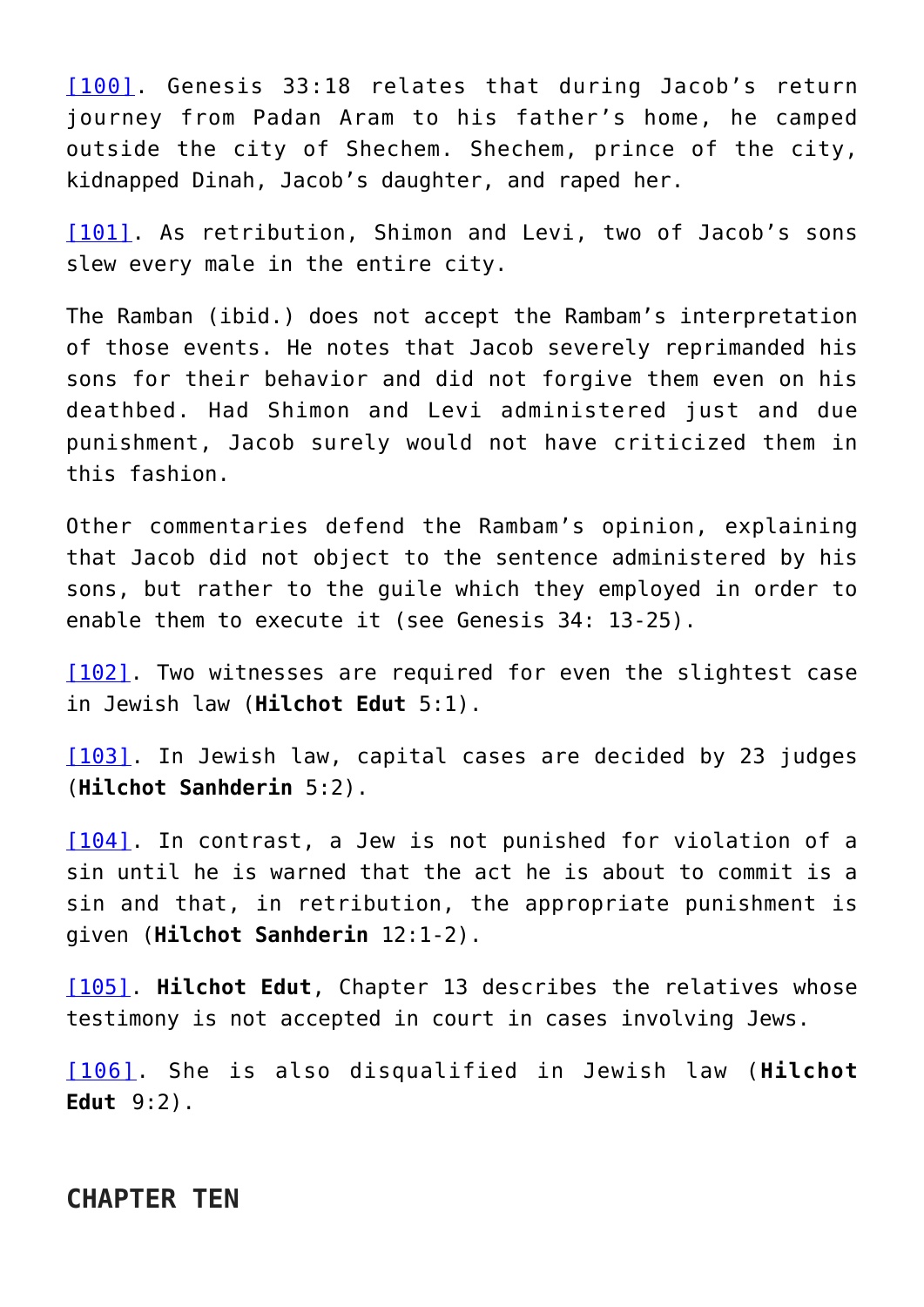- <span id="page-41-4"></span><span id="page-41-3"></span><span id="page-41-2"></span><span id="page-41-1"></span><span id="page-41-0"></span>1. A gentile who inadvertently violates one of his commandments is exempt from all [punishment] $[1]$  with the exception of a person who kills inadvertently. [\[2\]](#page-45-1) [In such an instance, I the redeemer of the blood<sup>[\[3\]](#page-45-2)</sup> is not executed for slaying [the killer][,\[4\]](#page-45-3) nor may the latter [seek asylum] in a city of refuge. [\[5\]](#page-45-4) However, the court will not execute him.When does the above apply? When he inadvertently violates a command without [sinful] intention; for example, a person who engages in relations with his colleague's wife under the impression that she is his own wife or unmarried.[\[6\]I](#page-46-0)f, however, one knew that she was his colleague's wife, but did not know that she was forbidden to him or it occurred to him that this act was permitted[\[7\]](#page-46-1) or one killed without knowing that it is forbidden to kill,[\[8\]](#page-46-2) he is considered close to [having sinned] intentionally and is executed. This is not considered as an inadvertent violation. For he should have learned [the obligations incumbent upon him] and did not. [9]
- <span id="page-41-10"></span><span id="page-41-9"></span><span id="page-41-8"></span><span id="page-41-7"></span><span id="page-41-6"></span><span id="page-41-5"></span>2. A gentile who is forced by another person to violate one of his commandments is permitted to transgress. [\[10\]](#page-46-4) Even if he is forced to worship false gods, he may worship them[.\[11\]](#page-47-0) For [gentiles] are not commanded to sanctify God's name.[\[12\]](#page-47-1)A gentile minor, deaf-mute, or  $fool[13]$  $fool[13]$  is never given punishment for they are not [bound by any] commandments. $[14]$
- <span id="page-41-17"></span><span id="page-41-16"></span><span id="page-41-15"></span><span id="page-41-14"></span><span id="page-41-13"></span><span id="page-41-12"></span><span id="page-41-11"></span>3. A gentile who converted, was circumcised, and immersed [in the mikveh], [15] and, afterwards, decided to forsake God and revert to his previous [status as] a resident alien is not granted permission to do so. Rather, he must remain as an Israelite in all matters or be executed. [\[16\]](#page-48-2) If he was a minor and immersed by the court, $[17]$  he may repudiate [his conversion] when he attains majority and assume the status of a resident alien alone. $[18]$  However, if he does not object as soon as he attains majority, he is no longer given the opportunity to object and his [status] is that of a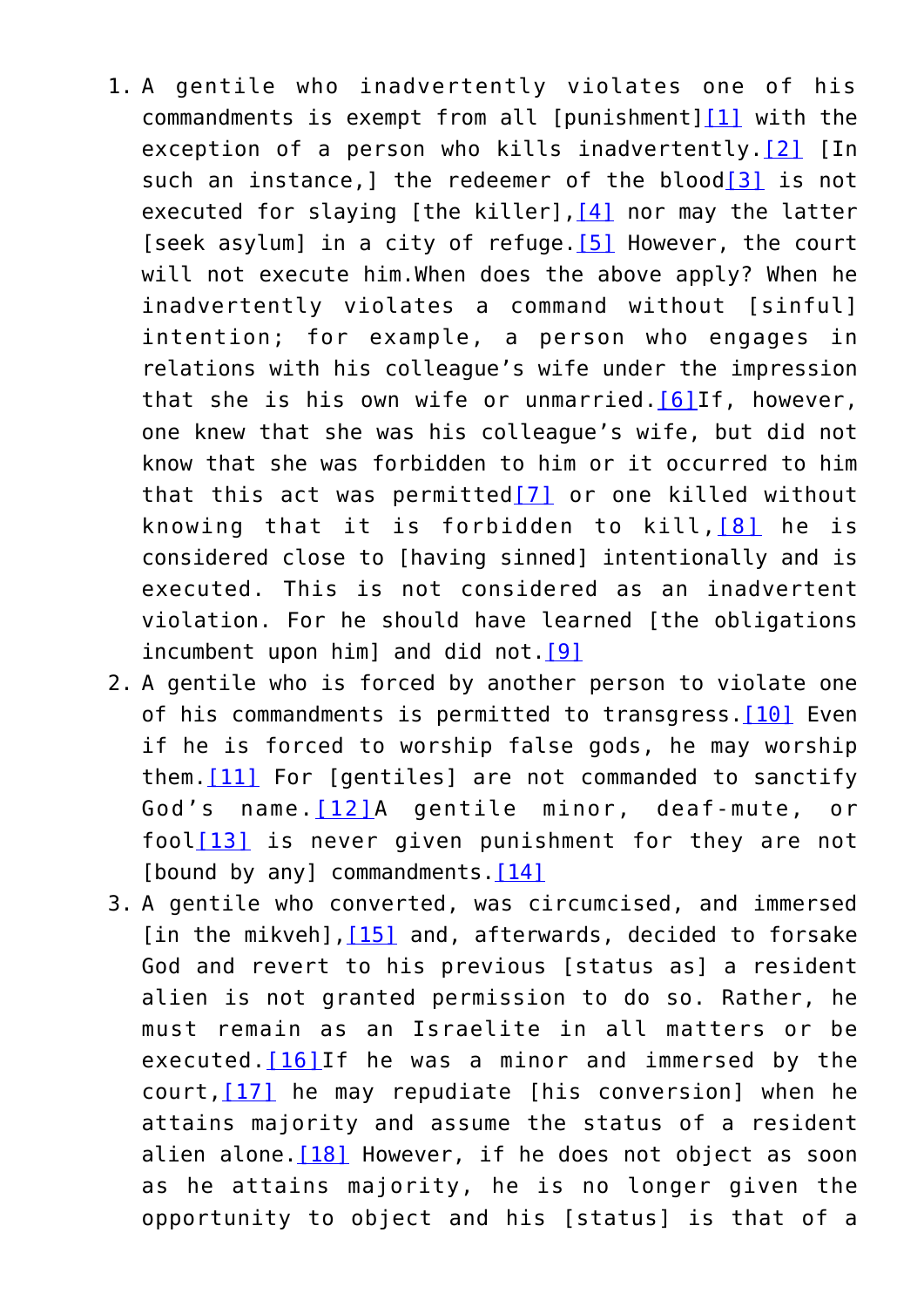<span id="page-42-3"></span><span id="page-42-2"></span><span id="page-42-1"></span><span id="page-42-0"></span>righteous convert. [\[19\]T](#page-49-0)herefore, if a Jew has relations with a girl below the age of majority $[20]$  who was immersed  $\int$  in the mikveh  $\int$  by a court,  $\int$   $\frac{21}{1}$  the money due her as payment of her **ketubah[\[22\]](#page-49-3)** or as a fine for raping her[\[23\]](#page-49-4) or seducing her[\[24\]](#page-49-5) is placed in the custody of the court until she attains majority and does not repudiate her conversion. [This step is taken] lest she take the money, attain majority, and then, repudiate her conversion. Thus, she would derive benefit as a gentile from monies to which she is only entitled according to Jewish law. [\[25\]](#page-49-6)

- <span id="page-42-8"></span><span id="page-42-7"></span><span id="page-42-6"></span><span id="page-42-5"></span><span id="page-42-4"></span>4. A gentile who converts after cursing God's name, worshipping false gods, engaging in relations with a colleague's wife, or killing a fellow gentile[\[26\]](#page-49-7) is exempt [from punishment].[\[27\]\[](#page-50-0)In contrast,] if he converted after killing a Jew[\[28\]](#page-50-1) or having relations with a Jew's wife, he is liable. [29] He is decapitated for [killing] the Jew[\[30\]](#page-50-3) and strangled to death for engaging in relations with a Jew's wife. $[31]$  [He is given the latter punishment] because the laws governing him have changed.<sup>[32]</sup>
- <span id="page-42-13"></span><span id="page-42-12"></span><span id="page-42-11"></span><span id="page-42-10"></span><span id="page-42-9"></span>5. It has already been explained that gentiles are always executed by decapitation[\[33\]](#page-50-6) except in cases when one engages in relations with the wife of a Jew or a consecrated maiden. [In the latter instance,] he is stoned to death.  $[34]$ If he engaged in relations with a Jew's wife after they married, but before they ever engaged in relations, he is executed by strangulation.[\[35\]](#page-51-0)
- <span id="page-42-17"></span><span id="page-42-16"></span><span id="page-42-15"></span><span id="page-42-14"></span>6. According to the Oral Tradition, [\[36\]](#page-51-1) gentiles are forbidden to cross-breed animals and graft different species of trees together. [37] However, they are not executed for [violating this prohibition.][\[38\]](#page-51-3)A gentile who gave a Jew a blow is liable to die $[39]$  for causing even the most minimal damage  $[40]$  Nevertheless, he is not executed.[\[41\]](#page-51-6)
- <span id="page-42-20"></span><span id="page-42-19"></span><span id="page-42-18"></span>7. Only Abraham and his descendants were commanded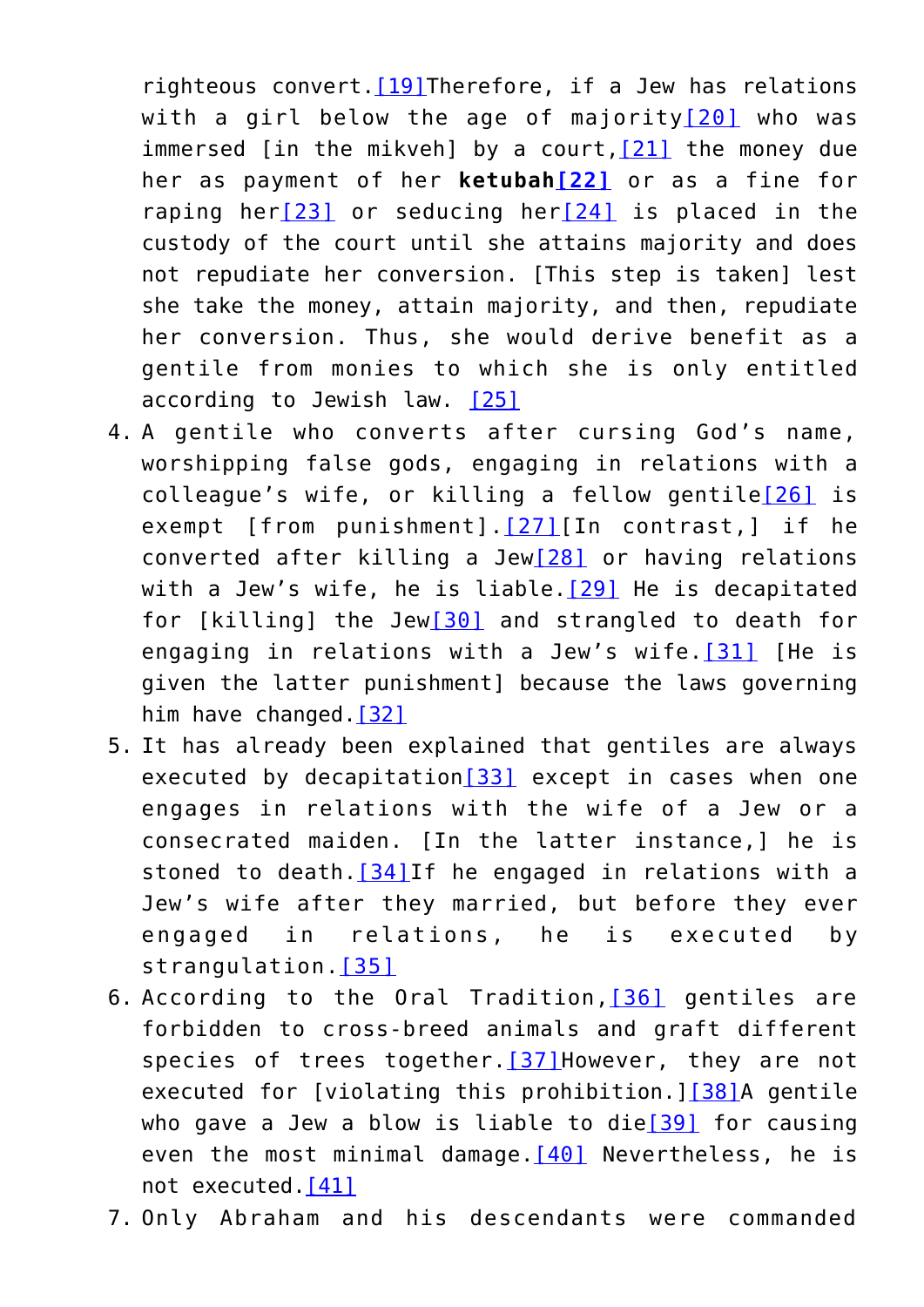<span id="page-43-2"></span><span id="page-43-1"></span><span id="page-43-0"></span>regarding circumcision as [Genesis 17:9-10] states: "[Keep My covenant,] you and your offspring… [circumcise every male].["\[42\]](#page-51-7)The descendants of Ishmael are excluded as implied by [Genesis 21:12]: "It is through Isaac, that your offspring will be called."[\[43\]](#page-52-0) Esau's [descendants] are also excluded, [\[44\]](#page-52-1) for Isaac told Jacob [Genesis 28:4]: "May [God] grant Abraham's blessing to you and your descendants," implying that only he is the true offspring of Abraham who maintains his faith and his upright behavior. Thus, they [alone] are obligated in circumcision. [\[45\]](#page-52-2)

- <span id="page-43-5"></span><span id="page-43-4"></span><span id="page-43-3"></span>8. Our Sages related[\[46\]](#page-52-3) that the descendants of Keturah who are the offspring of Abraham that came after Isaac and Ishmael[\[47\]](#page-52-4) are also obligated in circumcision[.\[48\]](#page-52-5) Since, at present, the descendants of Ishmael have become intermingled with the descendants of Keturah,[\[49\]](#page-52-6) they are all obligated to be circumcised[\[50\]](#page-52-7) on the eighth day[.\[51\]](#page-52-8) However, they are not executed for [failure to perform this mitzvah]. [\[52\]](#page-53-0)
- <span id="page-43-12"></span><span id="page-43-11"></span><span id="page-43-10"></span><span id="page-43-9"></span><span id="page-43-8"></span><span id="page-43-7"></span><span id="page-43-6"></span>9. A gentile who studies the Torah<sup>[\[53\]](#page-53-1)</sup> is obligated to die[.\[54\]](#page-32-0) They should only be involved in the study of their seven mitzvot.  $[55]$ Similarly, a gentile who rests,[\[56\]](#page-32-2) even on a weekday, observing that day as a Sabbath,[\[57\]](#page-33-0) is obligated to die. Needless to say, [he is obligated for that punishment] if he creates a festival for himself[.\[58\]](#page-33-1)The general principle governing these matters is: They are not to be allowed to originate a new religion or create mitzvot for themselves based on their own decisions. [59] They may either become righteous converts and accept all the mitzvot or retain their statutes without adding or detracting from them.If [a gentile] studies the Torah, makes a Sabbath, or creates a [religious] practice, a [Jewish court] should beat him, [\[60\]](#page-33-3) punish him, [61] and inform him that he is obligated to die.  $[62]$  However, he is not to be executed.

<span id="page-43-16"></span><span id="page-43-15"></span><span id="page-43-14"></span><span id="page-43-13"></span>10. We should not prevent a gentile who desires to perform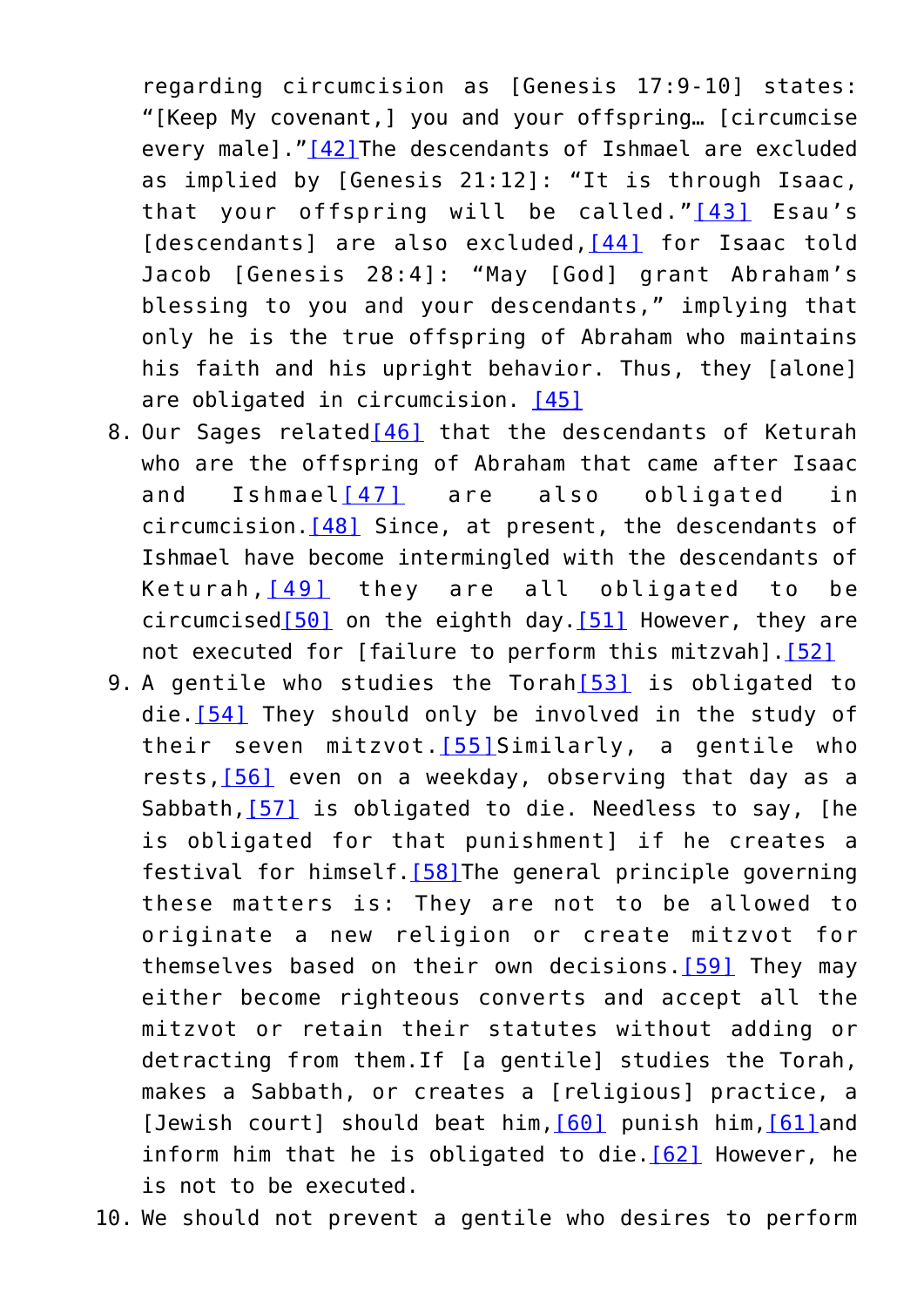<span id="page-44-2"></span><span id="page-44-1"></span><span id="page-44-0"></span>one of the Torah's mitzvot[\[63\]](#page-34-1) in order to receive reward from doing so,  $[64]$ [provided] he performs it as required.[\[65\]](#page-34-3) If he brings [an animal to be sacrificed] as a burnt offering, we should receive it.[\[66\]I](#page-34-4)f a gentile [who observes the seven mitzvot] gives charity, we should accept it from him. It appears to me that it should be given to the Jewish poor for the gentile [may] derive his sustenance from the Jews and they are commanded to support him [if necessary].[\[67\]](#page-34-5) In contrast, if an idolater gives charity, we should accept it from him $[68]$  and give it to the gentile poor. $[69]$ 

- <span id="page-44-6"></span><span id="page-44-5"></span><span id="page-44-4"></span><span id="page-44-3"></span>11. The Jewish court is obligated to appoint judges for these resident aliens[\[70\]](#page-35-1) to judge them according to these statutes so that the world will not become decadent[.\[71\]I](#page-35-2)f the court sees fit to appoint the judges from [the resident aliens] themselves, they may. If it sees fit to appoint them from among the Jews, they may.
- <span id="page-44-12"></span><span id="page-44-11"></span><span id="page-44-10"></span><span id="page-44-9"></span><span id="page-44-8"></span><span id="page-44-7"></span>12. Should two idolaters[\[72\]](#page-35-3) come before you to [have their dispute] judged according to Jewish law.  $[73]$  If they both desire to be judged according to Torah law, they should be judged [accordingly]. If one desires [to be judged according to Torah law] and the other does not,[\[74\]](#page-35-5) they are only forced to be judged according to their own laws.[\[75\]I](#page-36-0)f there is [a dispute between] a Jew and an idolater: If the Jew will fare better according to their laws, they are judged according to their laws. [When the judgement is rendered, the judges] explain: "Your law obligates this judgement." If the Jew will fare better according to our laws, they are judged according to Torah law. [When the judgement is rendered, the judges] explain: "Our law obligates this judgement." $[76]$  It appears to me that this approach is not followed in regard to a resident alien. Rather, he is always judged according to their laws.[\[77\]S](#page-36-2)imilarly, it appears to me that in regard to respect and honor and also, in regard to charity, a resident alien is to be treated as a Jew for behold, we are commanded to sustain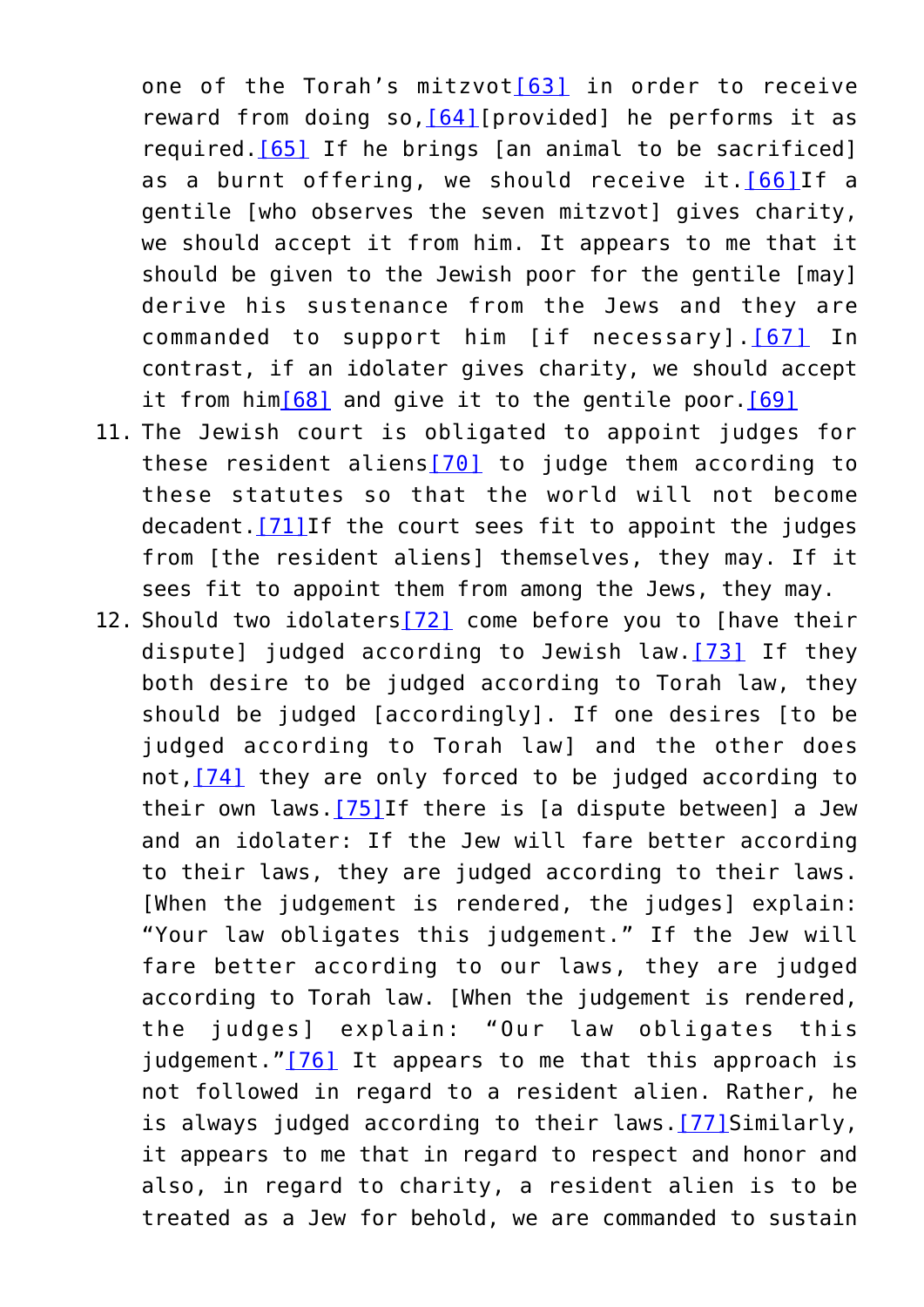<span id="page-45-7"></span><span id="page-45-6"></span><span id="page-45-5"></span>them as [Deuteronomy 14:21] states: "[You may not eat any animal that has not been properly slaughtered…] give it to the resident alien in your gates that he may eat it."[\[78\]](#page-36-3) Though our Sages counseled against repeating a greeting to them, that statement applies to idolaters and not resident aliens. [\[79\]](#page-36-4)[However,] our Sages commanded us to visit the gentiles when ill, to bury their dead<sup>[80]</sup> in addition to the Jewish dead, <sup>[\[81\]](#page-36-6)</sup> and support their poor in addition to the Jewish poor for the sake of peace.[\[82\]](#page-36-7) Behold, [Psalms 145:9] states: "God is good to all and His mercies extend over all His works" and [Proverbs 3:17] states: "[The Torah's] ways are pleasant ways and all its paths are peace.["\[83\]](#page-36-8)

<span id="page-45-9"></span><span id="page-45-8"></span><span id="page-45-0"></span>[\[1\].](#page-41-0) In contrast, a Jew is obligated to bring a sin offering for the inadvertent violation of a negative command.

**Makkot** 9a,b derives the exemption of a gentile from Avimelech's dialogue with God after he took Sarah (Genesis 20:3-7). God told Avimelech that he was liable to die. Avimelech protested that he did not know she was married and hence, had acted inadvertently. God replied that generally, an inadvertent offence is pardoned. However, in this instance, Avimelech would be held responsible. If his servants had not pressured Abraham concerning Sarah, he would never have said she was his sister.

<span id="page-45-1"></span>[\[2\]](#page-41-1). In such an instance, a Jew is exiled to a city of refuge (See **Hilchot Rotzeach**, Chapter 5).

<span id="page-45-2"></span>[\[3\].](#page-41-2) A relative of the deceased who desires to avenge his death.

<span id="page-45-3"></span>[\[4\]](#page-41-3). However, he is not obligated to do so (see **Hilchot Rotzeach** 5:10).

<span id="page-45-4"></span>[\[5\].](#page-41-4) The **Lechem Mishneh** notes that this applies to a gentile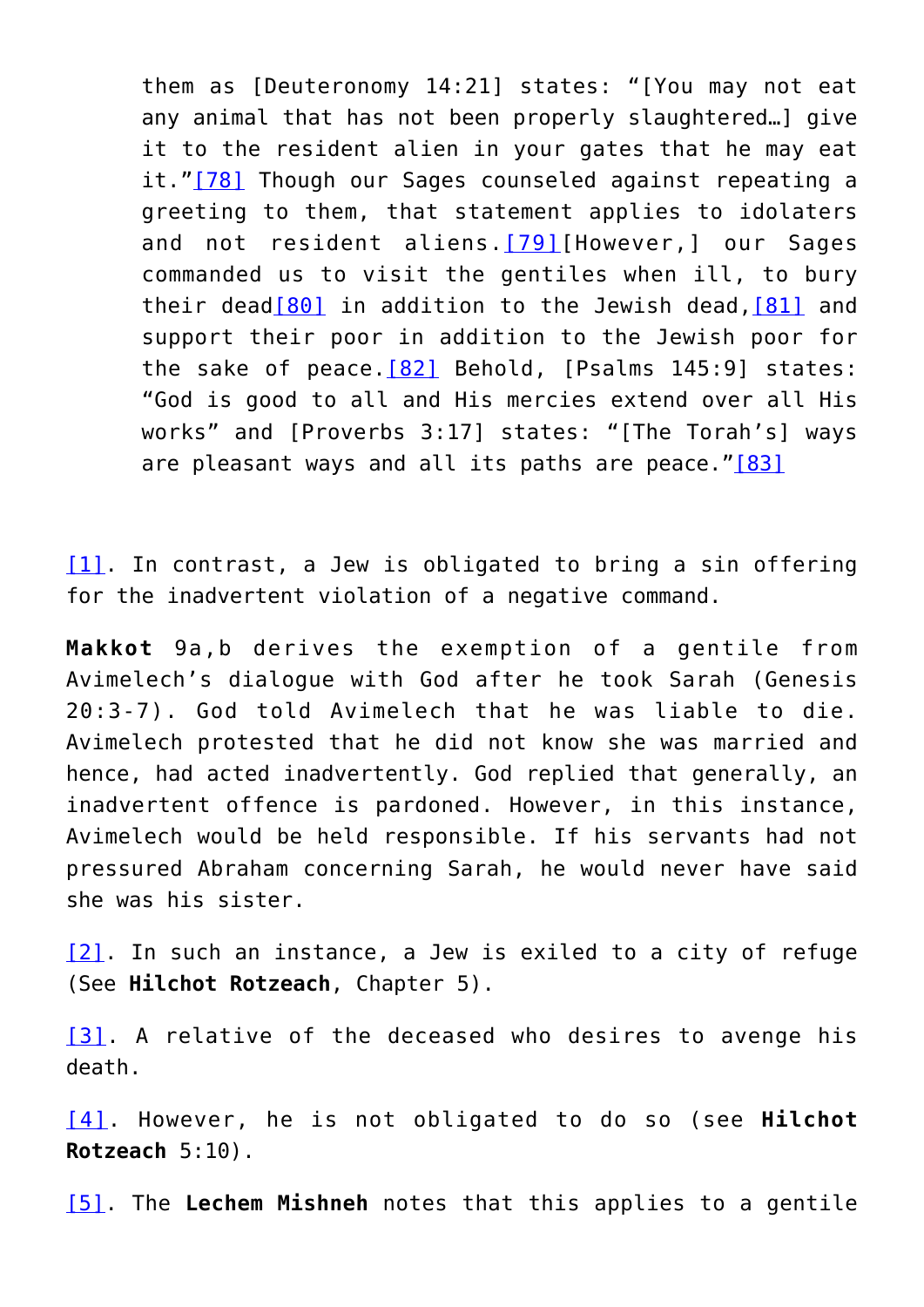who has not formally accepted the responsibilities of a resident alien. In regard to a resident alien himself, **Hilchot Rotzeach** 5:4 explains that he is executed for inadvertently slaying a Jew. However, if he inadvertently kills another resident alien, he may seek asylum in a city of refuge as Numbers 35:15 states: "These six cities will be a place of refuge for the Israelites, converts, and residents among them" (ibid. 5:3).

<span id="page-46-0"></span>[\[6\]](#page-41-5). In such an instance, the gentile has no intent to violate God's will. The commentaries explain that he is only freed of liability if he was misled concerning the identity of the woman with whom he engaged in relations. Otherwise, he is responsible to check to make sure no prohibition is involved.

<span id="page-46-1"></span>[\[7\]](#page-41-6). Certainly, one should realize that relations with another person's wife are not permitted.

<span id="page-46-2"></span>[\[8\]](#page-41-7). **Makkot** 9a relates that, in a similar circumstance, a Jew is not allowed to seek asylum in a city of refuge. Though he is not executed by the court, he must always live in dread of the redeemer of the blood (**Hilchot Rotzeach** 6:5).

<span id="page-46-3"></span>[\[9\].](#page-41-8) As mentioned at the conclusion of Chapter 8, all the seven mitzvot are concepts that can and should be intellectually comprehended. Every individual should appreciate these basic statutes or, at the very least, realize the need for rules within a society and seek guidance from others.

<span id="page-46-4"></span>[\[10\].](#page-41-9) In contrast, a Jew is obligated to sacrifice his life rather than transgress three sins: idol worship, murder, and illicit sexual relations. Furthermore, when the gentiles attempt to stamp out Jewish practice, we are obligated to sacrifice our lives for the performance of other mitzvot (See **Hilchot Yesodei HaTorah** 5:1-4).

**Hilchot Yesodei HaTorah** 5:6 relates that similar principles apply with regard to remedies. If a person is ill and can be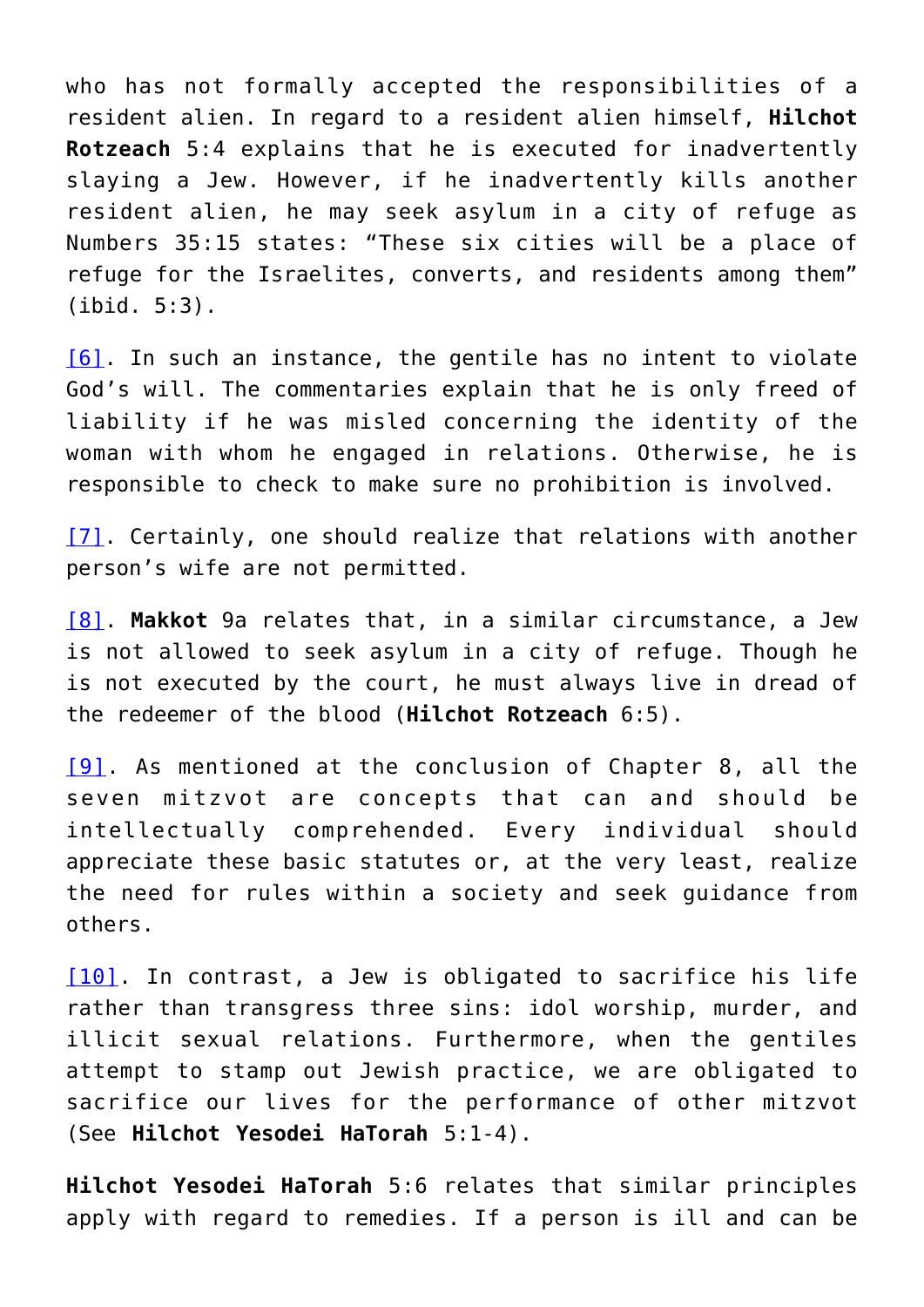healed by the violation of one of the Torah's commands, e.g. eating non-kosher food, he may violate that command in order to save his life or health. In this instance as well, a differentiation is made regarding the three sins mentioned above. Even if a Jew is deathly ill, he may not violate these commands.

The commentaries question whether a gentile may heal himself through the violation of the seven mitzvot. The wording used by the Rambam "be forced by another person" might imply that only under such circumstances may a gentile violate the seven commands. License is granted because he is not acting voluntarily. In contrast, the willful transgression of a command, even for the sake of a remedy, is not permitted.

However, this differentiation is not accepted by all opinions. Many explain that even in this instance, a gentile may violate a command to save his life.

<span id="page-47-0"></span>[\[11\].](#page-41-10) II Kings, Chapter 5 relates how Elisha, the prophet, cured Naaman, commander of the Syrian forces, of leprosy. After his miraculous cure, Naaman exclaimed "Now, I know that there is no God in all the earth except in Israel."

Naaman willingly accepted the seven commandments. However, he made one provision: "May God pardon his servant when my master goes down to the house of Rimon and prostrates himself there. For my master leans on my hand and I also prostrate myself." Elisha made no comment, seemingly indicating that his behavior was acceptable (**Sanhderin** 75a).

<span id="page-47-1"></span>[\[12\]](#page-41-11). The commandment to sanctify God's name states (Leviticus 22:32): "I shall be sanctified in the midst of Israel;" implying that it only applies to Jews (Jerusalem Talmud, **Sh'vi'it** 4:3).

<span id="page-47-2"></span>[\[13\].](#page-41-11) For they are not capable of taking responsibility for their conduct.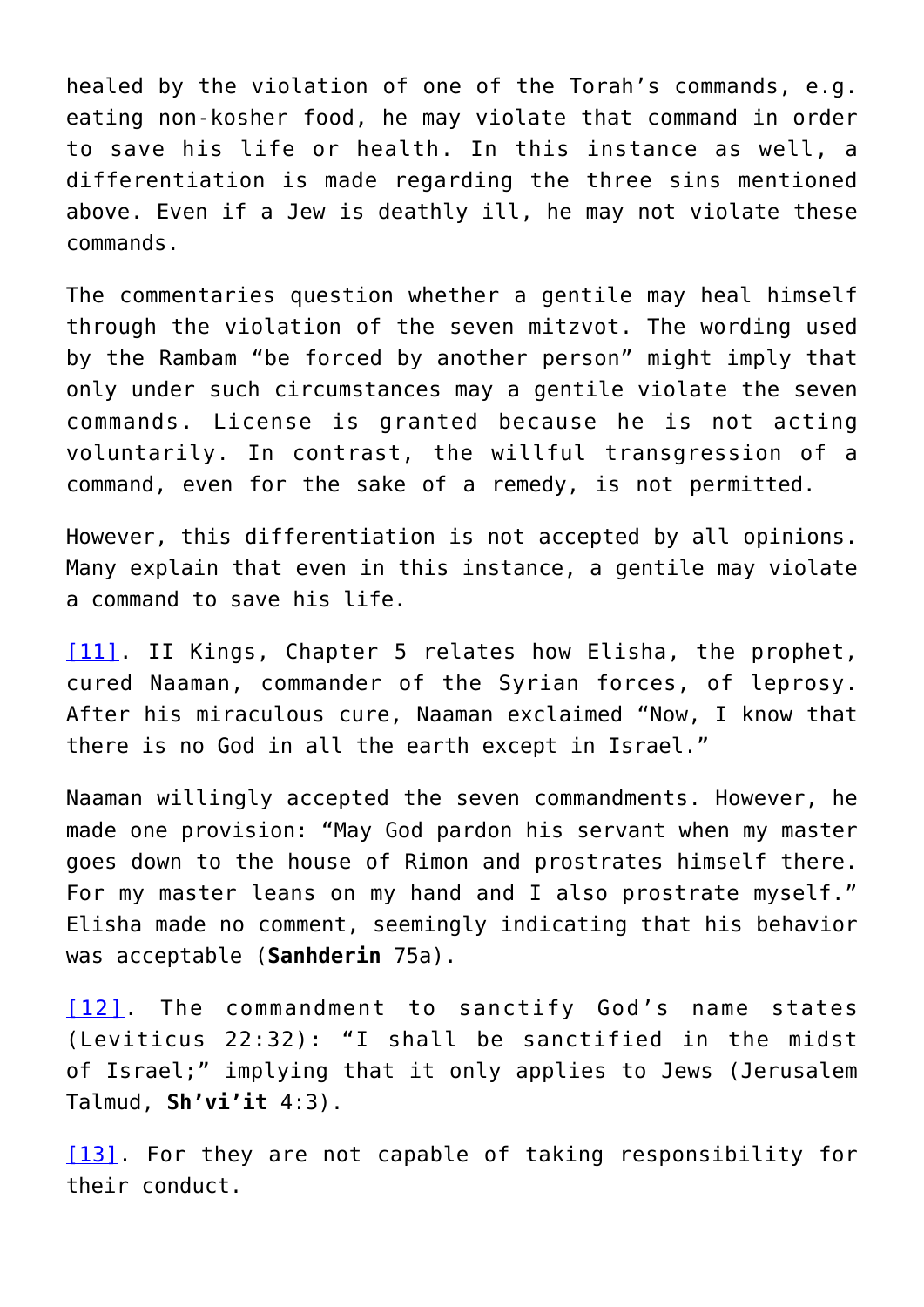<span id="page-48-0"></span>[\[14\]](#page-41-12). According to Torah law, Jewish children are not obligated to perform any mitzvot. Nevertheless, our Sages required their parents to train them in the observance of Torah and mitzvot. The commentaries question if gentiles are also obligated to train their offspring regarding their mitzvot.

<span id="page-48-1"></span>[\[15\]](#page-41-13). Conversion requires these three steps (**Hilchot Issurei Bi'ah** 12:4).

<span id="page-48-2"></span>[\[16\].](#page-41-14) Judaism is not a faith which is merely intellectually accepted. Rather, it constitutes an essential part of one's being and defines one's very essence. Therefore, a Jew can never leave his faith. Regardless of his behavior, he will always remain a Jew.

The same principles apply to a convert. With his acceptance of Judaism and performance of the conversion rites, he becomes a full Jew. In this regard, no distinction can be made between him and a native-born Israelite. Thus, a return to his previous status is impossible.

<span id="page-48-3"></span>[\[17\]](#page-41-15). **Ketubot** 11a relates that a court has the right to take this step on the child's behalf for it is to his advantage to become part of the Jewish faith.

It must be emphasized that the court need not seek potential converts. However, if a gentile minor seeks to convert or a child's parents who have themselves converted wish their children to share their new faith, then, the court may take this step. Similarly, if the court feels that it is in the child's best interest to convert, they may convert him (**Kessef Mishneh**).

<span id="page-48-4"></span>[\[18\]](#page-41-16). A convert must willingly accept Judaism. Since a child is not responsible for his actions, his acceptance as a minor is not significant and he is given this choice when he attains majority.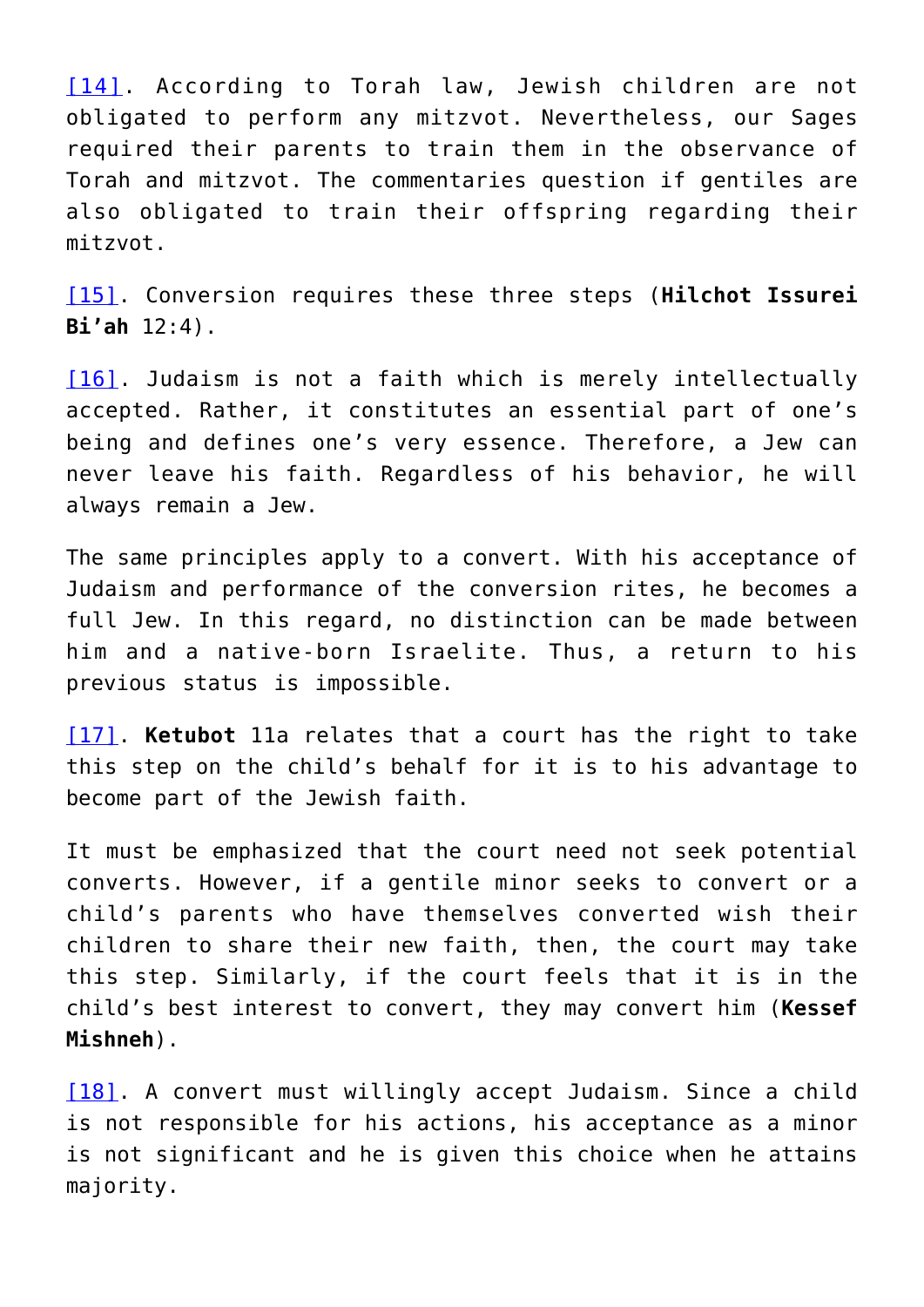<span id="page-49-0"></span>[\[19\]](#page-41-17). The Ran (**Ketubot**, ibid.) questions when this objection must be made. No attention is paid to the objection if it is made when the child is a minor or after he attains majority. To require the statement to be made at the precise moment when the child reaches majority is difficult.

Thus, he concludes that the child must repudiate his conversion before attaining majority. Afterwards, if he does not resume Jewish practice before attaining majority, it is considered as if he never converted.

<span id="page-49-1"></span>[\[20\].](#page-42-0) As will be explained, this applies whether they engaged in relations within or outside the context of marriage.

<span id="page-49-2"></span>[\[21\]](#page-42-1). As part of the conversion process.

<span id="page-49-3"></span>[\[22\].](#page-42-2) In the event the man marries her. The marriage contract includes a provision for a sum to be given the woman in the event of death or divorce.

<span id="page-49-4"></span>[\[23\]](#page-42-3). Deuteronomy 22:29 requires a person who rapes a virgin girl to pay 50 silver shekels as a fine.

<span id="page-49-5"></span>[\[24\]](#page-42-3). Exodus 22:15 obligates a similar fine to be paid for seducing a virgin girl. **Ketubot**, ibid., specifies that these fines are only paid if the girl converts before the age of three.

<span id="page-49-6"></span>[\[25\]](#page-42-4). Nevertheless, as soon as the obligation is incurred, the money is given to the court. Thus, in the case of divorce, the convert's husband will not think that he will be freed of the obligation of a **ketubah** and the rapist or seducer will have to take responsibility for his acts immediately.

<span id="page-49-7"></span>[\[26\]](#page-42-5). The same law applies to a gentile who converts after eating flesh from a living animal, stealing, or ignoring his responsibility to judge his colleagues. However, since a Jew is not given the death penalty for these sins, the Rambam did not feel it necessary to mention them.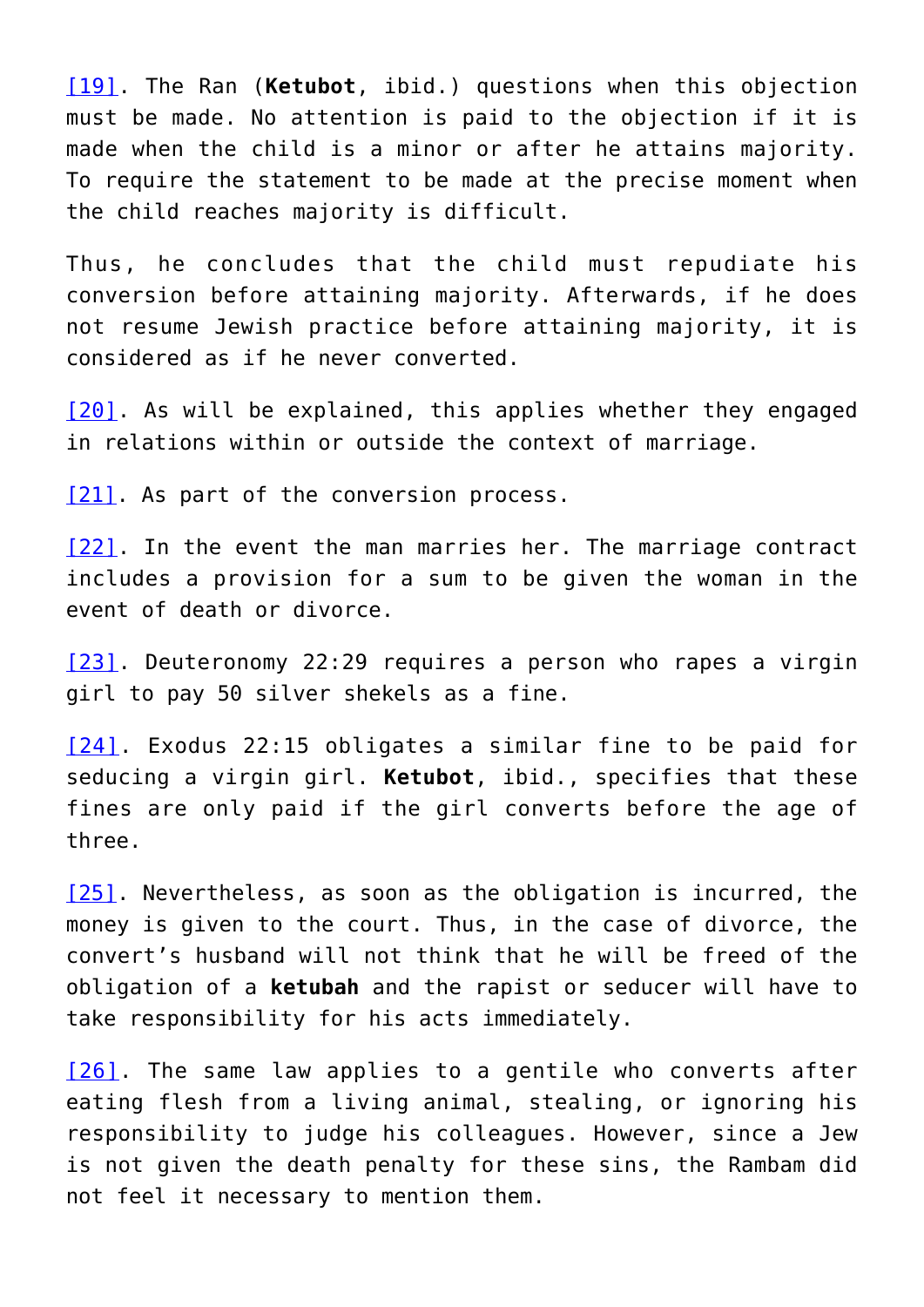<span id="page-50-0"></span>[\[27\].](#page-42-6) Rashi (**Sanhderin** 71b) explains that he is exempt from punishment because, as a Jew, the process by which he is to be judged has changed (he must be warned, two witnesses must observe him, etc.) and his sentence is changed. He receives a more severe death penalty (for cursing God or idol worship) or no penalty at all (for killing or engaging in relations with a gentile).

Most commentaries agree that this law applies even if a gentile converted after being sentenced to death. However, some authorities maintain that in such an instance, the death sentence remains in force. They base their opinion on **Hilchot Mamrim** 7:9 which explains that a rebellious son is only executed before he attains the age of thirteen and three months. However, if he is sentenced to death before that time and flees, he is executed even after he reaches that age.

<span id="page-50-1"></span>[\[28\]](#page-42-7). As a gentile, he would receive the same punishment.

<span id="page-50-2"></span>[\[29\]](#page-42-8). Though the process by which he is to be judged has changed, the sentence remains the same or is lighter. Hence, he is still held responsible for his deeds (ibid.).

<span id="page-50-3"></span>[\[30\]](#page-42-9). As a gentile, he would receive the same punishment.

<span id="page-50-4"></span>[\[31\]](#page-42-10). As a gentile, this deed would be punished by decapitation, a more severe form of execution.

<span id="page-50-5"></span>[\[32\]](#page-42-11). See **Lechem Mishneh.**

A gentile who converted after stealing from a Jew must restore the stolen property. However, according to most authorities, a gentile who converted after eating flesh from a living animal is not punished by lashes as a Jew would be.

<span id="page-50-6"></span>[\[33\]](#page-42-12). See Chapter 9, Halachah 14, Chapter 3, Halachah 8.

<span id="page-50-7"></span>[\[34\].](#page-42-13) In the Yemenite manuscripts of the **Mishneh Torah,** the word "or" is omitted. Thus, the phrase reads "a consecrated maiden married to a Jew." This version is preferable because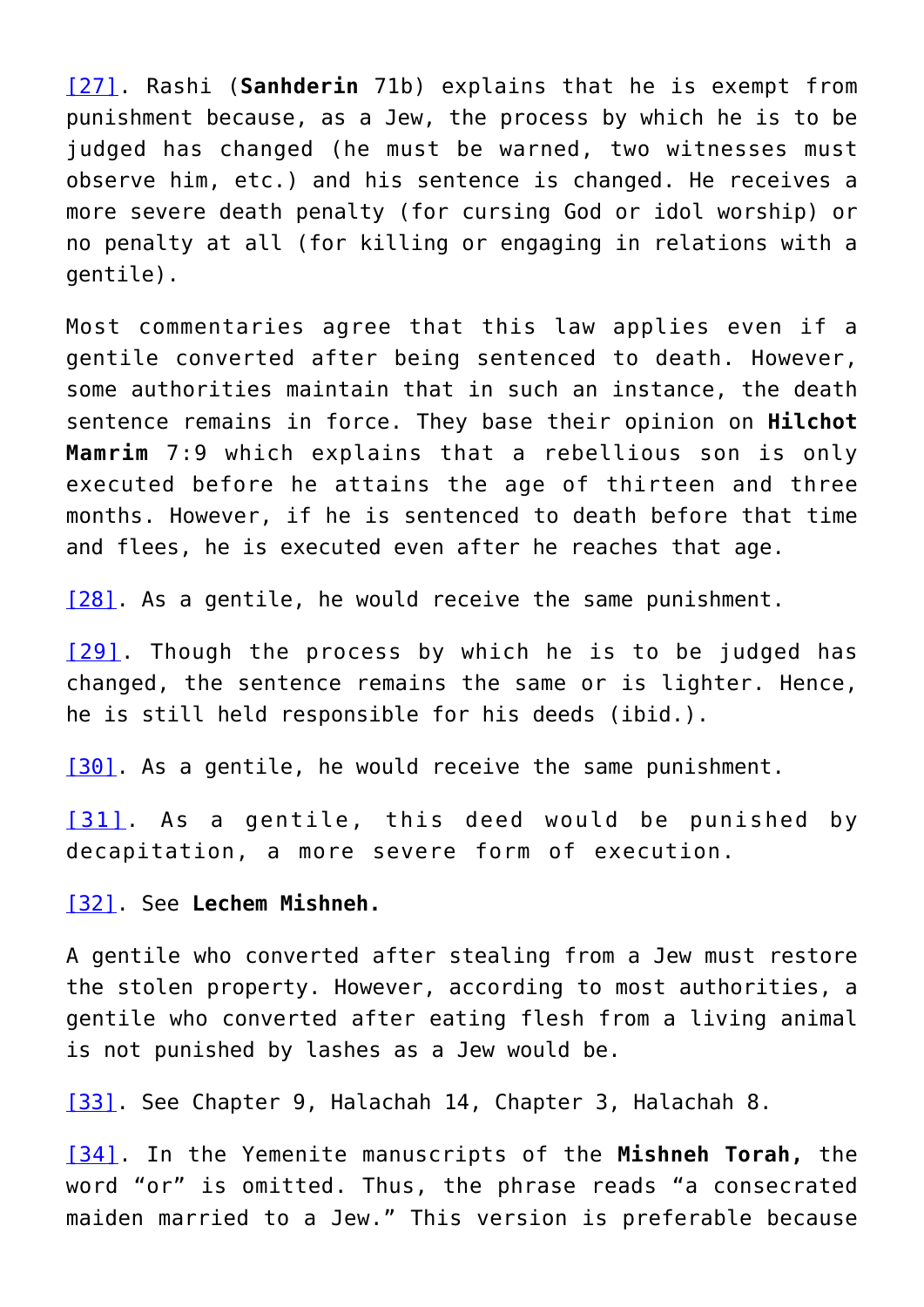relations with a married Jewess are punished by decapitation as explained in Chapter 9, Halachah 7.

<span id="page-51-0"></span>[\[35\]](#page-42-14). This law is also mentioned in Chapter 9, Halachah 7. Indeed, the entire halachah is redundant. However, it is included to summarize the laws regarding a gentile's execution. Until now, all the sins mentioned carried the penalty of execution by the court. In contrast, though some of the violations mentioned in the following halachot are punishable by death by the hand of God, an earthly court administers no retribution.

<span id="page-51-1"></span>[\[36\]](#page-42-15). **Sanhderin** 56b.

<span id="page-51-2"></span>[\[37\].](#page-42-16) These prohibitions are included in the category of k**ilayim**. Jews are also forbidden to grow different species of crops in the same field and wear garments that combine linen and wool. See Leviticus 19:19.

<span id="page-51-3"></span>[\[38\].](#page-42-17) **Sanhderin** 57a considers it an accepted tradition that gentiles are only executed for the violation of seven sins.

<span id="page-51-4"></span>[\[39\]](#page-42-18). By the hand of God.

<span id="page-51-5"></span>[\[40\].](#page-42-19) **Sanhderin** 58b explains that Moses killed an Egyptian taskmaster (Exodus 2:11) for violating this prohibition.

<span id="page-51-6"></span>[\[41\].](#page-42-20) The Maharshah (**Sanhderin, ibid.)** states that, as above, the Sages accepted the tradition that only seven mitzvot are punishable by death. Based on that decision, he explains that Moses' act was an exception. With prophetic intuition, Moses saw that no good would ever come from this Egyptian and therefore, slew him.

<span id="page-51-7"></span>[\[42\]](#page-43-0). **Sanhderin** 59a,b relates that any mitzvah which was given before Sinai and repeated at Sinai is incumbent on both Jews and gentiles. However, circumcision is not governed by this principle for, as obvious from the verse quoted, it was specifically given only to Abraham and his descendants.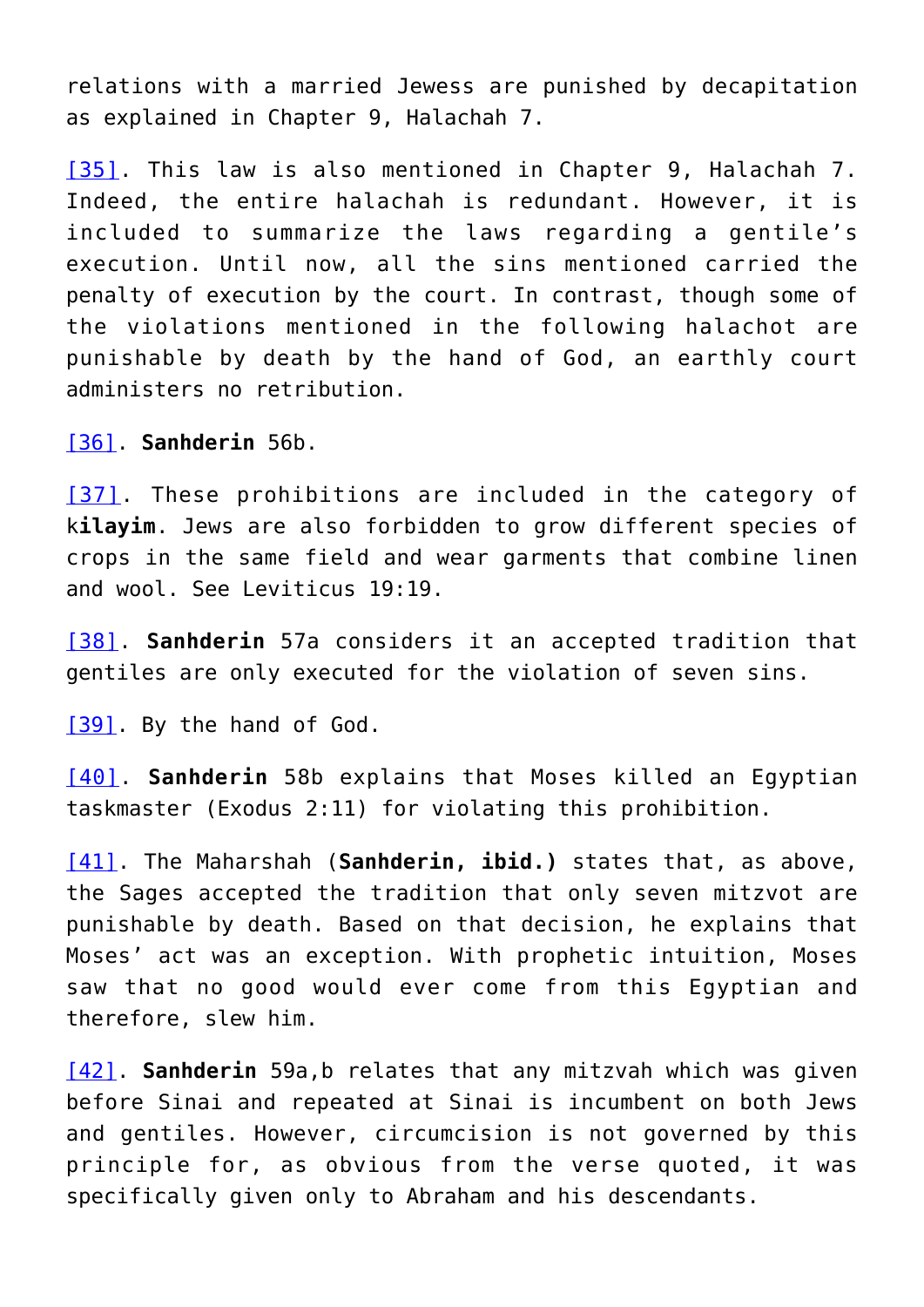This halachah is included because the Rambam wanted to contrast the obligation of the descendants of Keturah mentioned in the following halachah with the obligation of the gentiles to keep their seven mitzvot. This halachah is a necessary preface to that law.

<span id="page-52-0"></span>[\[43\]](#page-43-1). The verse implies that only Isaac is considered Abraham's spiritual progeny and it is through him, that he will attain posterity. Hence, his descendants and not those of Ishmael are obligated in circumcision.

<span id="page-52-1"></span>[\[44\]](#page-43-2). **Yalkut Shimoni, Toldot,** relates that Esau circumcised his descendants as long as Isaac was alive.

<span id="page-52-2"></span>[\[45\]](#page-43-3). **Sanhderin** 59b derives the exclusion of Esau from Genesis 21:12. The expression "through Isaac," biYitzchak, can also be rendered as "in Isaac," implying "not all of Isaac". It is curious why the Rambam quotes another source when an explicit Talmudic reference exists.

<span id="page-52-3"></span>[\[46\]](#page-43-4). **Sanhderin** 59b.

<span id="page-52-4"></span>[\[47\].](#page-43-5) Genesis 25:1 mentions that after Sarah's death, Abraham married another woman, Keturah. She bore him six sons.

<span id="page-52-5"></span>[\[48\]](#page-43-5). Since they were born after God commanded Abraham to circumcise all his descendants, they are obligated to be circumcised.

<span id="page-52-6"></span>[\[49\]](#page-43-6). Both settled in the Arabian desert.

<span id="page-52-7"></span>[\[50\]](#page-43-6). Because of the doubt involved in their lineage.

<span id="page-52-8"></span>[\[51\].](#page-43-7) As the Jews are. Ishmael was born before Abraham's circumcision and was circumcised at the age of thirteen. Many Arabs follow the custom of circumcising their children at that age.

In Jewish law, circumcision is a two staged process involving m**ilah** – cutting the foreskin, and p**riyah** – ripping open the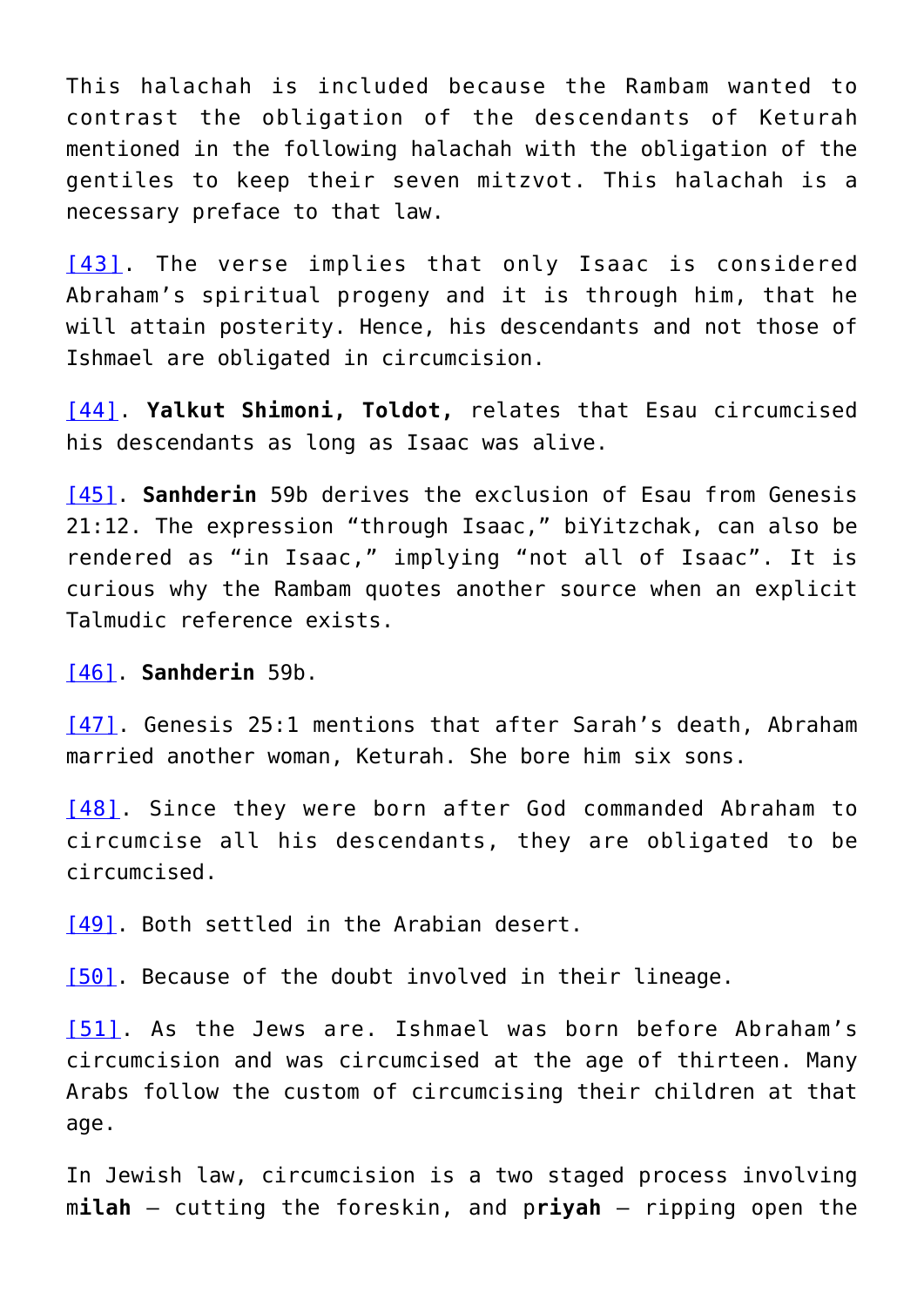thin membrane covering the crown of the penus. **Tosafot**(**Yevamot** 71b) states that Abraham (and thus, the descendants of Keturah) were not required to perform p**riyah**. However, the Rambam does not make this distinction.

<span id="page-53-0"></span>[\[52\].](#page-43-8) The commentaries ask a general question concerning this halachah: As explained in the notes to Chapter 5, Halachah 4, Sannecherib, king of Assyria conquered many countries and engaged in mass population transfers, thus, obliterating the national identity of most of Israel's neighbors. If so, why was the status of Keturah's descendants left unaffected?

<span id="page-53-1"></span>[\[53\]](#page-43-9). Other than their seven mitzvot.

[\[54\].](#page-43-9) At the hand of God. **Sanhderin** 59a comments: Deuteronomy 33:4 states: "The Torah which Moses commanded us is the heritage of the childen of Israel." "It is our heritage and not theirs." The passage continues, noting the connection between the word morashah, "heritage" and meurasah, "consecrated" and explains that a gentile's study of Torah is equivalent to adultery.

[\[55\]](#page-43-10). As mentioned in Halachah 8:10, the Jews have an obligation to instruct the gentiles in the performance of their seven mitzvot.

A gentile who is well versed in the particular laws involved in the observance of his seven mitzvot is worthy of more respect than a unlearned High Priest (**Sanhderin**, ibid.).

The seven mitzvot are by no means a narrow field of study. The **Meiri** (Sanhderin, ibid.) states that most elements of the Torah are included within them. For example, to observe the prohibition against the worship of false Gods correctly, one must become aware of God's unity with creation. Accordingly, a number of contemporary Sages have suggested the translation of certain basic Chassidic and Kabbalistic texts into English with the intent that they be studied by gentiles.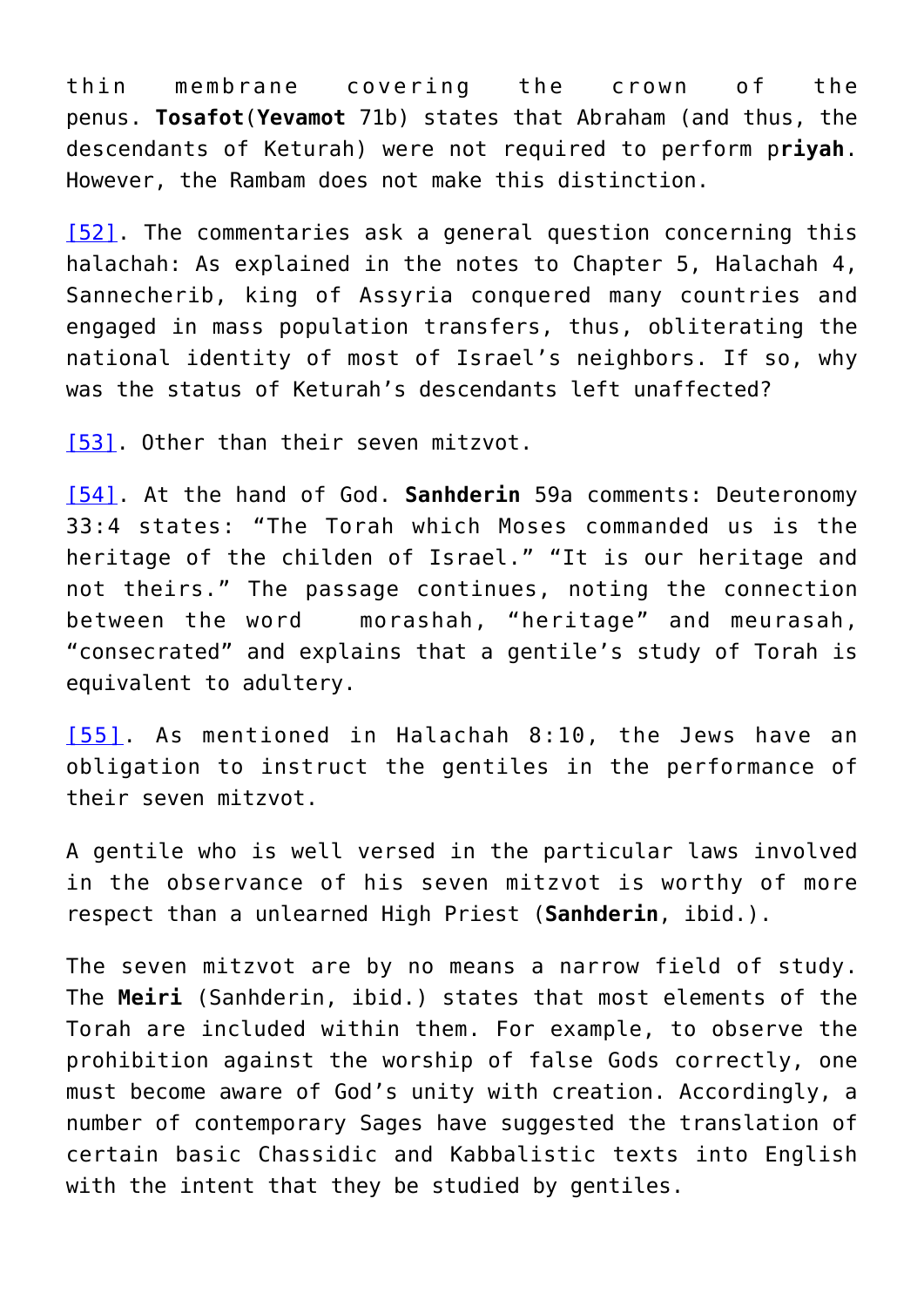[\[56\]](#page-43-10). Genesis 8:22 records God's promise to Noah "As long as the earth lasts… day and night shall not cease." Yishbotu translated as "cease," can also be interpreted as "rest." Thus, **Sanhderin** 58b interprets the verse as a command prohibiting Noah's descendants from resting "day and night."

[\[57\].](#page-43-11) Rashi (**Sanhderin,** ibid.) explains that not only is a gentile is forbidden to fix a day as a day of rest, he is prohibited against taking a day off from work even to relax. In contrast, the **Meiri** maintains that the prohibition involves establishing a day of rest. However, a gentile is not prohibited against taking a vacation. The Rambam appears to follow the latter opinion.

[\[58\].](#page-43-12) The observance of a festival generally implies a religious content in addition to being a day of rest. Thus, it is surely forbidden.

[\[59\]](#page-43-13). At the conclusion of Chapter 11, the Rambam notes that Christianity and Islam have certain redeeming factors for they abolished paganism and "paved the way for the coming of the Moshiach." Nevertheless, in themselves, these faiths are forbidden and may not be observed even by a gentile.

[\[60\]](#page-43-14). As mentioned in Halachah 8:10, the Jews are obligated to compel the gentiles to observe their mitzvot. When we had undisputed rule over **Eretz Yisrael**, we were able to enforce these mitzvot by administering corporal, and, when required, capital punishment. Even when we no longer have this potential, we are obligated to do whatever possible to make sure the gentiles observe the statutes the Torah established for them.

[\[61\]](#page-43-14). I.e., take economic sanctions against him.

[\[62\]](#page-43-15). By the hand of God.

[\[63\]](#page-43-16). I.e., one of the 613 mitzvot commanded to the Jews aside from Torah study and the Sabbath.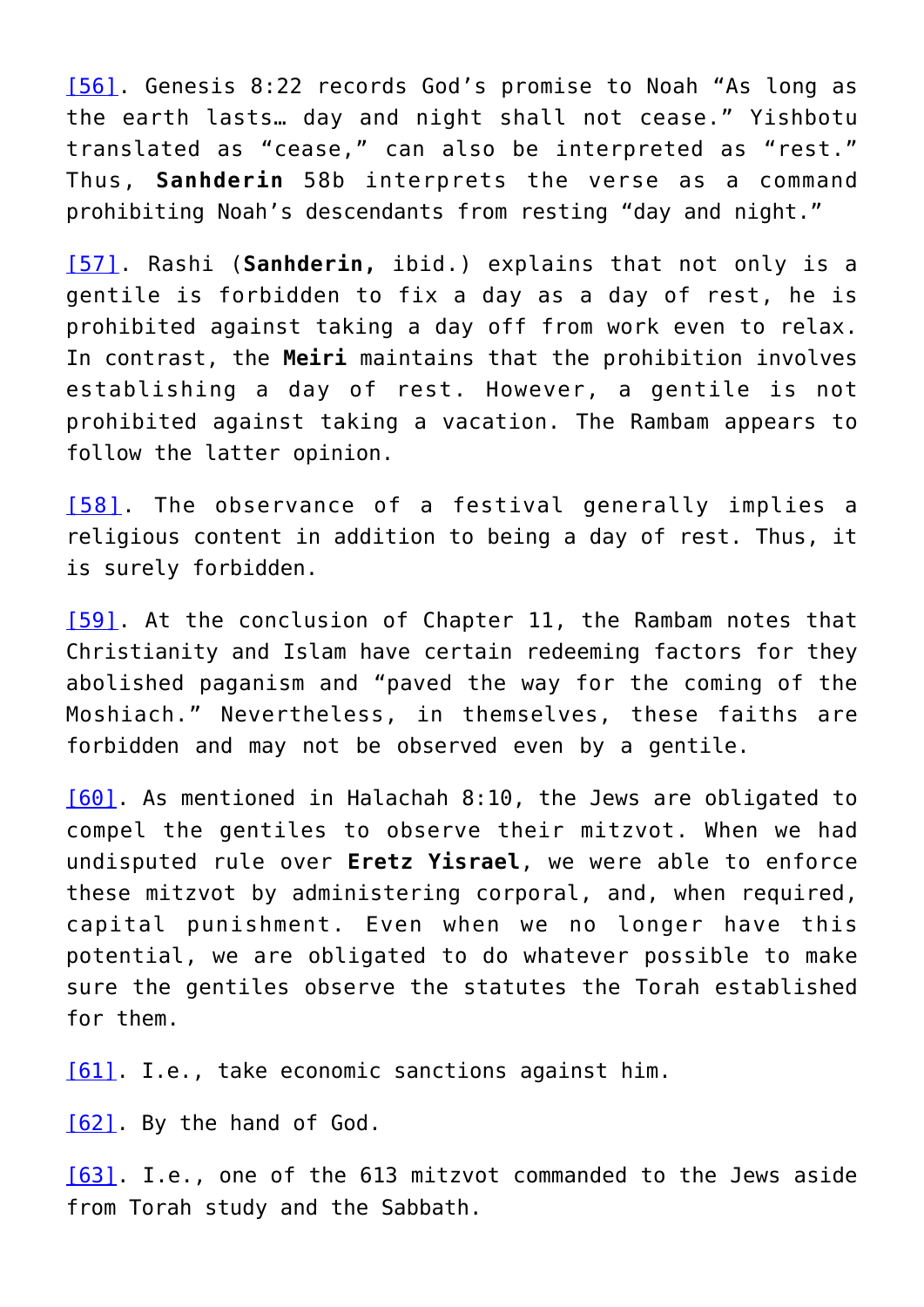[\[64\].](#page-44-0) A person who is not commanded to fulfill a mitzvah receives less reward from God for its observance than one who is commanded. Nevertheless, even in the latter instance, God acknowledges the person's deeds and grants him blessing.

A gentile may only fulfill mitzvot for the sake of reward. He is forbidden to accept them as obligations incumbent upon him. Thus, his intent must be the very opposite of a Jew's who serves God for His sake and not for his own.

The commentaries question the source for the Rambam's statements. Some point to the statements of **Kohelet Rabbah**, Chapter 1: In the Messianic age, God will proclaim: "Whoever has never eaten pork, come and receive a reward." Many gentiles will respond and come to receive their reward.

[\[65\]](#page-44-1). He must perform the mitzvah in all of its particulars as required by Jewish law. The Radbaz explains that mitzvot which require holiness and purity, for example, tefillin or mezuzah, should be withheld from gentiles.

[\[66\].](#page-44-2) The only sacrifice a gentile is allowed to bring is a burnt offering (korban olah) A peace offering or meal offering is not accepted from them. Even the libations which accompany the burnt offering may not be brought by the gentile and are purchased with communal funds (**Hilchot Ma'aseh HaKorbonot** 3:2,5).

[\[67\]](#page-44-3). Leviticus 25:35 states "When your brother becomes impoverished… come to his aid. Help him survive, whether he is an alien or a native [Israelite]" (See Halachah 12). Since such a gentile may benefit from Jewish generosity, charity given by him may be used for the Jewish poor.

[\[68\]](#page-44-4). **Hilchot Matanot Aniyim** 8:9 states that if a gentile king or official gives charity to the Jews we should accept it for the sake of peace. However, if no threat of harming our relations with them is involved, it is not proper to receive charity from them (**Lechem Mishneh**).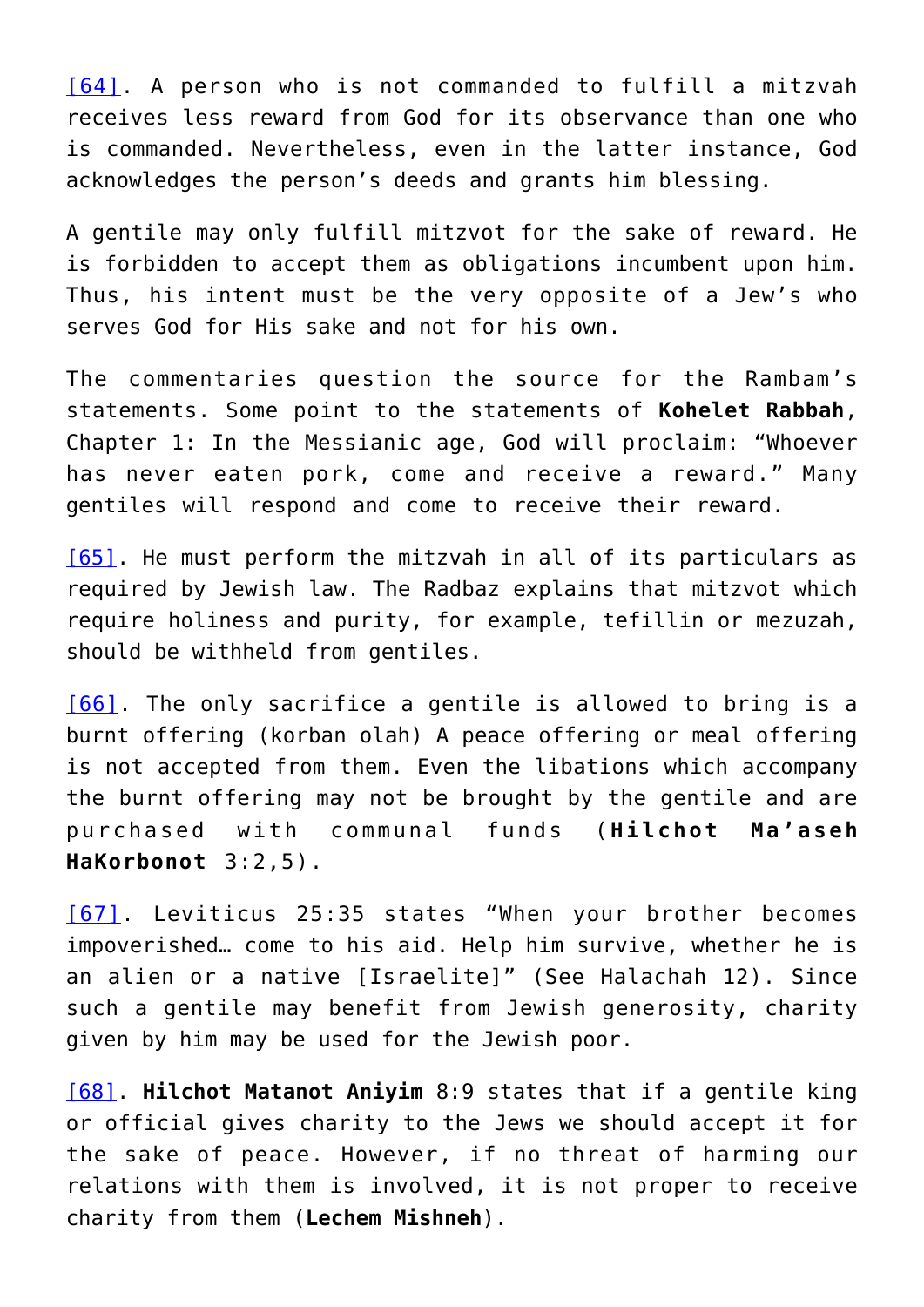[\[69\]](#page-44-4). Without publicizing the manner so that the gentile donor will not find out.

Two reasons are given why charity should not be accepted from gentiles:

a) The merit of their generosity will prolong their rule over the Jews (**Bava Batra** 10b).

b) The fact that Jews feel it necessay to receive charity from gentiles causes **Chillul HaShem,** the desecration of God's name, (Rashi, **Sanhderin** 26b).

[\[70\].](#page-44-5) The Radbaz emphasizes that this obligation only applies if the gentiles do not establish their own court system first.

[\[71\]](#page-44-6). The commentaries do not cite the source for this law. It is possible that it is derived from the obligation to compel the gentiles to accept the seven mitzvot mentioned in Halachah 8:10.

[\[72\]](#page-44-7). In contrast to resident aliens.

[\[73\].](#page-44-8) Though the gentiles are not obligated to follow Torah law, they may willingly accept it.

[\[74\]](#page-44-9). Preferring to be judged according to the civil laws established by gentile society.

[\[75\].](#page-44-10) There are a number of differences between Jewish business law and secular law. For example, Torah law requires Two witnesses and does not accept circumstantial evidence. Similarly, the formal acts of transfer through which propety is acquired differ.

[\[76\].](#page-44-11) **Bava Kama** 113a, the source for this statement, continues:

"If there is no way to vindicate the Jew, try to trick the gentile," these are the words of Rabbi Yishmael.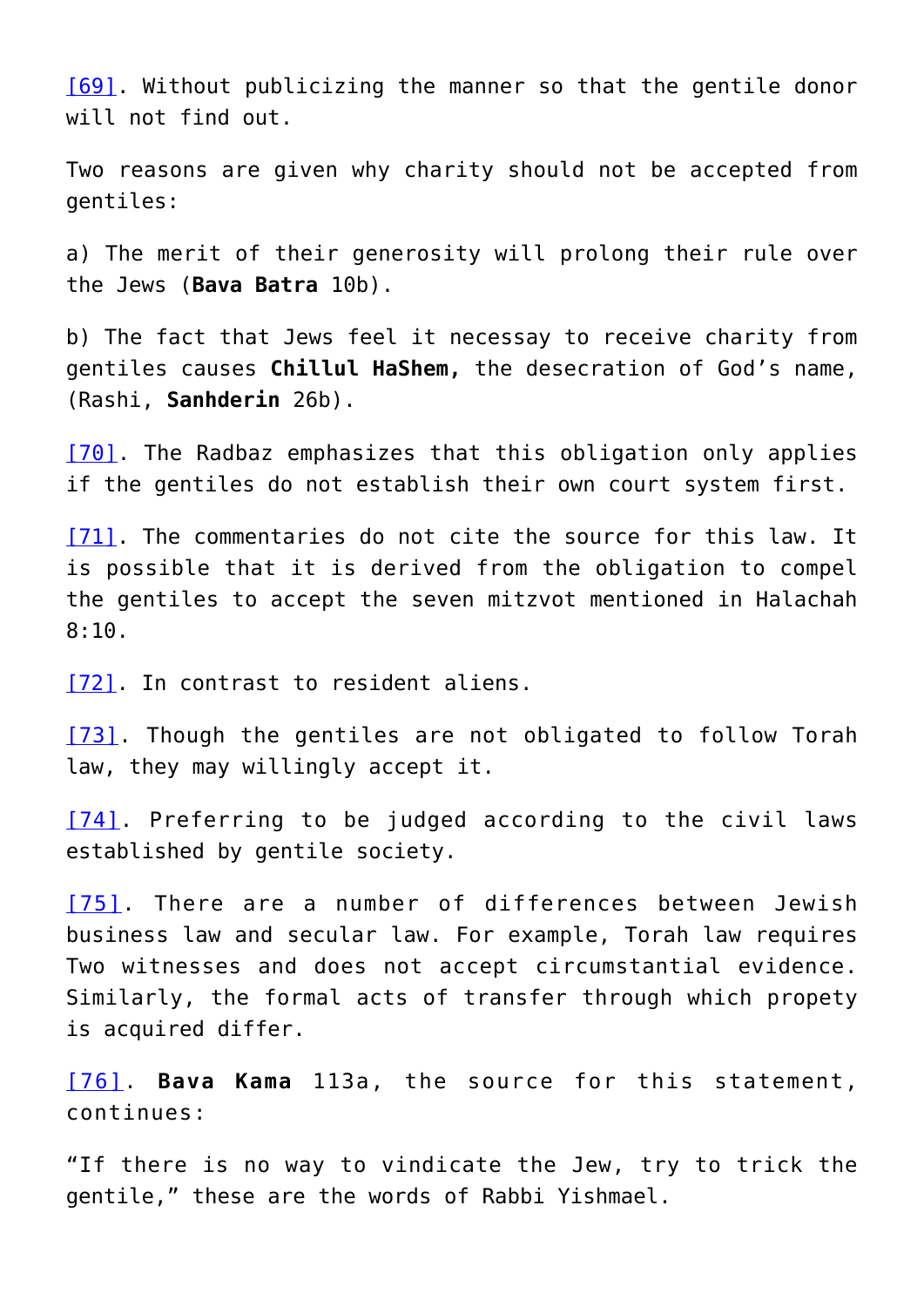Rabbi Akiva states: "We should not try to trick him lest it cause the desecration of God's name."

Rabbi Akiva's opinion is accepted as halachah.

[\[77\]](#page-44-12). As mentioned above, the Rambam uses the expression "it appears to me" when he has no explicit proof for his statements. Since we are commanded to sustain a resident alien, it is logical to assume that he is judged according to a single standard even though the outcome will not necessarily benefit a fellow Jew.

[\[78\]](#page-45-5). The verse concludes "or sell it to a foreigner." **Pesachim** 21b comments that it is preferable to give the animal to a resident alien (a gentile who observes the seven mitzvot) than sell it to "a foreigner" (one who does not).

There is a slight problem with the Rambam's statements. The Talmud makes the above statements on the basis of Leviticus 25:35 which states: "When your brother becomes impoverished… come to his aid. Help him survive, whether he is an alien or a native [Israelite]."

On the surface, it would be preferable to quote that verse for it directly commands us to help a resident alien. However, there is an advantage to the verse quoted by the Rambam. It clearly distinguishes between a resident alien and an idolater.

[\[79\].](#page-45-6) For the sake of peace, we are even allowed to greet idolaters. However, it is improper to show them the honor of repeating the greeting (**Gittin 61a**).

[\[80\]](#page-45-7). And comfort their mourners, **Hilchot Evel** 14:12.

[\[81\]](#page-45-7). Rashi (**Gittin** 61a) emphasizes that the gentiles should not be buried in the same cemetery. See **Sanhderin** 47a.

[\[82\].](#page-45-8) The Radbaz (**Hilchot Matanot Aniyim** 1:9) stresses that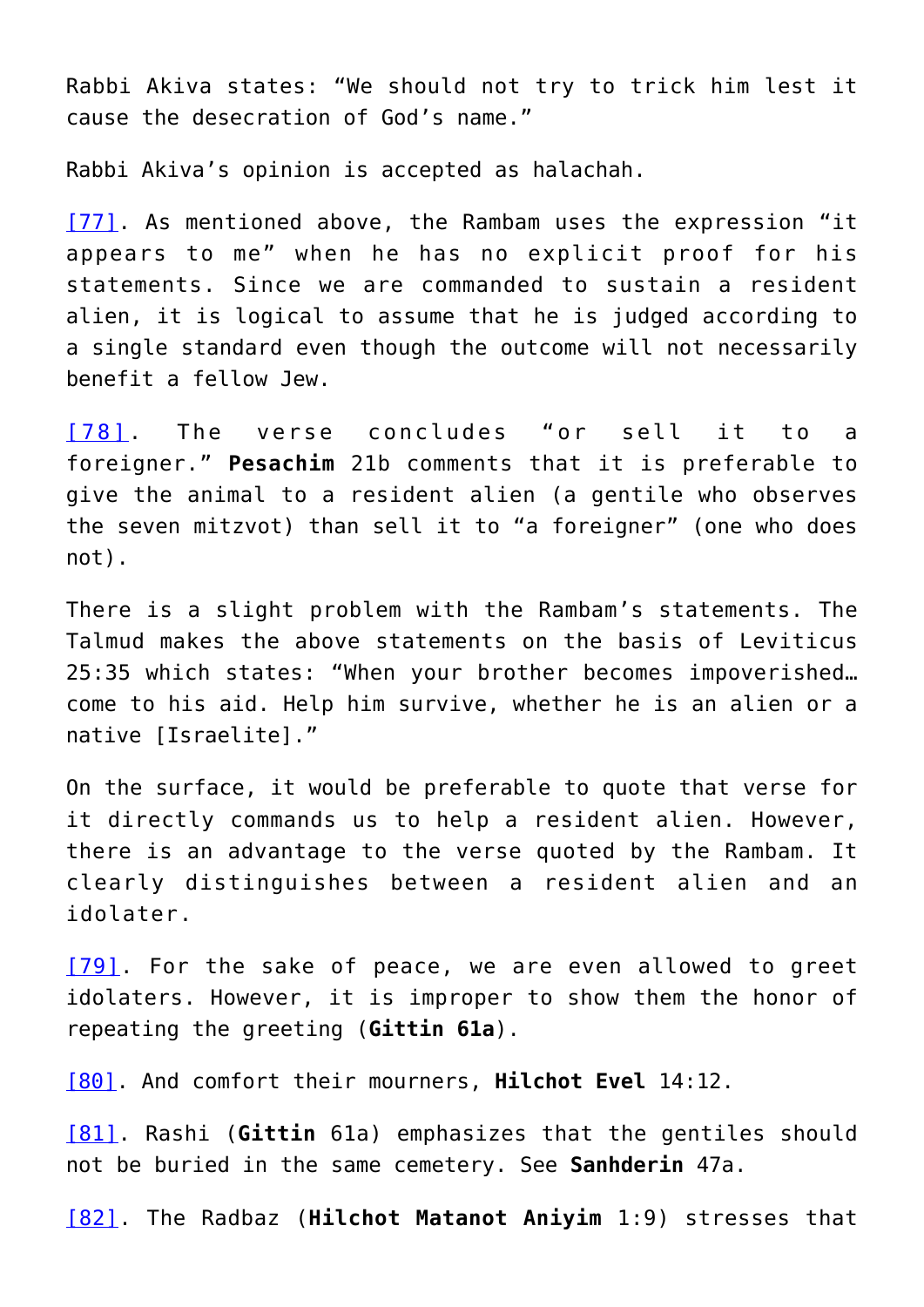gentiles are only given charity when they come together with the Jewish poor. If gentiles ask for alms alone, they may be refused. Other commentaries maintain that enmity may be aroused even under such circumstances and hence, suggest giving them charity at all times.

[\[83\]](#page-45-9). The above apply only in the Diaspora or when the Jews do not have undisputed power over **Eretz Yisrael**. However, when the Jews have such power, we are not permitted to allow an idolater to dwell among us even temporarily (**Hilchot Avodat Kochavim** 10:6).

### **CHAPTER ELEVEN AND TWELVE**

BS"D

The Lubavitcher Rebbe said we are the last generation of exile and the first of redemption

#### **THE LAWS CONCERNING MASHIACH**

Chapters 11 & 12 of Kings (Hilchos Melachim from the Mishneh Torah of the Rambam

Published by: Sichos In English

PUBLISHER'S FOREWORD

Since the time of the Rambam (1135-1204), it has been impossible to discuss the subject of Mashiach and the Era of the Redemption without direct reference to the last two chapters of his monumental halachic code, the Mishneh Torah. For example, it is these two chapters that form the basis of the whole of the next publication of Sichos In English – I Await His Coming Every Day: Studies by the Lubavitcher Rebbe, Rabbi Menachem M. Schneerson (shlita) on the Rambam's Conception of Mashiach and the Ultimate Redemption.

These chapters conclude the final section (Hilchos Melachim – "The Laws Concerning Kings") of the final book (Sefer Shoftim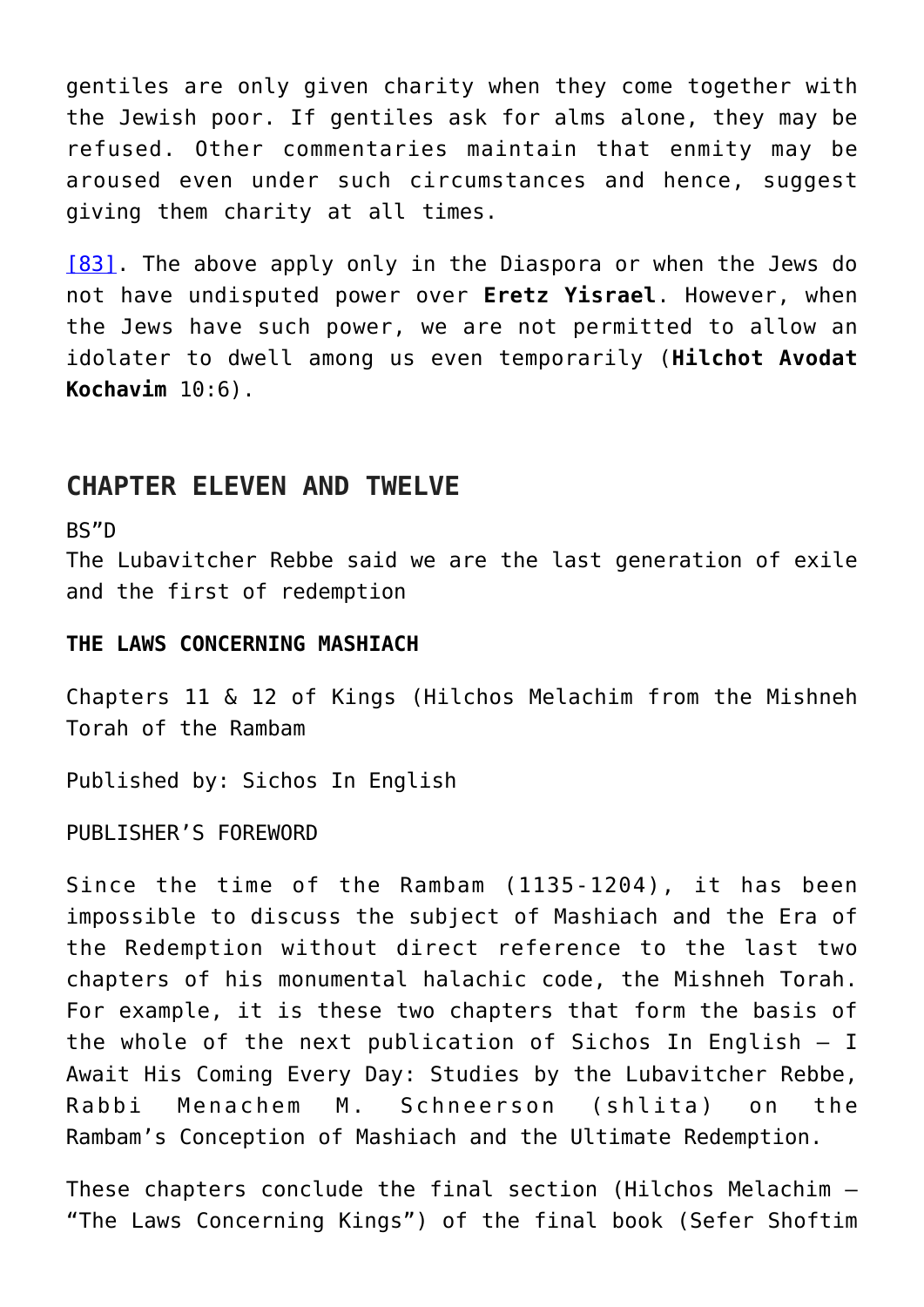– "The Book of Judges") of the Mishneh Torah, and are sometimes referred to separately as Hilchos Melech HaMashiach – "The Laws Concerning King Mashiach."

The translation of this classic text which Sichos In English presents herewith is not only new, but – unlike almost all of the extant printed editions, even in the Hebrew original – expurgated. All the passages suppressed by various medieval Christian ensors have been translated in full. They appear here in the footnotes that are keyed to the exact positions from which they were deleted.

It is hoped that this publication will give more and more readers access to one of the major primary sources on the subject of the coming of Mashiach.

– Sichos In English 24 Sivan, 5751 [June 6, 1991]

#### **CHAPTER ELEVEN**

1. In future time, the King Mashiach [\[1\]](#page--1-0) will arise and renew the Davidic dynasty, restoring it to its initial sovereignty. He will rebuild the [Beis Ha]Mikdash (Holy Temple) and gather in the dispersed remnant of Israel. Then, in his days, all the statutes will be reinstituted as in former times. We will offer sacrifices and observe the Sabbatical and Jubilee years according to all their particulars set forth in the Torah.

Whoever does not believe in him, or does not await his coming, denies not only [the statements of] the other prophets, but also [those of] the Torah and of Moshe, our teacher, for the Torah attests to his coming, stating: [Devarim 30:3-5]

And the Lord your G-d will bring back your captivity and have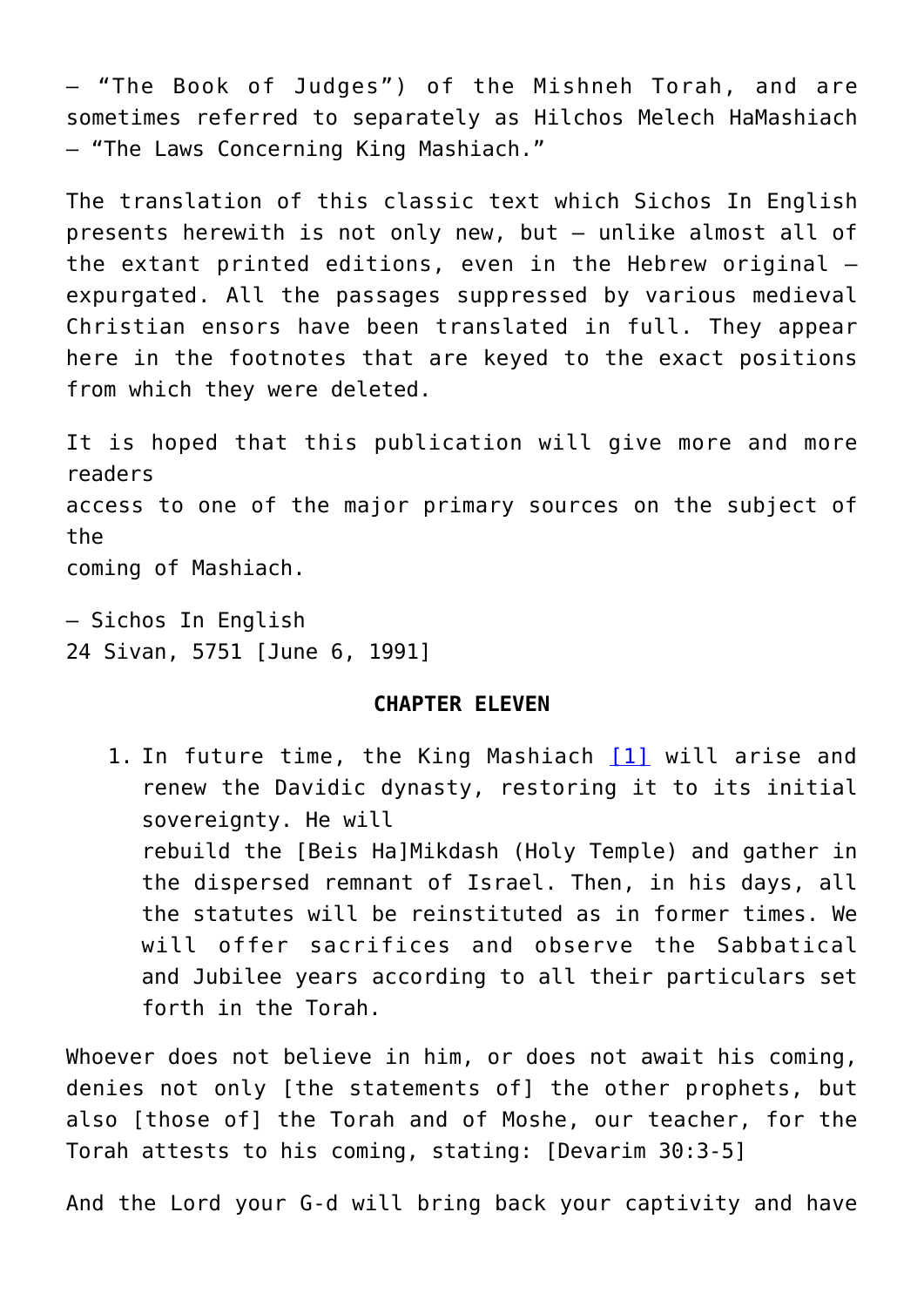compassion upon you. He will return and gather you [from among all the nations]…. Even if your dispersed ones are in the furthest reaches of the heavens, [from there will G-d gather you in]…. G-d will bring you [to the land]….

These explicit words of the Torah include all that was said [on the subject] by all the prophets.

There is also a reference Ito Mashiachl in the passage concerning Bilaam, who prophesies about the two anointed [kings]: the first anointed [king] [\[2\]](#page--1-0), David, who saved Israel from her oppressors, and the final anointed [king] who will arise from among his descendants and save Israel [at the End of Days]  $[3]$ . The following [quoted] phrases are from that passage: [Bamidbar 24:17-18]

*"I see it, but not now" – This refers to David; "I perceive it, but not in the near future" – This refers to King Mashiach.*

*"A star shall go forth from Yaakov" – This refers to David; "and a*

*staff shall arise in Israel" – This refers to King Mashiach.*

*"He shall crush all of Moab's princes" – This refers to David, (as*

*it is written [II Shmuel 8:2], "He smote Moab and measured them with a line"); "he shall break down all of Seth's descendants" – This refers to King Mashiach, (about whom it is written [Zechariah 9:10], "He will rule from sea to sea").*

*"Edom will be demolished" – This refers to David, (as it is written*

*[Cf. II Shmuel 8:6 and 8:14], "Edom became the servants of David"); "his enemy, Seir, will be destroyed" – This refers to Mashiach, (as it is written [Ovadiah 1:21], "Saviors will*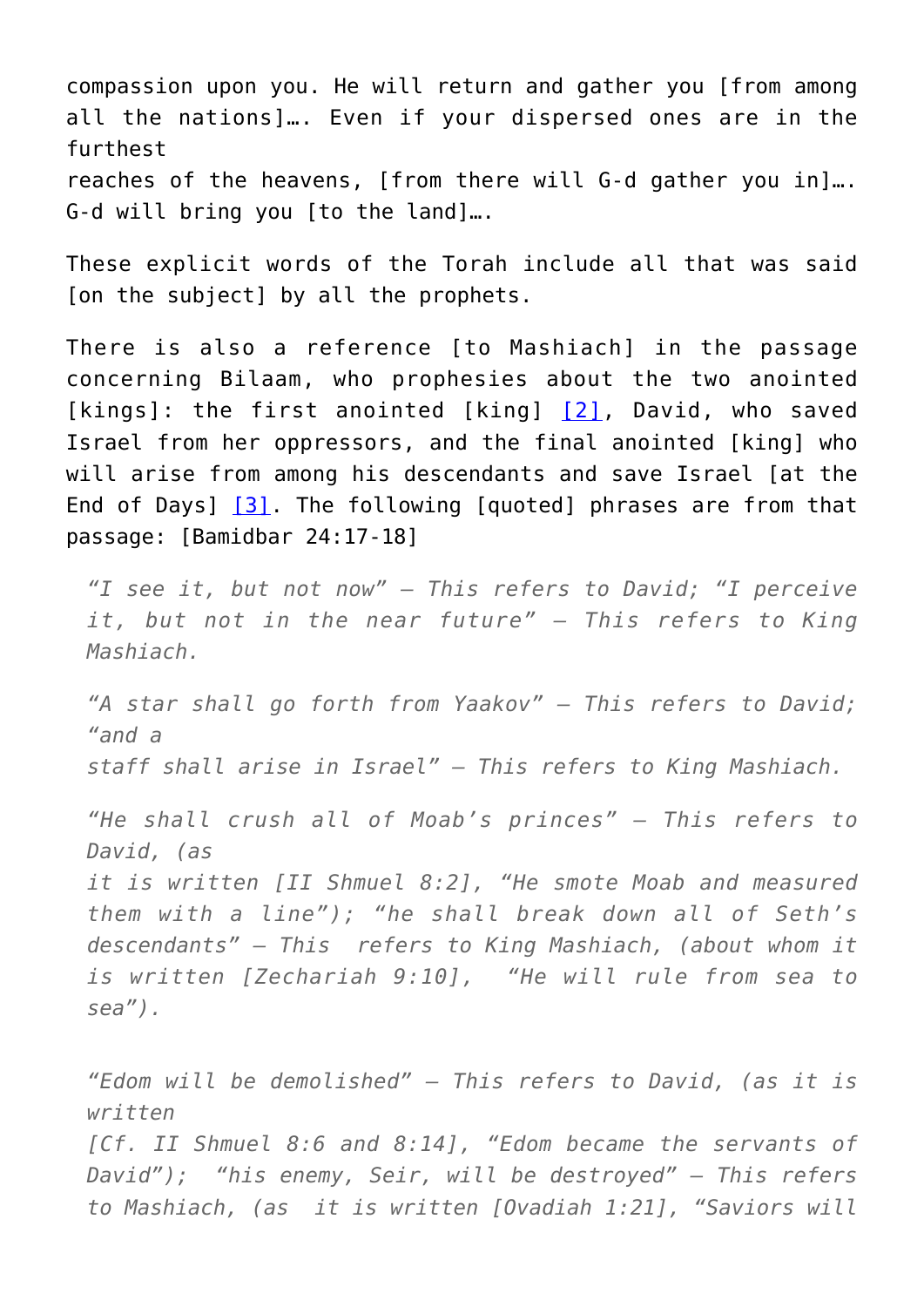*ascend Mount Zion [to judge the mountain of Esau….]").*

Similarly, in regard to the cities of refuge, it is stated [Devarim 19:8-9], "When G-d will expand your borders… you shall add three more cities." This command has never been fulfilled. [Surely,] G-d did not give this command in vain, [and thus the intent was that it be fulfilled after the coming of Mashiach].

There is no need to cite prooftexts on the concept [of the Mashiach] from the words of the prophets, for all [their] books are filled with it.

- One should not entertain the notion that the King Mashiach must work miracles and wonders, bring about new phenomena within the world, resurrect the dead, or perform other similar deeds. This is [definitely] not true.[A proof can be brought from the fact that] that Rabbi Akiva, one of the greatest Sages of the Mishnah, was one of the supporters of King Ben Koziva, and would describe him as the King Mashiach. He and all the Sages of his generation considered him to be the King Mashiach until he was killed because of [his] sins. Once he was killed, they realized that he was not [the Mashiach]. The Sages did not ask him for any signs or wonders.Rather, this is the main thrust of the matter: This Torah, with its statutes and laws, is everlasting. We may neither add to them nor detract from them. [\[4\]](#page--1-0) If a king will arise from the House of David who delves deeply into the study of the Torah and, like David his
- ancestor, observes its mitzvos as prescribed by the Written Law and the Oral Law; if he will compel all of Israel to walk in [the way of the Torah] and repair the breaches [in its observance]; and if he will fight the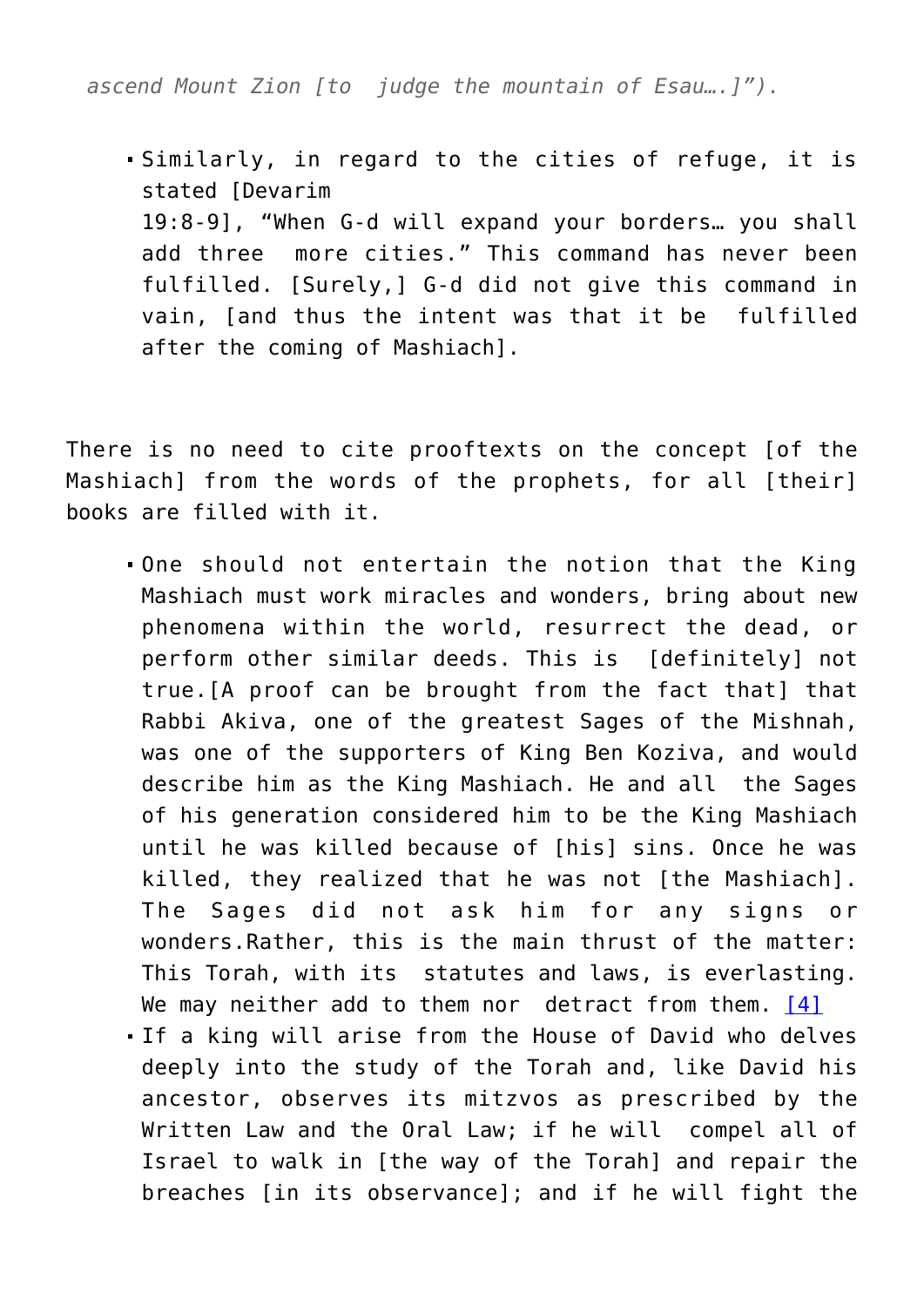wars of  $G-d$ ;  $-$  we may, with assurance, consider him Mashiach.If he succeeds in the above, builds the [Beis Ha]Mikdash on its site, and gathers in the dispersed remnant of Israel, he is definitely the Mashiach. [\[5\]](#page--1-0) He will then perfect the entire world, [motivating all the nations] to serve G-d together, as it is written [Zephaniah, 3:9], "I will make the peoples pure of speech so that they will all call upon the Name of G-d and serve Him with one purpose."

#### **CHAPTER TWELVE**

1. One should not entertain the notion that in the Era of Mashiach any element of the natural order will be nullified, or that there will be any innovation in the work of creation. Rather, the world will continue according to its pattern.Although Yeshayahu [Yeshayahu 11:6] states, "The wolf will dwell with the lamb, and the leopard will lie down with the young goat," these [words] are an allegory and a riddle. They mean that Israel will dwell securely together with the wicked gentiles who are likened to wolves and leopards, as in the verse [Yirmeyahu 5:6], "A wolf of the deserts despoils them, a leopard watches over their cities." [In this era, all nations] will return to the true faith and no longer plunder or destroy. Instead, at peace with Israel, they will eat that which is permitted, as it is written [Yeshayahu 11:7], "The lion shall eat straw like the ox."Similarly, other prophecies of this nature concerning Mashiach are

analogies. In the Era of the King Mashiach, everyone will realize what was implied by these metaphors and allusions.

2. Our Sages taught: [Berachos 34b] "There will be no difference between the current age and the Era of Mashiach except [our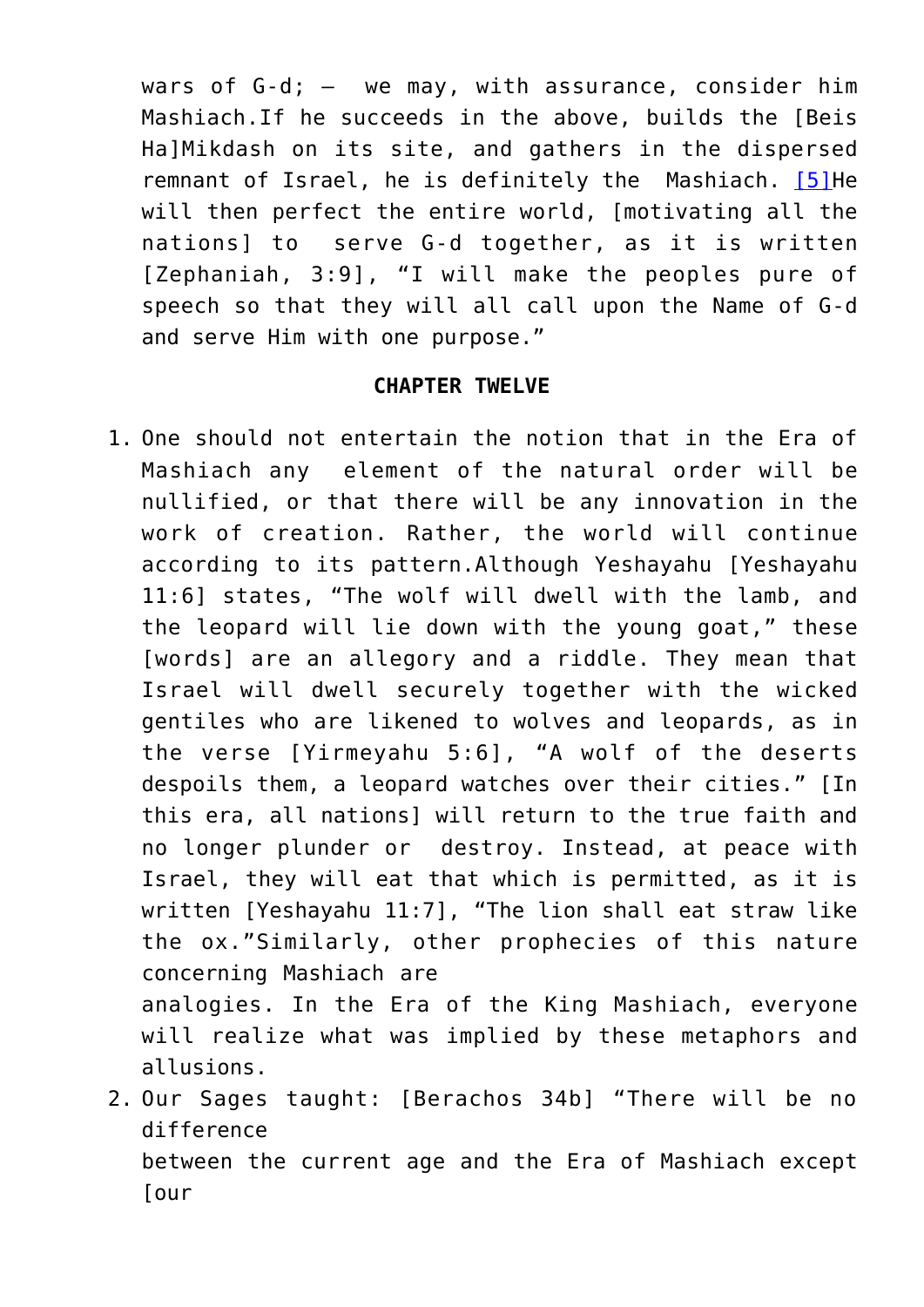emancipation from] subjugation to the [gentile] kingdoms."The simple meaning of the words of the prophets appears to imply that the war of Gog and Magog [Yechezkal ch. 38] will take place at the beginning of the Messianic age. Before the war of Gog and Magog, a prophet will arise to rectify Israel's conduct and prepare their hearts [for the Redemption], as it is written: [Malachi 3:23] "Behold, I am sending you Eliyah(u) [\[6\]](#page--1-0) [before the advent of the great and awesome Day of G-d]."

He will not come [in order] to declare the pure, impure, nor to declare the impure, pure; nor [will he come in order] to disqualify the lineage of those presumed to be of flawless descent, nor to validate lineage which is presumed to be blemished. Rather, [he will come in order] to establish peace in the world; as [the above prophecy] continues [Malachi 3:24], "He will bring back the hearts of the fathers to the children."

Some of the Sages say that Eliyahu will appear [immediately] before the coming of Mashiach.

All these and similar matters cannot be [clearly] known by man until they occur, for they are undefined in the words of the prophets. Even the Sages have no established tradition regarding these matters, beyond what is implied by the verses; hence there is a divergence of opinion among them.

In any case, neither the sequence of these events nor their precise details are among the fundamental principles of the faith. One should not occupy himself at length with the aggadot and midrashim that deal with these and similar matters, nor should he deem them of prime importance, for they bring one to neither the awe nor the love [of G-d].

Similarly, one should not try to calculate the appointed time [for the coming of Mashiach]. Our Sages declared: [Sanhedrin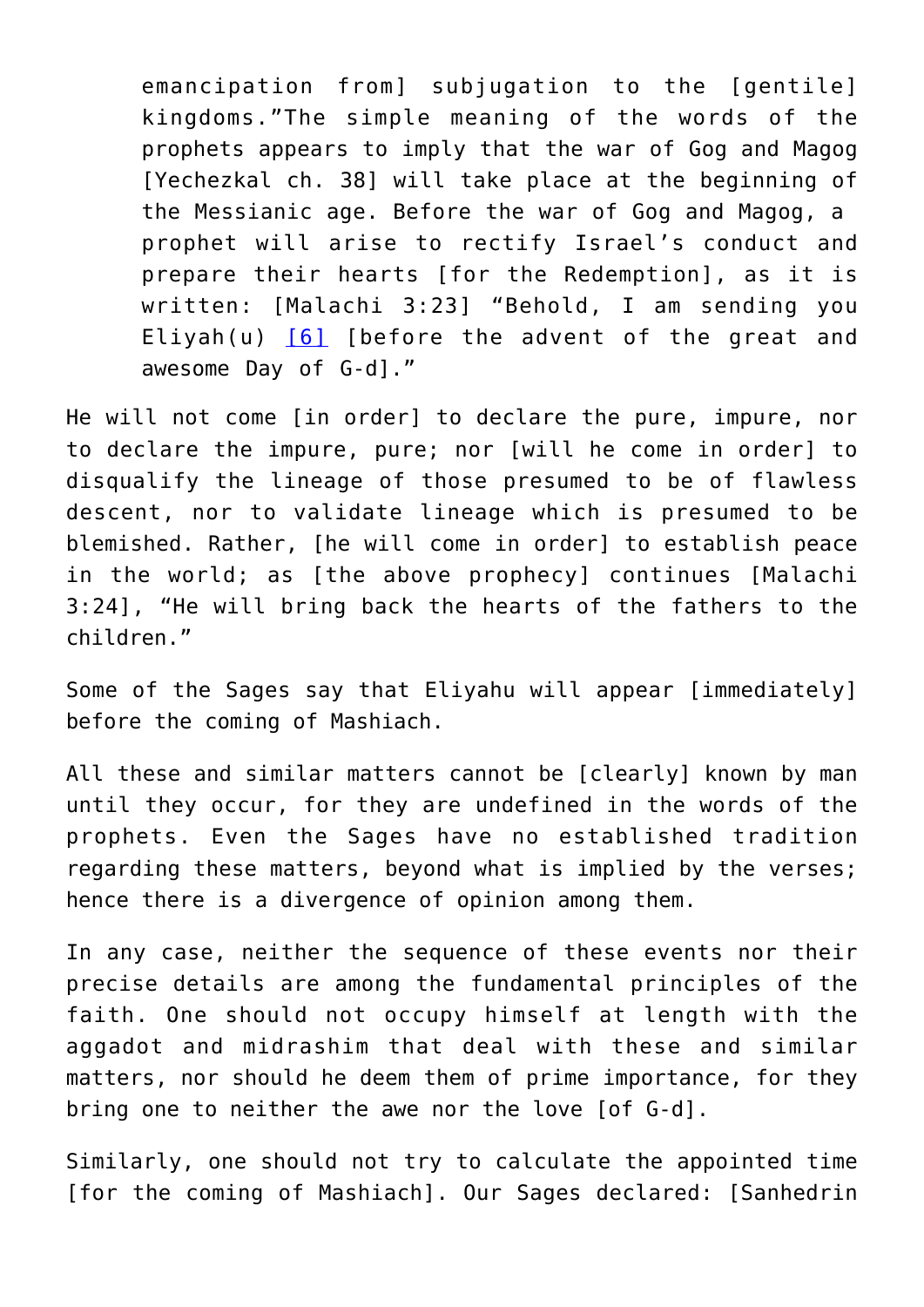97b] "May the spirits of those who attempt to calculate the final time [of Mashiach's coming] expire!" Rather, one should await [his coming] and believe in the general conception of the matter, as we have explained.

During the Era of the King Mashiach, once his kingdom has been established and all of Israel has gathered around him, the entire [nation's] line of descent will be established on the basis of his words, through the prophetic spirit which will rest upon him. As it is written [Loc. cit., v. 3], "He shall sit as a refiner and purifier."He will purify the lineage of the Levites first, stating that "This one is a priest of defined lineage" and "This one is a Levite of defined lineage." Those whose lineage he does not recognize will be relegated to the status of Israelites. This is implied by the following verse: [Ezra 2:63] "The governor said to them, '[They shall not eat of the most holy things] until a priest arises [who will wear] the Urim and Tumim.'" From this verse one can infer that the genealogy of those presumed to be of unquestioned [priestly and levitical] lineage will be traced by means of the prophetic spirit, and those found to be of such lineage will be made known.

He will define the lineage of the Israelites according to their tribe alone; i.e., he will make known each person's tribal origin, stating that "This one is from this tribe" and "This one is from another tribe." However, concerning a person who is presumed to be of unblemished lineage, he will not state that "He is illegitimate," or "He is of slave lineage," for the law rules that once a family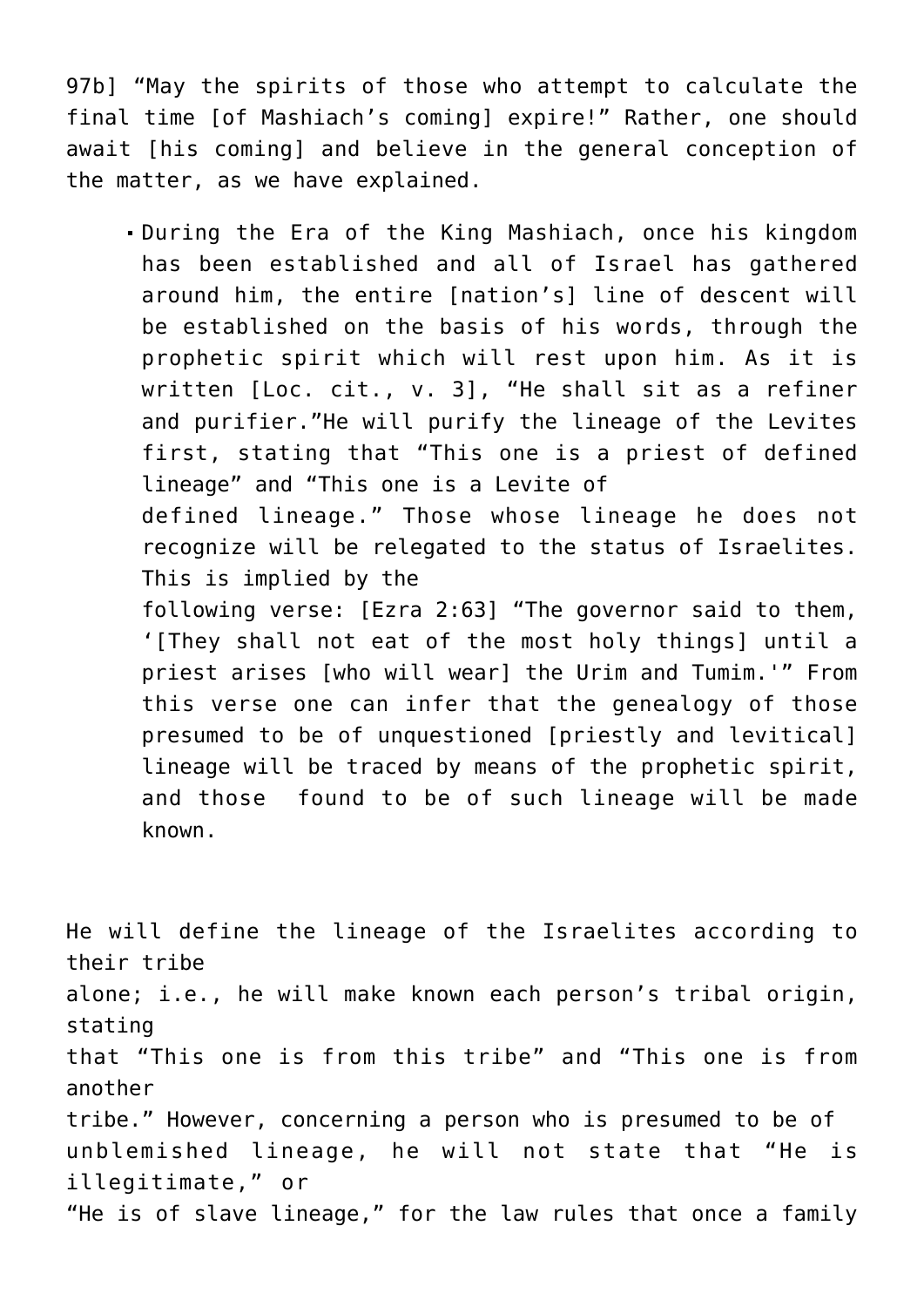become intermingled [within the entire Jewish people], they may remain intermingled.

- The Sages and prophets did not yearn for the Messianic Era in order that [the Jewish people] rule over the entire world, nor in order that they have dominion over the gentiles, nor that they be exalted by them, nor in order that they eat, drink and celebrate. Rather, their aspiration was that [the Jewish people] be free Ito involve themselves] in Torah and its wisdom, without anyone to oppress or disturb them, and thus be found worthy of life in the World to Come, as we explained in Hilchos Teshuvah.
- . In that Era there will be neither famine nor war, neither envy nor competition, for good things will flow in abundance and all the delights will be as freely available as dust. The occupation of the entire world will be solely to know G-d. The Jews will therefore be great sages and know the hidden matters, and will attain an understanding of their Creator to the [full] extent of human potential; as it is written [Yeshayahu 11:9], "For the world will be filled with the knowledge of G-d as the waters cover the ocean bed."

#### FOOTNOTES

[1](#page--1-0) In the original Hebrew, HaMelech HaMoshiach (lit., "the anointed king"); i.e., the Messianic King.]

[2](#page--1-0) In the original Hebrew, the word here translated "anointed

#### has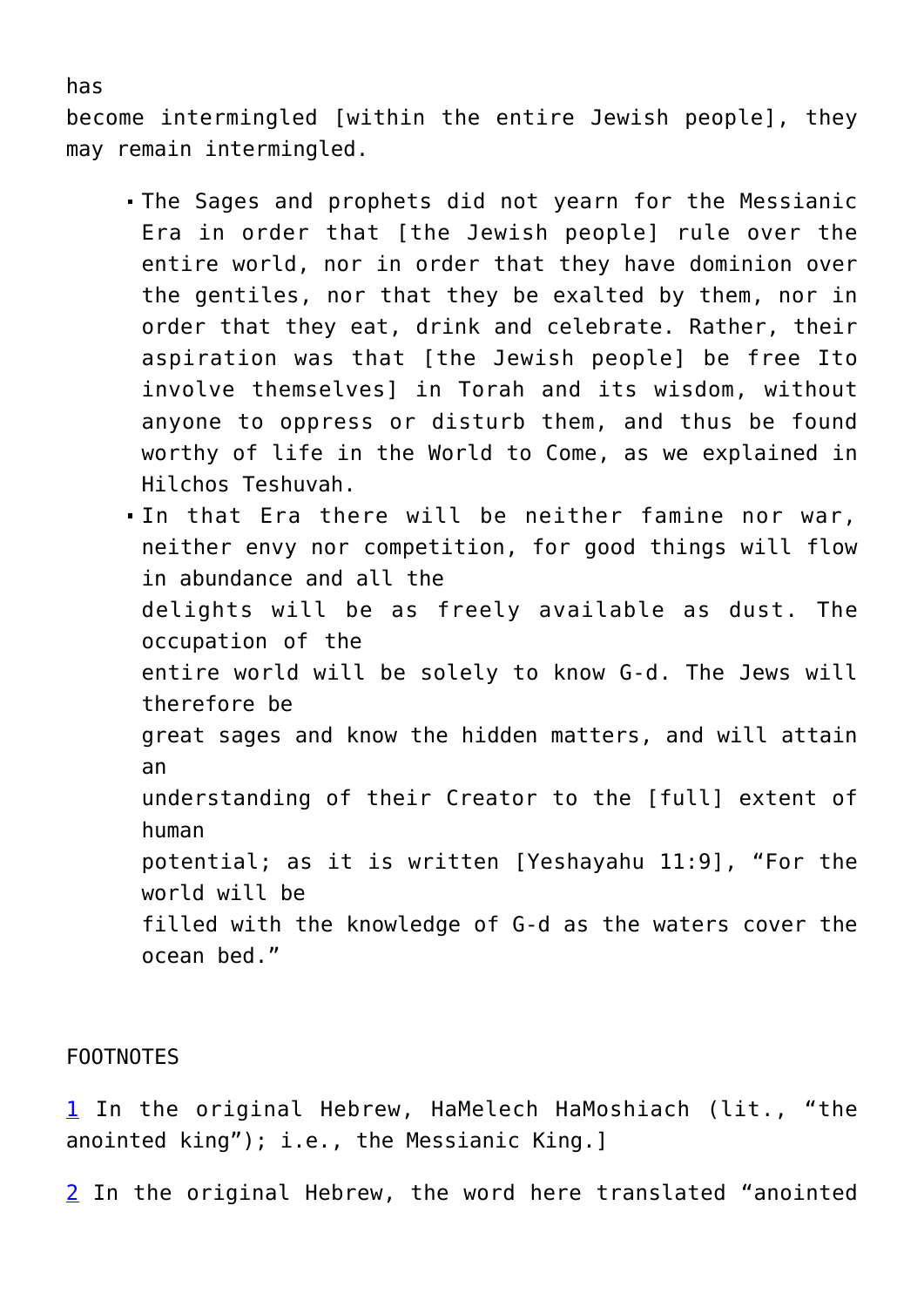[king]" is simply HaMashiach (lit. "the anointed one"); i.e., the Messiah. It is used interchangeably with the earlier phrase.]

[3](#page--1-0) At this point, before being censored by medieval Christian authorities, the Rambam's original text continued: "…and save Israel from the hand's of Esav's descendants. This and two other such deletions have been copied verbatim in these footnotes from the celebrated Yemenite manuscript in the hands of Chacham Yosef Kapach of Jerusalem. (See footnotes 4 and 5, below.)]

[4](#page--1-0) At this point, the uncensored original text continued as follows: "Whoever adds to [the mitzvot] or detracts from them, or misinterprets the the Torah, implying that the mitzvos are not intended to be understood literally, is surely a wicked imposter and a heretic."

[5](#page--1-0) The whole of the following passage was deleted from most of the editions published since the Venice edition of 1574.

"If he did not succeed to this degree or he was killed, he surely is not [the redeemer] promised by the Torah. [Rather,] he should be considered as all the other proper and legitimate kings of the Davidic dynasty who died. G-d only caused him to arise in order to test the multitude. As it is written [Daniel 11:35], "Some of he wise men will stumble, to purge, to refine, and to clarify, until the appointed time, for it is yet to come."

"Jesus of Nazareth who aspired to be the Mashiach and was executed by the court was also spoken of in Daniel's prophecies [Daniel 11:14], "The renegades among your people shall exalt themselves in an attempt to fulfill the vision,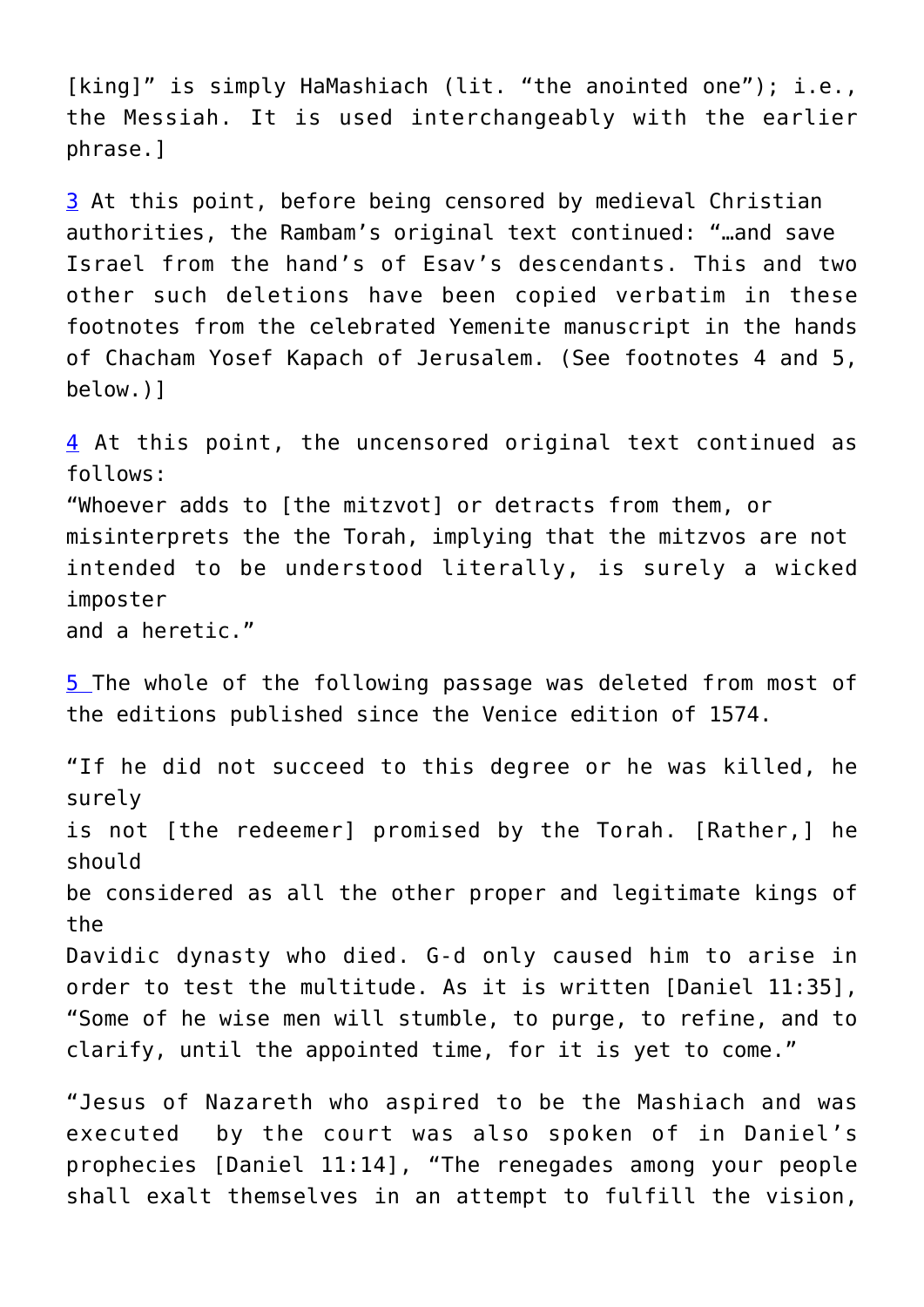but they shall stumble."

"Can there be a greater stumbling block than [Christianity]? All

the prophets spoke of Moshiach as the redeemer of Israel and their savior, who would gather their dispersed ones and strengthen their [observance of] the mitzvos. In contrast [the founder of Christianity] caused the Jews to be slain by the sword, their and the majority of the world to err and serve a god other than the L-rd."

"Nevertheless, the intent of the Creator of the world is not within the power of man to comprehend, for [to paraphrase Yeshayahu 55:8] His ways are not our ways, nor are His thoughts our thoughts. [Ultimately,] all the deeds of Jesus of Nazareth and that Ishmaelite [i.e. Mohammed] who arose after him will only serve to pave the way for the coming of Mashiach and for the improvement of the entire world, [motivating the nations] to serve G-d together, as it is written [Zephaniah 3:9], "I will make the peoples pure of speech so that they will all call upon the Name of G-d and serve Him with one purpose."

"How will this come about? The entire world has already become filled with talk of [the supposed] Messiah, as well as of the Torah and the mitzvos. These matters have been spread among many spiritually insensitive nations, who discuss these matters as well as the mitzvos of the Torah. Some of them [i.e. the Christians]say: "These commandments were true, but are not in force in the present age; they are not applicable for all time." Others [i.e.the Moslems] say: "Implied in the commandments are hidden concepts that cannot be understood simply; the Messiah has already come and revealed them."

"When the true Messiah king will arise and prove successful, his [position becoming] exalted and uplifted, they will all return and